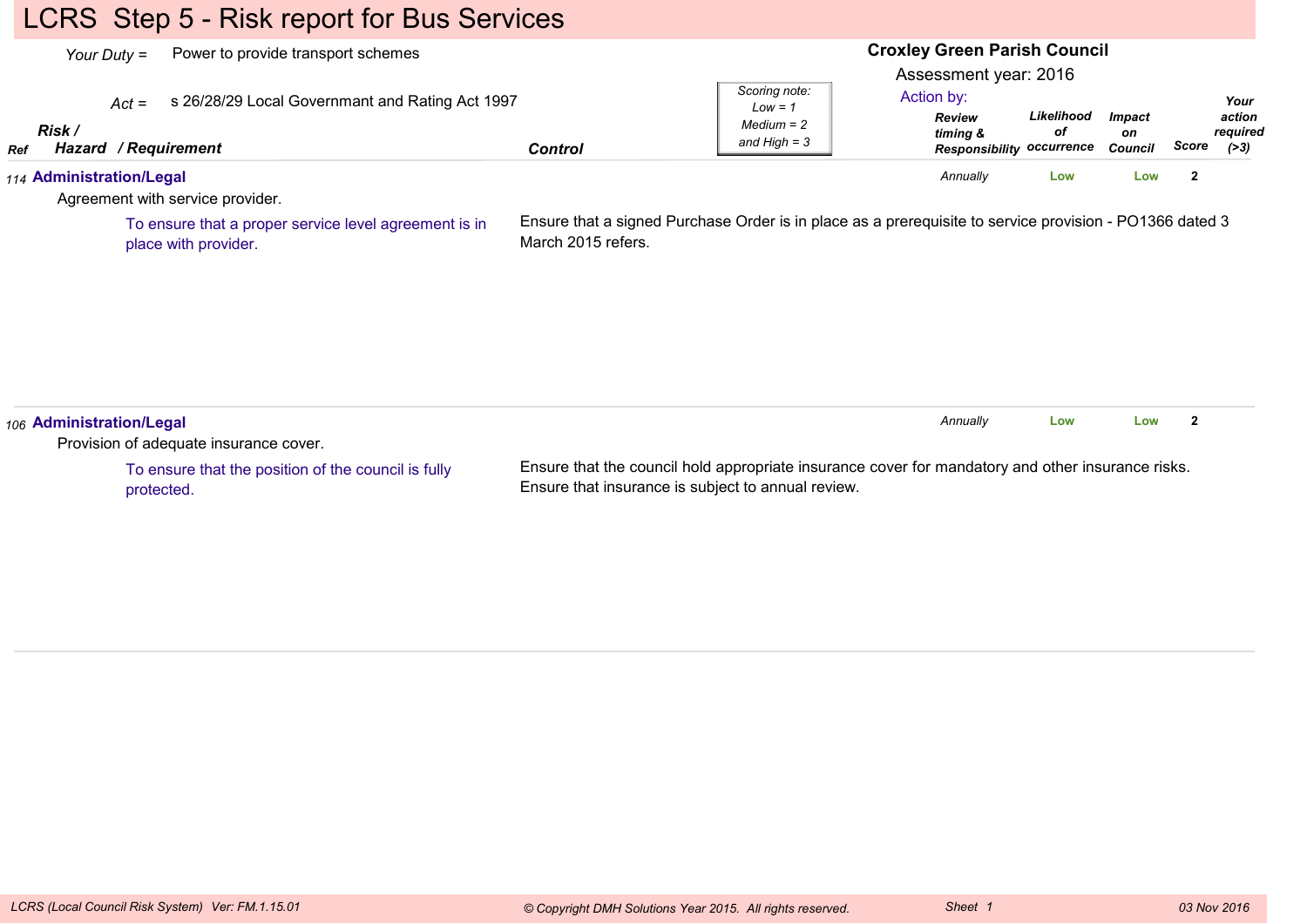| 113 Financial<br>Control of tokens. |                                                                                       |                                                                                                                                            | Annually | N/A | N/A | $\mathbf 0$    |
|-------------------------------------|---------------------------------------------------------------------------------------|--------------------------------------------------------------------------------------------------------------------------------------------|----------|-----|-----|----------------|
|                                     | Ensure proper security of tokens.                                                     | Not applicable.                                                                                                                            |          |     |     |                |
| 111 Financial                       | Cost control - subsidy level.<br>To ensure that the Council receives value for money. | Ensure that agreement with service provides for review.<br>Ensure that review is properly carried out in accordance with agreed procedure. | Annually | Low | Low | $\overline{2}$ |
| 112 Financial<br>Fare levels.       | To ensure that charges are appropriate for service.                                   | Not applicable.                                                                                                                            | Annually | N/A | N/A | $\mathbf 0$    |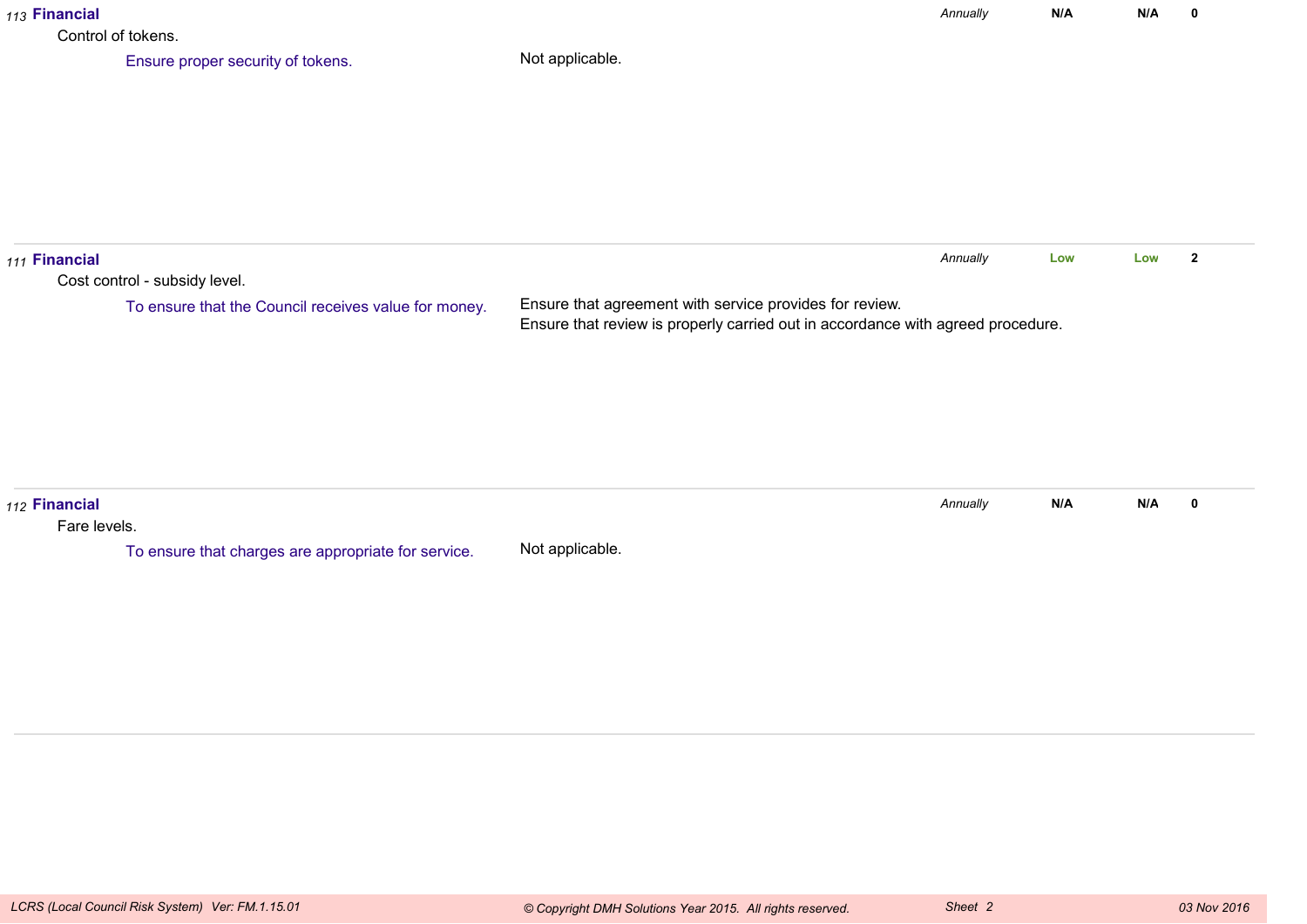| 110 Physical<br>Failure of service. |                                            |                                                                                                                                | Annually | Low | Low |  |
|-------------------------------------|--------------------------------------------|--------------------------------------------------------------------------------------------------------------------------------|----------|-----|-----|--|
|                                     | To ensure continuity of service provision. | Maintain regular liaison with service provider.<br>Check monthly invoices to ensure that non operational days are not charged. |          |     |     |  |

| Completed by: | Date: | Position. | No of Risks | No of risks<br>scored | No of Action<br>Plans: | n |
|---------------|-------|-----------|-------------|-----------------------|------------------------|---|
|               |       |           |             |                       |                        |   |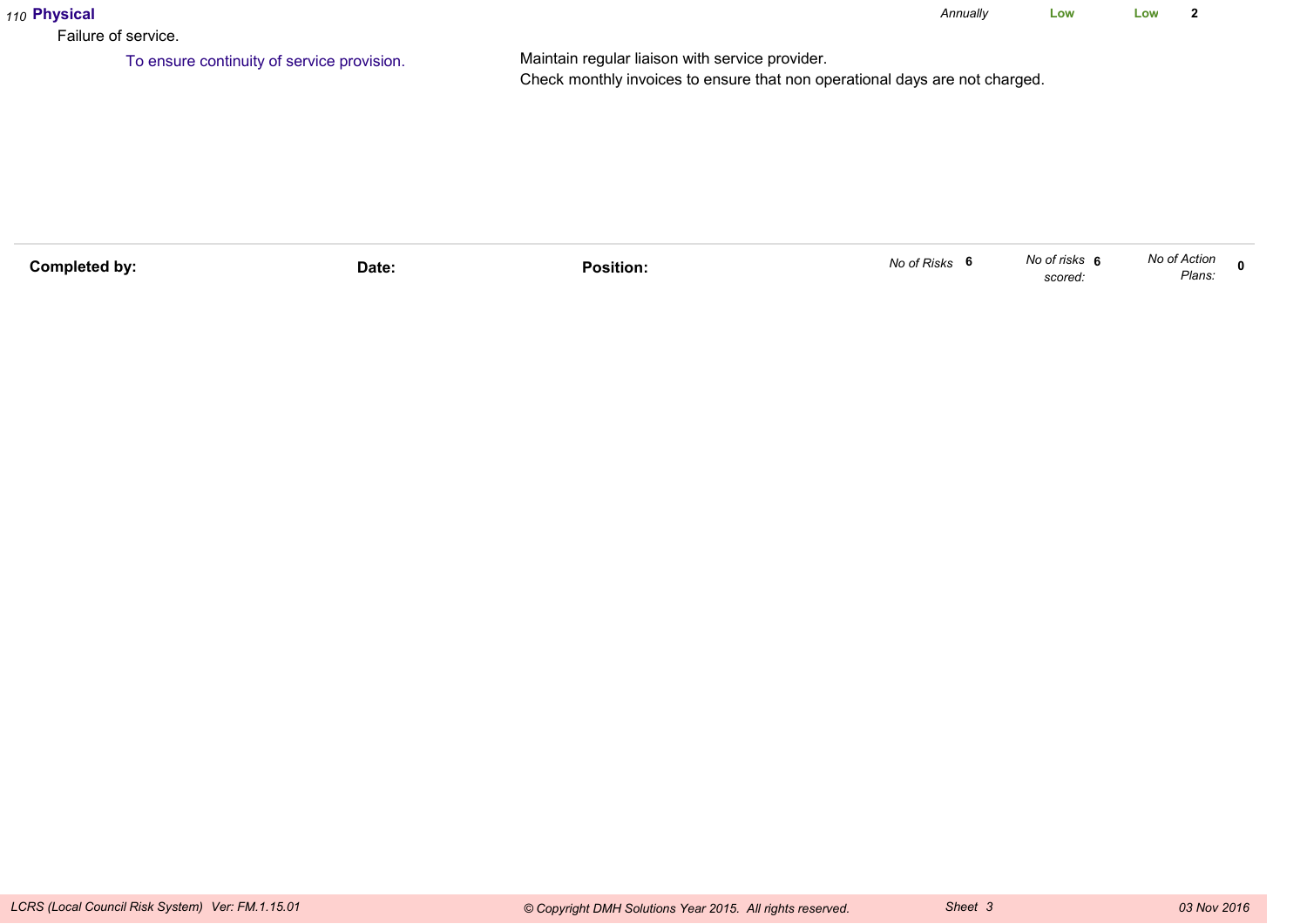# LCRS Step 5 - Risk report for Bus Shelters

| Ref | Your Duty =<br>Risk / | Power to provide and maintain shelters<br>s 4 Local Government (Miscellaneous Provisions) Act 1953<br>$Act =$<br>Hazard / Requirement | <b>Control</b> | Scoring note:<br>$Low = 1$<br>$Median = 2$<br>and $High = 3$ | <b>Croxley Green Parish Council</b><br>Assessment year: 2016<br>Action by:<br>Review<br>timing &<br><b>Responsibility occurrence</b> | Likelihood<br>оf | <b>Impact</b><br>on<br><b>Council</b> | Score          | Your<br>action<br>required<br>( > 3) |
|-----|-----------------------|---------------------------------------------------------------------------------------------------------------------------------------|----------------|--------------------------------------------------------------|--------------------------------------------------------------------------------------------------------------------------------------|------------------|---------------------------------------|----------------|--------------------------------------|
|     |                       | 89 Administration/Legal<br>Absence of Highway Authority Licence.                                                                      |                |                                                              | Annually                                                                                                                             | Low              | Low                                   | $\overline{2}$ |                                      |
|     |                       | To ensure that the authority has all necessary<br>licences.                                                                           |                | Review requirements for licence annually.                    |                                                                                                                                      |                  |                                       |                |                                      |
|     |                       | 97 Administration/Legal<br>Provision of adequate insurance cover.                                                                     |                |                                                              | Annually                                                                                                                             | Low              | Low                                   | $\mathbf{2}$   |                                      |

To ensure that the Council has adequate insurancecover.

Bus shelters covered in overall Council Insurance Policy.Inspect shelters periodically for damage or safety risks prejudicial to public safety.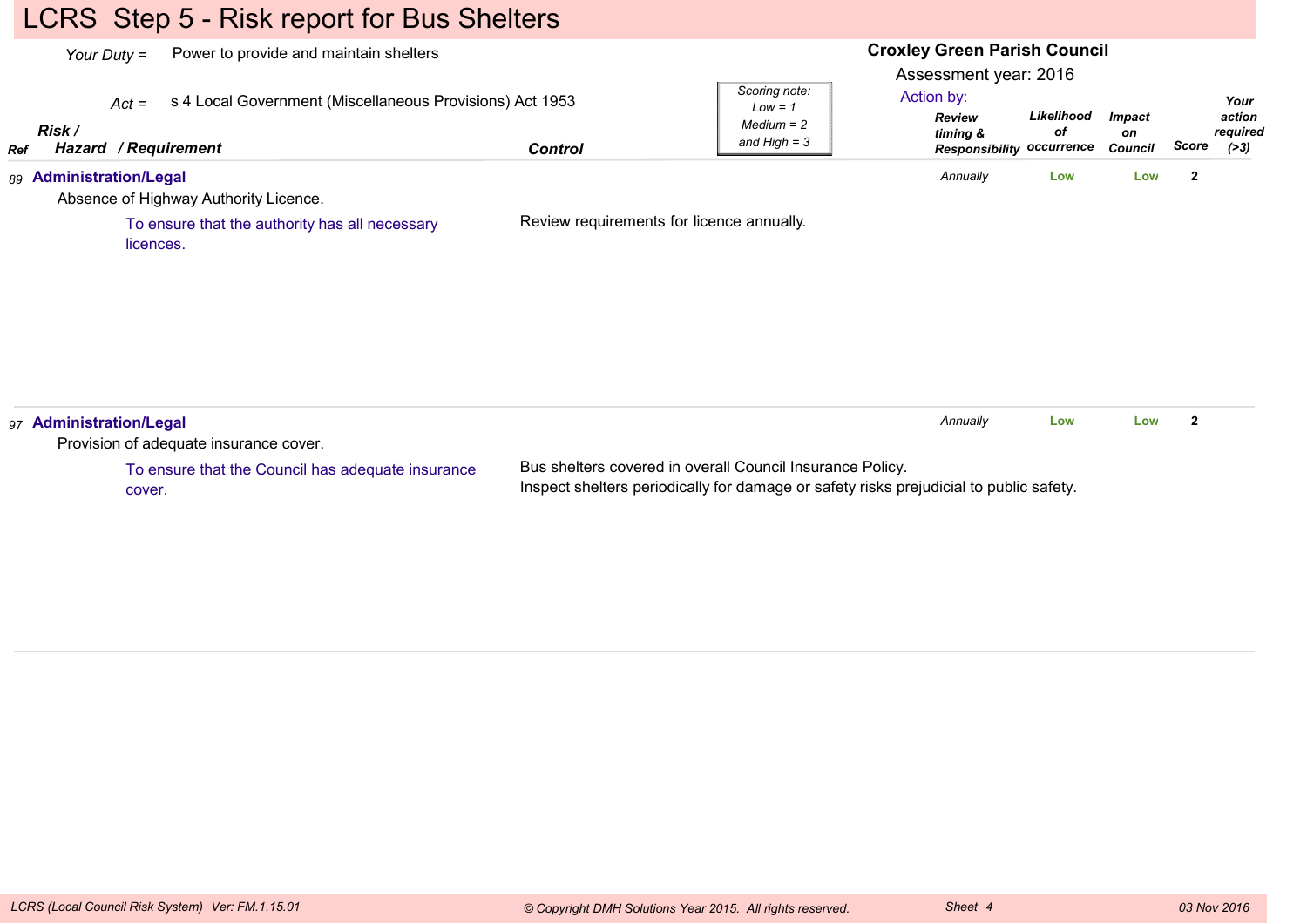| 87 Environmental               | Cleaning of Bus Shelters.                                             |                                                                                                                                                                                                                                                                               | Weekly      | Low | Low | $\overline{2}$ |
|--------------------------------|-----------------------------------------------------------------------|-------------------------------------------------------------------------------------------------------------------------------------------------------------------------------------------------------------------------------------------------------------------------------|-------------|-----|-----|----------------|
|                                | To maintain high standards of health, safety and<br>cleanliness.      | Define responsibility and standards for regular cleaning.<br>Carry out periodic physical inspection and take action where appropriate to ensure that set standards are<br>maintained.<br>Graffiti removed by professional cleaning company as and when required or repainted. |             |     |     |                |
| 115 Environmental              | Design & Position.                                                    |                                                                                                                                                                                                                                                                               | As and when | Low | Low | $\overline{2}$ |
|                                | To maintain high standards and reputation of the<br>Council.          | Ensure that design of all shelters is in keeping with architectural values of the council.<br>Ensure that shelters are properly sited.                                                                                                                                        |             |     |     |                |
| 88 Environmental<br>Vandalism. |                                                                       |                                                                                                                                                                                                                                                                               | Weekly      | Low | Low | $\overline{2}$ |
|                                | To minimise the risk of loss/damage/injury arising from<br>vandalism. | Arrange regular monitoring of sites.<br>Liaise with local enforcement agencies/PCSOs.<br>Instigate appropriate action against offenders - Police function.                                                                                                                    |             |     |     |                |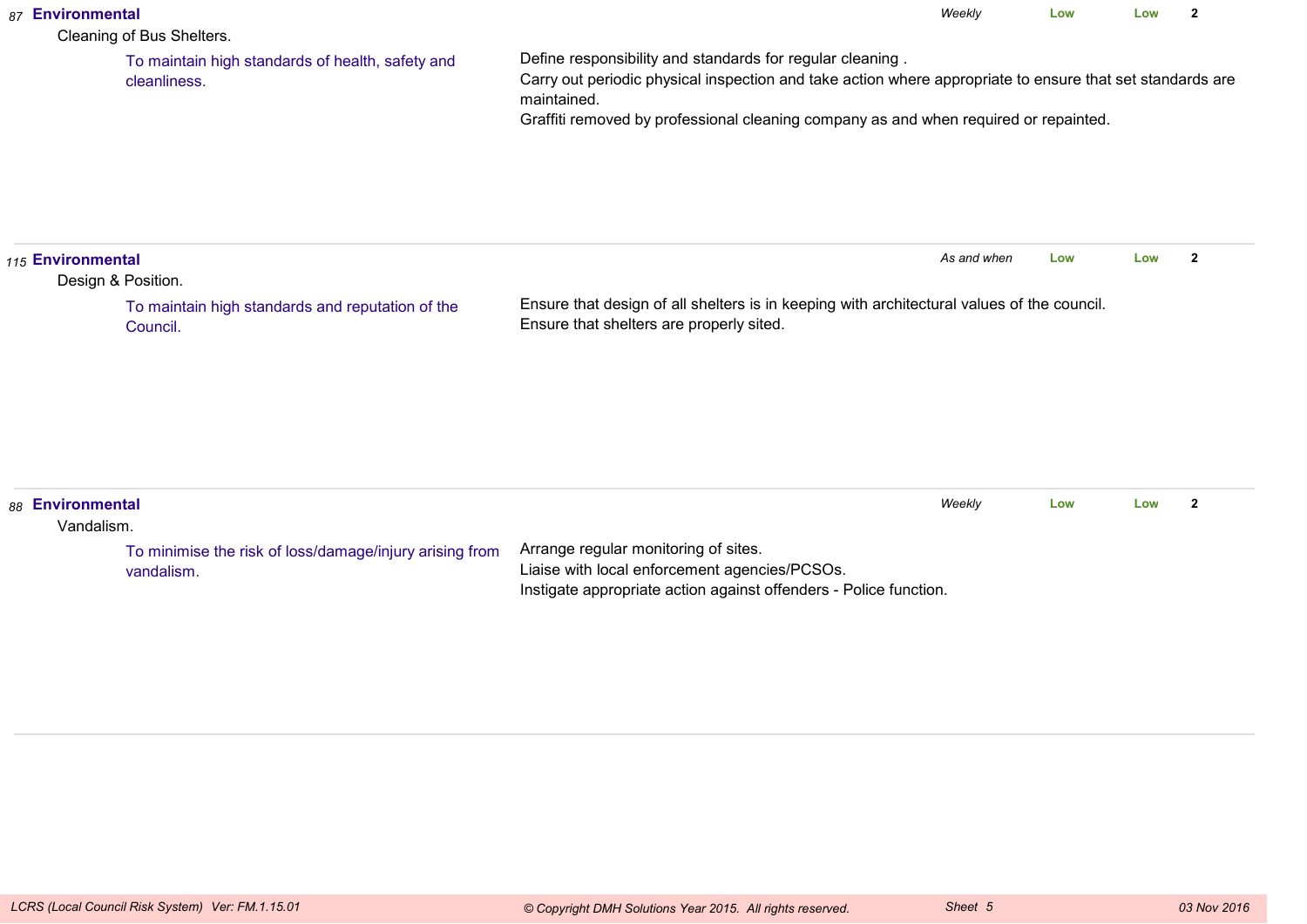#### *95* **Financial**

Failure to collect all Advertising Income.

To maximise income to the council.

| 102 Physical |                                                                             |                                                                                   | Quarterly | Low | Low | $\overline{2}$ |
|--------------|-----------------------------------------------------------------------------|-----------------------------------------------------------------------------------|-----------|-----|-----|----------------|
|              | Maintenance of Bus Shelters.                                                |                                                                                   |           |     |     |                |
|              | To ensure that Bus Shelters are maintained to the<br>appropriate standards. | Maintain record of work carried out.<br>Carry out periodical physical inspection. |           |     |     |                |
|              |                                                                             |                                                                                   |           |     |     |                |
|              |                                                                             |                                                                                   |           |     |     |                |

| No of Action | Plans.                 |
|--------------|------------------------|
|              | No of risks<br>scored. |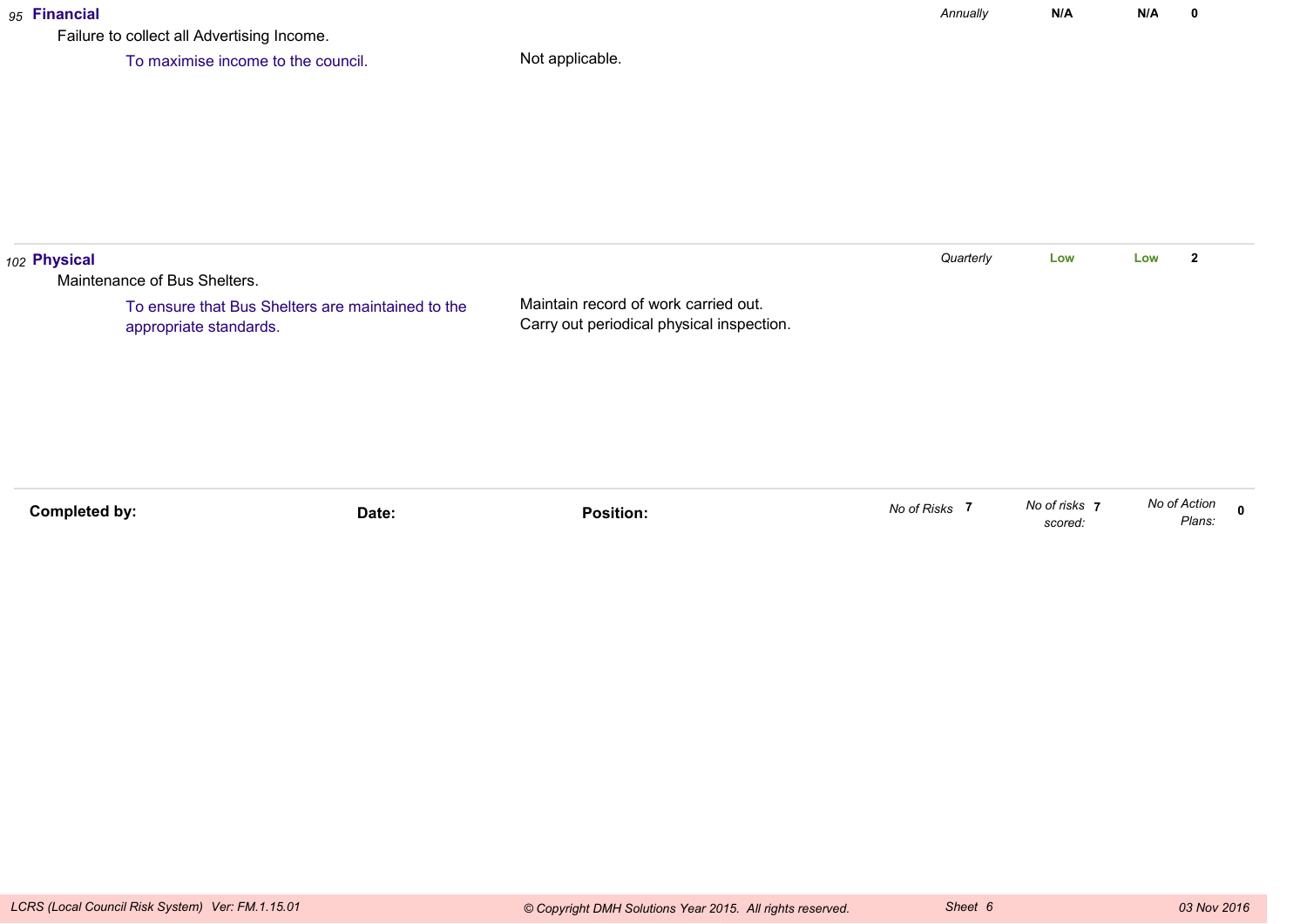# LCRS Step 5 - Risk report for Code of Conduct

|            | Duty to adopt a code of conduct<br>Your Duty $=$<br>p 3 Local Government Act 2000<br>$Act =$<br>Risk / |                                                                                    | Scoring note:<br>$Low = 1$<br>$Median = 2$                                                                                                                                                                                                                                                                                                                              | <b>Croxley Green Parish Council</b><br>Assessment year: 2016<br>Action by:<br><b>Review</b><br>timing & | Likelihood<br>οf         | <b>Impact</b><br>on |                        | Your<br>action<br>required |
|------------|--------------------------------------------------------------------------------------------------------|------------------------------------------------------------------------------------|-------------------------------------------------------------------------------------------------------------------------------------------------------------------------------------------------------------------------------------------------------------------------------------------------------------------------------------------------------------------------|---------------------------------------------------------------------------------------------------------|--------------------------|---------------------|------------------------|----------------------------|
| <b>Ref</b> | Hazard / Requirement                                                                                   | <b>Control</b>                                                                     | and High $=$ 3                                                                                                                                                                                                                                                                                                                                                          | <b>Responsibility occurrence</b>                                                                        |                          | <b>Council</b>      | Score                  | ( > 3)                     |
|            | 356 Administration/Legal                                                                               |                                                                                    |                                                                                                                                                                                                                                                                                                                                                                         | Quarterly                                                                                               | Low                      | Low                 | $\overline{2}$         |                            |
|            | Failure to maintain / update Register of Interests/Gifts                                               |                                                                                    |                                                                                                                                                                                                                                                                                                                                                                         |                                                                                                         |                          |                     |                        |                            |
|            | To maintain records of members Declarations of<br>Interest                                             | Maintain appropriate registers.<br>been declared by a member prior to the meeting. | Ensure all members are aware of their statutory responsibilities.<br>Under the Localism Act 2011 all members have signed a Grant of Dispensation form.<br>Pecuniary interests need to be declared and minuted; ensure that members are asked to leave the<br>meeting. Non disclosable interests (of no financial benefit to the members) should be minuted if they have |                                                                                                         |                          |                     |                        |                            |
|            | Completed by:<br>Date:                                                                                 | <b>Position:</b>                                                                   |                                                                                                                                                                                                                                                                                                                                                                         | No of Risks 1                                                                                           | No of risks 1<br>scored: |                     | No of Action<br>Plans: |                            |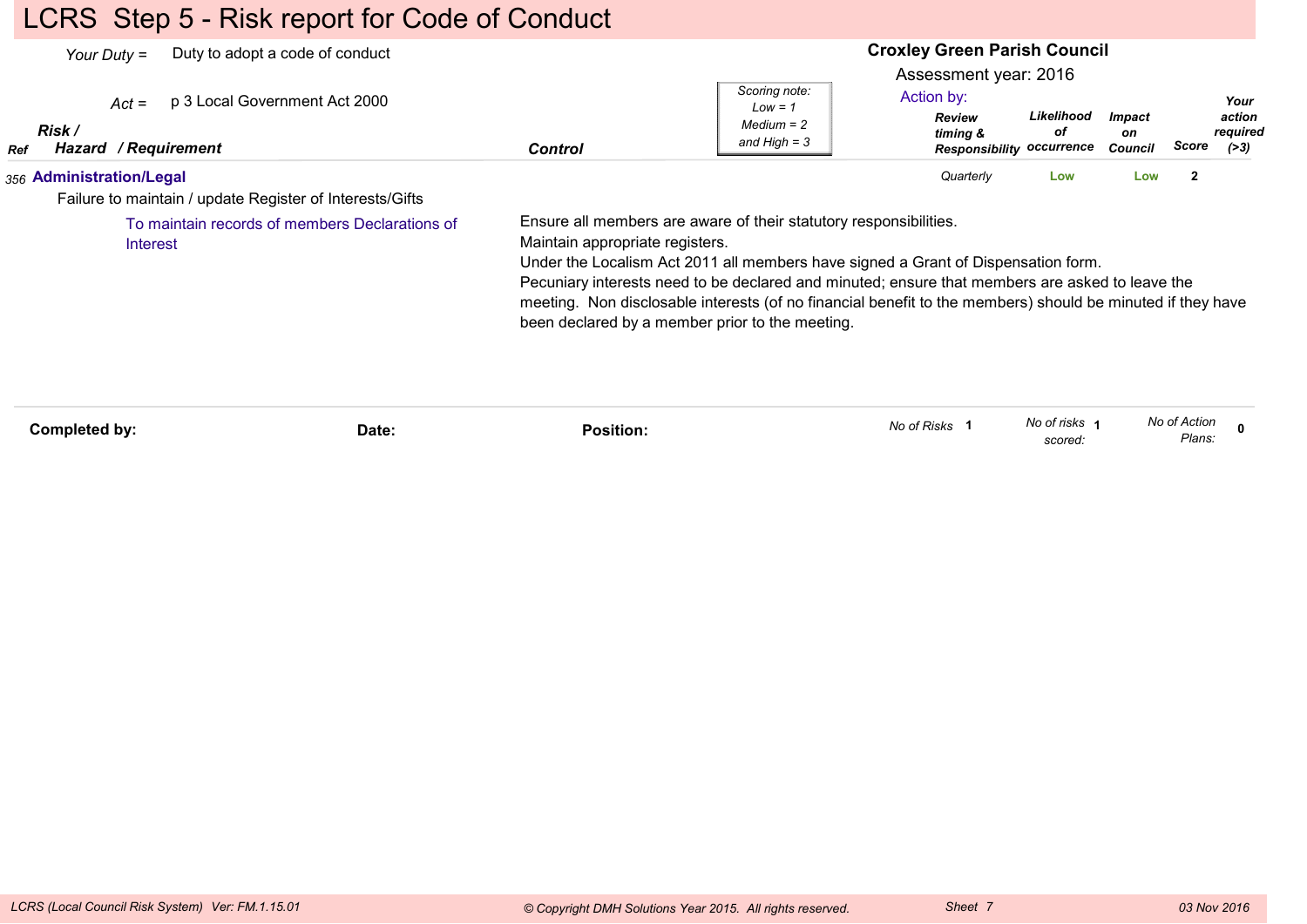# LCRS Step 5 - Risk report for Commons and Common Pastures

| Your Duty $=$ |                          |             | Powers in relation to enclosure, as to regulation and management, and as to<br>providing common pasture |                                                                                                                                                                                         |                                                              | <b>Croxley Green Parish Council</b><br>Assessment year: 2016 |                  |                     |                |                            |
|---------------|--------------------------|-------------|---------------------------------------------------------------------------------------------------------|-----------------------------------------------------------------------------------------------------------------------------------------------------------------------------------------|--------------------------------------------------------------|--------------------------------------------------------------|------------------|---------------------|----------------|----------------------------|
|               | Risk /                   | $Act =$     | s 8 (4), s.34 Enclosure Act 1845; Local Government Act 1894, Smallholdings<br>and Allotments Act 1908   |                                                                                                                                                                                         | Scoring note:<br>$Low = 1$<br>$Median = 2$<br>and High $=$ 3 | Action by:<br><b>Review</b><br>timing &                      | Likelihood<br>оf | <b>Impact</b><br>on |                | Your<br>action<br>required |
| <b>Ref</b>    | Hazard / Requirement     |             |                                                                                                         | <b>Control</b>                                                                                                                                                                          |                                                              | <b>Responsibility occurrence</b>                             |                  | Council             | Score          | ( >3)                      |
|               | 100 Administration/Legal |             | Agreements with users not in place.                                                                     |                                                                                                                                                                                         |                                                              | Annually                                                     | N/A              | N/A                 | $\mathbf 0$    |                            |
|               |                          |             | To ensure that grazing etc rights are subject to a<br>binding agreement.                                | Not applicable.                                                                                                                                                                         |                                                              |                                                              |                  |                     |                |                            |
|               | 104 Administration/Legal |             | Provision of adequate insurance cover.                                                                  |                                                                                                                                                                                         |                                                              | Annually                                                     | Low              | Low                 | $\overline{2}$ |                            |
|               |                          | protection. | To ensure that the council has adequate insurance                                                       | Carry out annual review.<br>Ensure all risks are identified.<br>Ensure that appropriate insurance cover is held to protect the Council - covered by Council's main<br>Insurance Policy. |                                                              |                                                              |                  |                     |                |                            |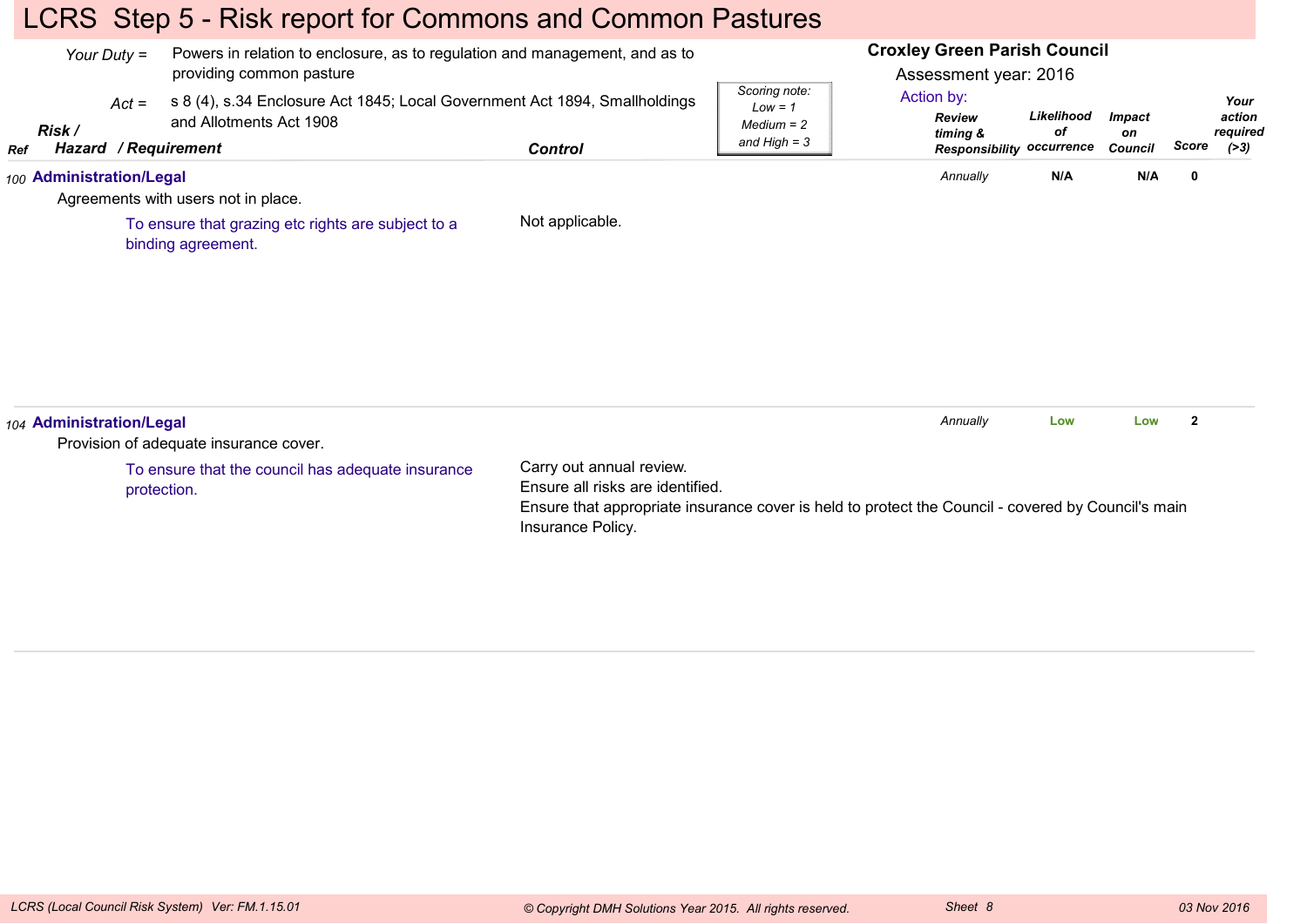| 8 Environmental<br>Dog fouling.   |                                                               |                                                                                                                                                                                                                                                           | Annually | Low | Low | $\overline{2}$ |
|-----------------------------------|---------------------------------------------------------------|-----------------------------------------------------------------------------------------------------------------------------------------------------------------------------------------------------------------------------------------------------------|----------|-----|-----|----------------|
|                                   | To minimize the health hazard associated with dog<br>fouling. | Ensure appropriate signage in place - TRDC function.<br>Provide bags/receptacles for dog waste.<br>Enforce dog fouling laws - TRDC & Rangers functions as authorised Officers.<br>Arrange for appropriate agency to deal with stray dogs - TRDC function. |          |     |     |                |
| 443 Environmental                 | Grass cutting/mowing/hay.                                     |                                                                                                                                                                                                                                                           | Annually | Low | Low | $\overline{2}$ |
|                                   | To ensure proper control of common land resources.            | Ensure that grass cutting/ sale of hay is subject to tender bids - meadow grass cutting currently undertaken<br>by TRDC.<br>Enforce conditions of contract.<br>Inspect contractor's insurance documentation.                                              |          |     |     |                |
| 435 Environmental<br>Overgrazing. |                                                               |                                                                                                                                                                                                                                                           | Annually | N/A | N/A | $\mathbf 0$    |
|                                   | To minimize the risk associated with overgrazing.             | Not applicable.                                                                                                                                                                                                                                           |          |     |     |                |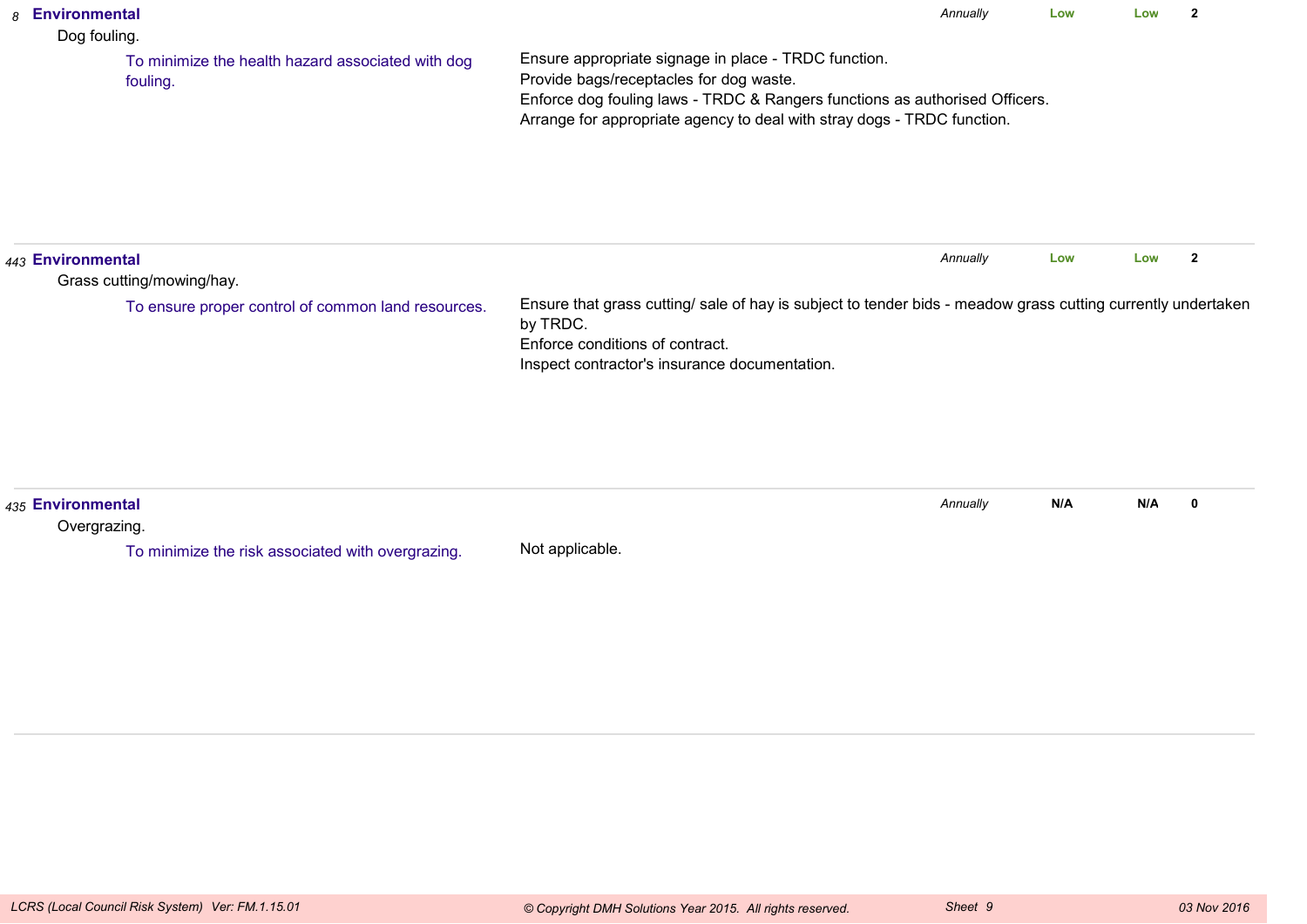| 10 Environmental<br>Vandalism.   |                                                                       |                                                                                                                                                                                                                                                                          | Monthly  | Low | Low | $\overline{2}$ |
|----------------------------------|-----------------------------------------------------------------------|--------------------------------------------------------------------------------------------------------------------------------------------------------------------------------------------------------------------------------------------------------------------------|----------|-----|-----|----------------|
|                                  | To minimise the risk of loss/damage/injury arising from<br>vandalism. | Arrange regular inspection.<br>Review security arrangements.<br>Maintain liaison with enforcement agency/PCSOs.<br>Instigate legal action against perpetrators where possible - TRDC/Police function.                                                                    |          |     |     |                |
| 9 Environmental<br>Weed control. |                                                                       |                                                                                                                                                                                                                                                                          | Annually | Low | Low | $\overline{2}$ |
|                                  | To limit weed growth.                                                 | Ensure that weed control is carried out annually as planned.<br>Arrange physical inspection of area(s) and report on effectiveness.<br>Ensure proper control of hazardous substances.<br>Monitor ragwort to ensure that it does not come within 100m of grazing animals. |          |     |     |                |
| 12 Financial                     | Failure to collect charges.                                           |                                                                                                                                                                                                                                                                          | Annually | N/A | N/A | $\mathbf 0$    |
|                                  | To ensure that all income due to the council is<br>collected.         | Not applicable.                                                                                                                                                                                                                                                          |          |     |     |                |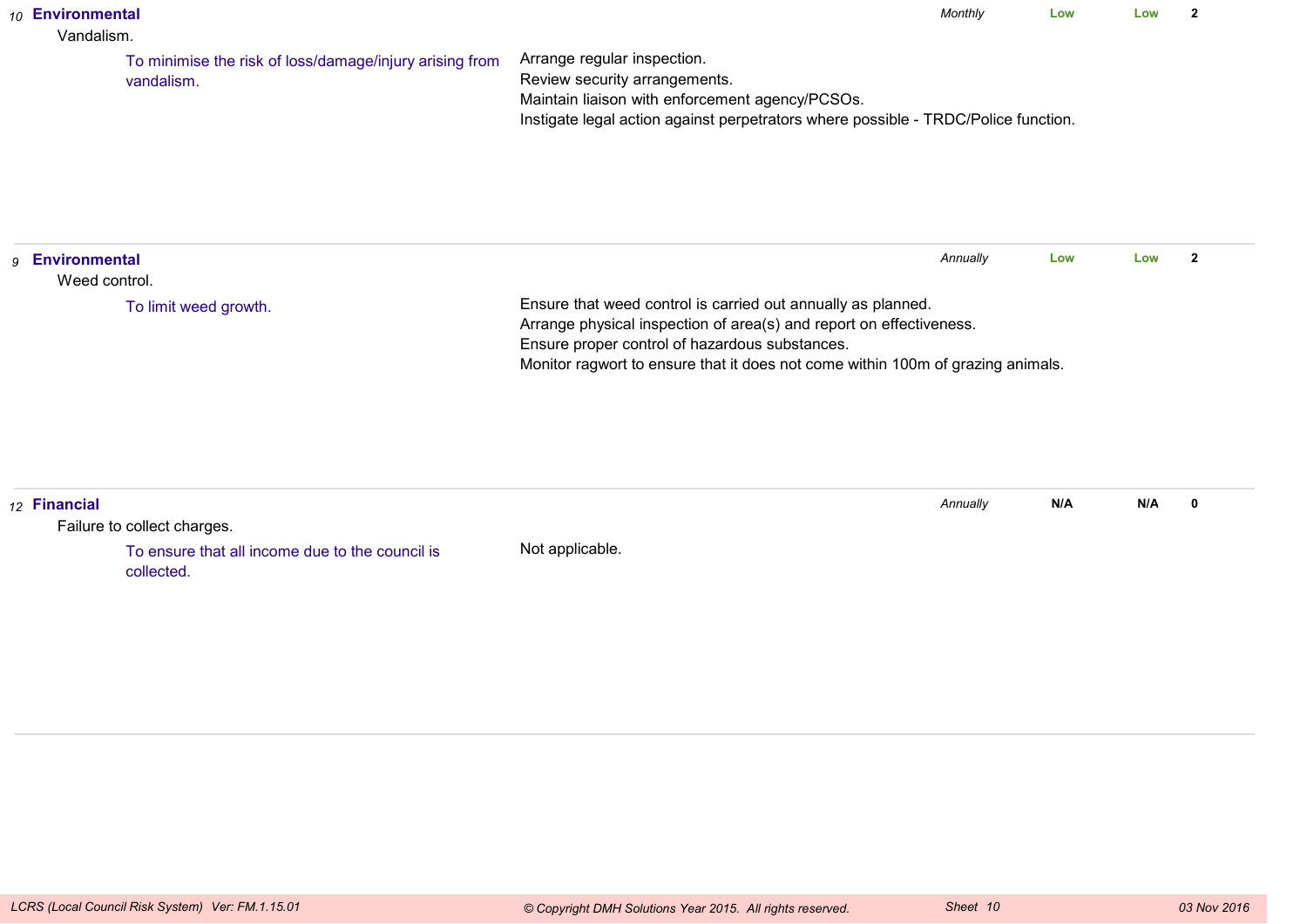| 436 Financial |                                                                                            |                                                                                                                                                                                                                                                                   | Annually | N/A | N/A | $\mathbf{0}$   |
|---------------|--------------------------------------------------------------------------------------------|-------------------------------------------------------------------------------------------------------------------------------------------------------------------------------------------------------------------------------------------------------------------|----------|-----|-----|----------------|
|               | Failure to review charges.                                                                 |                                                                                                                                                                                                                                                                   |          |     |     |                |
|               | To ensure that all charges are reviewed on a regular<br>basis.                             | Not applicable.                                                                                                                                                                                                                                                   |          |     |     |                |
|               |                                                                                            |                                                                                                                                                                                                                                                                   |          |     |     |                |
| 409 Physical  | Dumping of Rubbish/Hazardous waste.                                                        |                                                                                                                                                                                                                                                                   | Annually | Low | Low | $\overline{2}$ |
|               | To maintain standards of cleanliness and avoid risk<br>associated with dumping of rubbish. | Define responsibility for security/control of hazardous waste - TRDC function.<br>Consider policing role and maintain liaison with local enforcement agencies.<br>Arrange periodic inspection of land and report.<br>Ensure that appropriate signage is in place. |          |     |     |                |
|               |                                                                                            | Arrange prompt removal of rubbish ensuring that appropriate steps are taken to deal with any hazardous<br>waste.<br>Enforce regulations/bye-law re unauthorised dumping - TRDC function.                                                                          |          |     |     |                |
| 132 Physical  |                                                                                            |                                                                                                                                                                                                                                                                   | Annually | Low | Low | $\overline{2}$ |
|               | Inadequate maintenance of fences and boundaries.                                           | Define responsibility and ensure that maintenance is carried out in accordance with a planned programme.                                                                                                                                                          |          |     |     |                |
|               |                                                                                            | Ensure that any contracts for maintenance work are complete.                                                                                                                                                                                                      |          |     |     |                |
|               |                                                                                            | Ensure that adequate provision is made for urgent repairs.                                                                                                                                                                                                        |          |     |     |                |
|               |                                                                                            | Ensure that appropriate staff training is complete.                                                                                                                                                                                                               |          |     |     |                |
|               |                                                                                            | Arrange for periodical inspection and report.                                                                                                                                                                                                                     |          |     |     |                |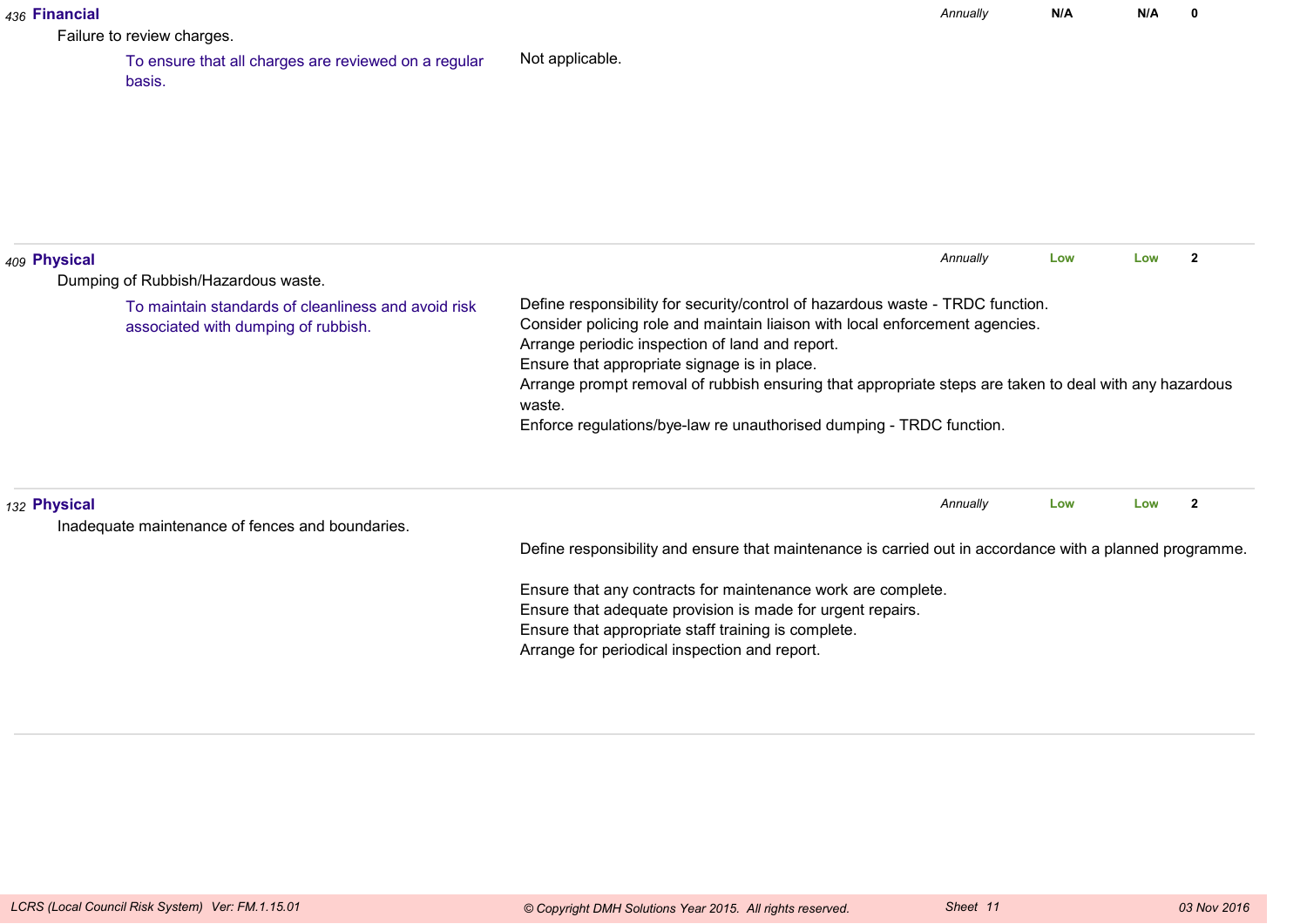| 43 Physical  | Inadequate maintenance of footpaths & bridle paths. |                                                                                                                                                                                                                                                                                                                                                                                                             | Annually | Low | Low | $\overline{2}$ |  |  |
|--------------|-----------------------------------------------------|-------------------------------------------------------------------------------------------------------------------------------------------------------------------------------------------------------------------------------------------------------------------------------------------------------------------------------------------------------------------------------------------------------------|----------|-----|-----|----------------|--|--|
|              | To ensure proper maintenance and minimise risk.     | Define responsibility for and ensure maintenance is carried out in accordance with planned programme<br>(see Rangers Work Schedule) and P3 Agreement with Herts County Council.<br>Arrange provision for urgent/emergency work.<br>Ensure that any contracts are complete.<br>Ensure that all necessary approvals re Preservation Orders etc. are obtained.<br>Ensure appropriate insurance cover in place. |          |     |     |                |  |  |
| 434 Physical | Inadequate maintenance of signs.                    |                                                                                                                                                                                                                                                                                                                                                                                                             | Annually | Low | Low | $\mathbf{2}$   |  |  |
|              | To ensure that all signs are properly maintained.   | TRDC function.                                                                                                                                                                                                                                                                                                                                                                                              |          |     |     |                |  |  |
| 134 Physical | Inadequate maintenance of trees & hedges.           |                                                                                                                                                                                                                                                                                                                                                                                                             | Annually | Low | Low | $\overline{2}$ |  |  |
|              | To ensure proper maintenance.                       | Define responsibility and ensure that maintenance is carried out in accordance with a planned programme.                                                                                                                                                                                                                                                                                                    |          |     |     |                |  |  |
|              |                                                     | Ensure that any contracts for maintenance work are complete.<br>Ensure that adequate provision is made for urgent repairs.<br>Ensure that appropriate standards are maintained.<br>Ensure that appropriate staff training is complete.                                                                                                                                                                      |          |     |     |                |  |  |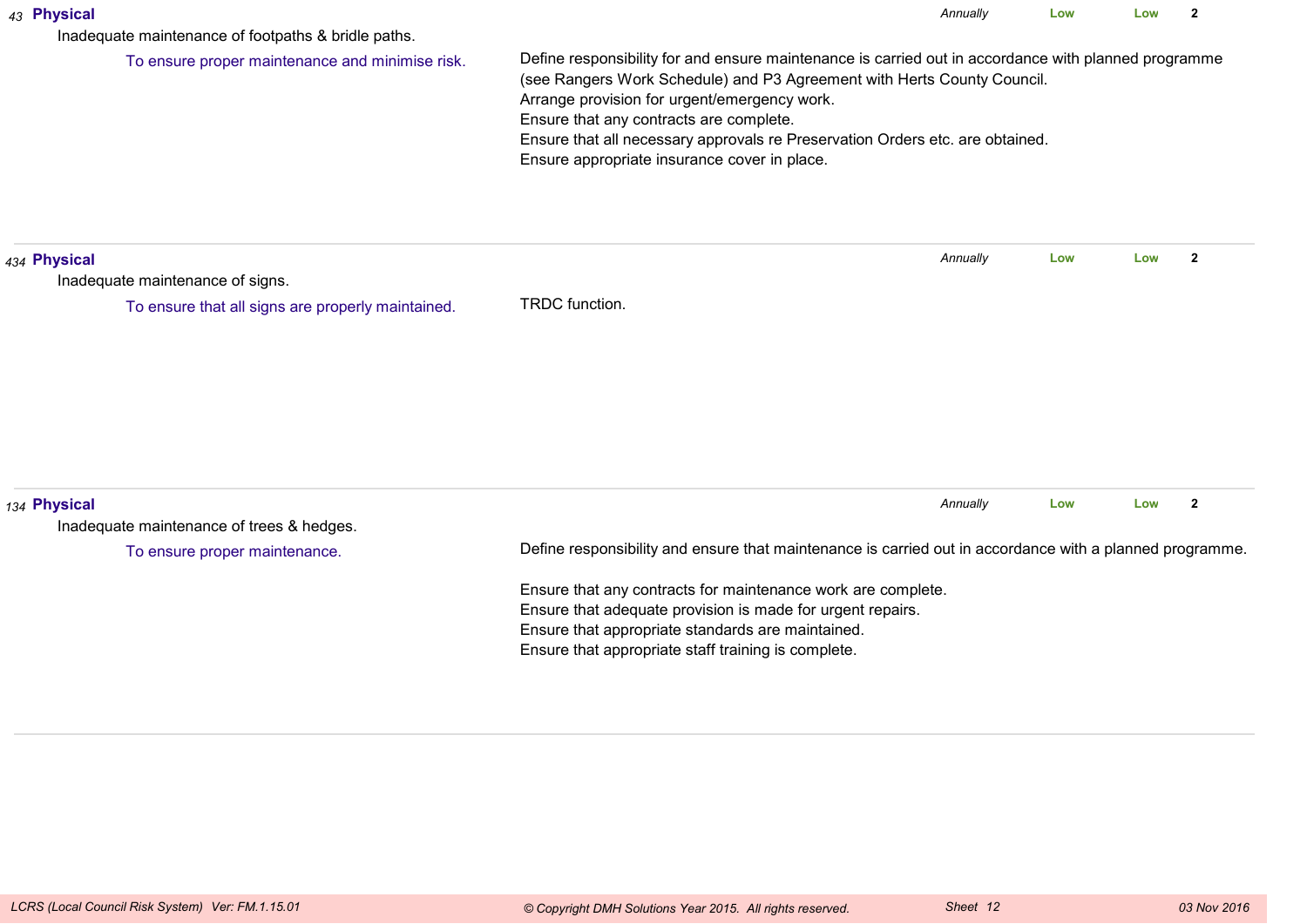| 129 Physical                   |                                                                                     |                                                                                                                                                                                                                                                                                                                                                                                                                                                                                                                                                         | Annually       | Low                       | Low          | $\overline{2}$        |
|--------------------------------|-------------------------------------------------------------------------------------|---------------------------------------------------------------------------------------------------------------------------------------------------------------------------------------------------------------------------------------------------------------------------------------------------------------------------------------------------------------------------------------------------------------------------------------------------------------------------------------------------------------------------------------------------------|----------------|---------------------------|--------------|-----------------------|
| Personal Injury.               | To minimise risk.                                                                   | Ensure that gates, fences, hedges etc are properly maintained.<br>Ensure that recognised paths & walkways are properly maintained.<br>Ensure that periodic inspection is carried out.<br>Ensure that the correct, properly maintained tools/equipment are available as appropriate.<br>Ensure that all staff have appropriate training and adhere to approved working practices.<br>Ensure that any risks to the public are minimised and eliminated wherever possible.<br>Ensure that appropriate disclaimer notices, warning signs etc. are in place. |                |                           |              |                       |
| 407 Physical<br>Poor Drainage. | To ensure adequate standards of drainage are<br>maintained.                         | TRDC function.                                                                                                                                                                                                                                                                                                                                                                                                                                                                                                                                          | Annually       | N/A                       | N/A          | 0                     |
| 408 Physical                   | Uncontrolled/unauthorised usage.<br>To minimise risk arising from uncontrolled use. | TRDC/Police function.                                                                                                                                                                                                                                                                                                                                                                                                                                                                                                                                   | Annually       | N/A                       | N/A          | $\mathbf 0$           |
| <b>Completed by:</b>           | Date:                                                                               | <b>Position:</b>                                                                                                                                                                                                                                                                                                                                                                                                                                                                                                                                        | No of Risks 17 | No of risks 17<br>scored: | No of Action | $\mathbf 0$<br>Plans: |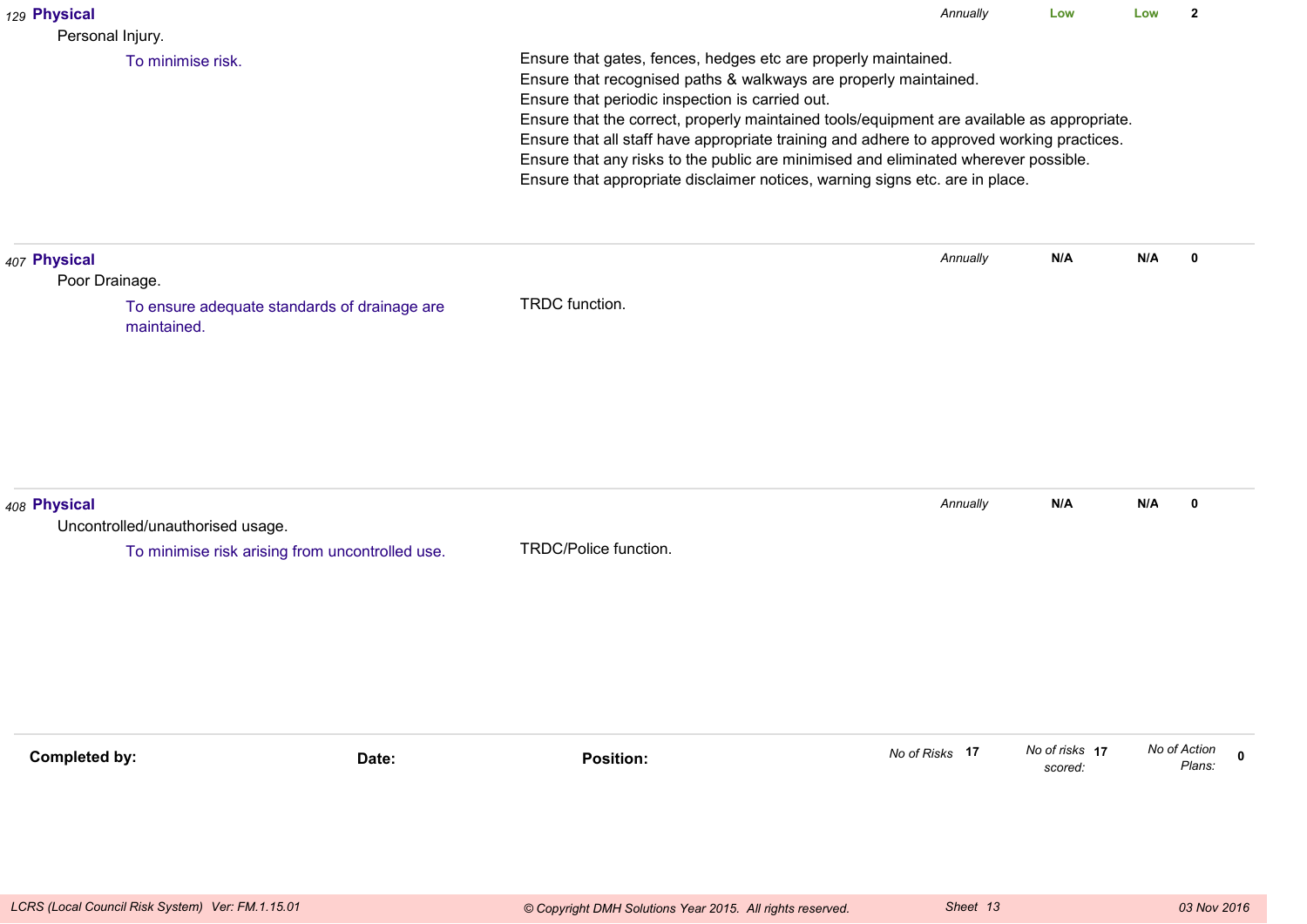# LCRS Step 5 - Risk report for Computing

|                       | Power to facilitate discharge of any function<br>Your Duty $=$     |                                                                                                                                                                                                                                                       |                                                              | <b>Croxley Green Parish Council</b><br>Assessment year: 2016                |                  |                                |                                               |
|-----------------------|--------------------------------------------------------------------|-------------------------------------------------------------------------------------------------------------------------------------------------------------------------------------------------------------------------------------------------------|--------------------------------------------------------------|-----------------------------------------------------------------------------|------------------|--------------------------------|-----------------------------------------------|
| Risk /<br>Ref         | s 111 Local Government Act 1972<br>$Act =$<br>Hazard / Requirement | <b>Control</b>                                                                                                                                                                                                                                        | Scoring note:<br>$Low = 1$<br>$Median = 2$<br>and High $=$ 3 | Action by:<br><b>Review</b><br>timing &<br><b>Responsibility occurrence</b> | Likelihood<br>оf | <b>Impact</b><br>on<br>Council | Your<br>action<br>required<br>Score<br>( > 3) |
| 0 Physical            |                                                                    |                                                                                                                                                                                                                                                       |                                                              | Annually                                                                    | Low              | Low                            | $\mathbf{2}$                                  |
|                       | Loss arising from theft/misappropriation.                          |                                                                                                                                                                                                                                                       |                                                              |                                                                             |                  |                                |                                               |
|                       | Maintain adequate security of site and equipment.                  | Allocate responsibility for security of equipment.<br>Maintain high security of site and equipment.<br>Take particular care in respect of laptops/peripherals.<br>Ensure that where appropriate internal and external security devices are installed. |                                                              |                                                                             |                  |                                |                                               |
| <sub>0</sub> Physical | Loss/damage arising from unauthorised use.                         |                                                                                                                                                                                                                                                       |                                                              | Annually                                                                    | Low              | Low                            | $\mathbf{2}$                                  |
|                       | Maintain security of computer.                                     | Restrict access through use of controlled passwords.<br>Programme periodic password change.<br>Maintain physical security of computer and site.                                                                                                       |                                                              |                                                                             |                  |                                |                                               |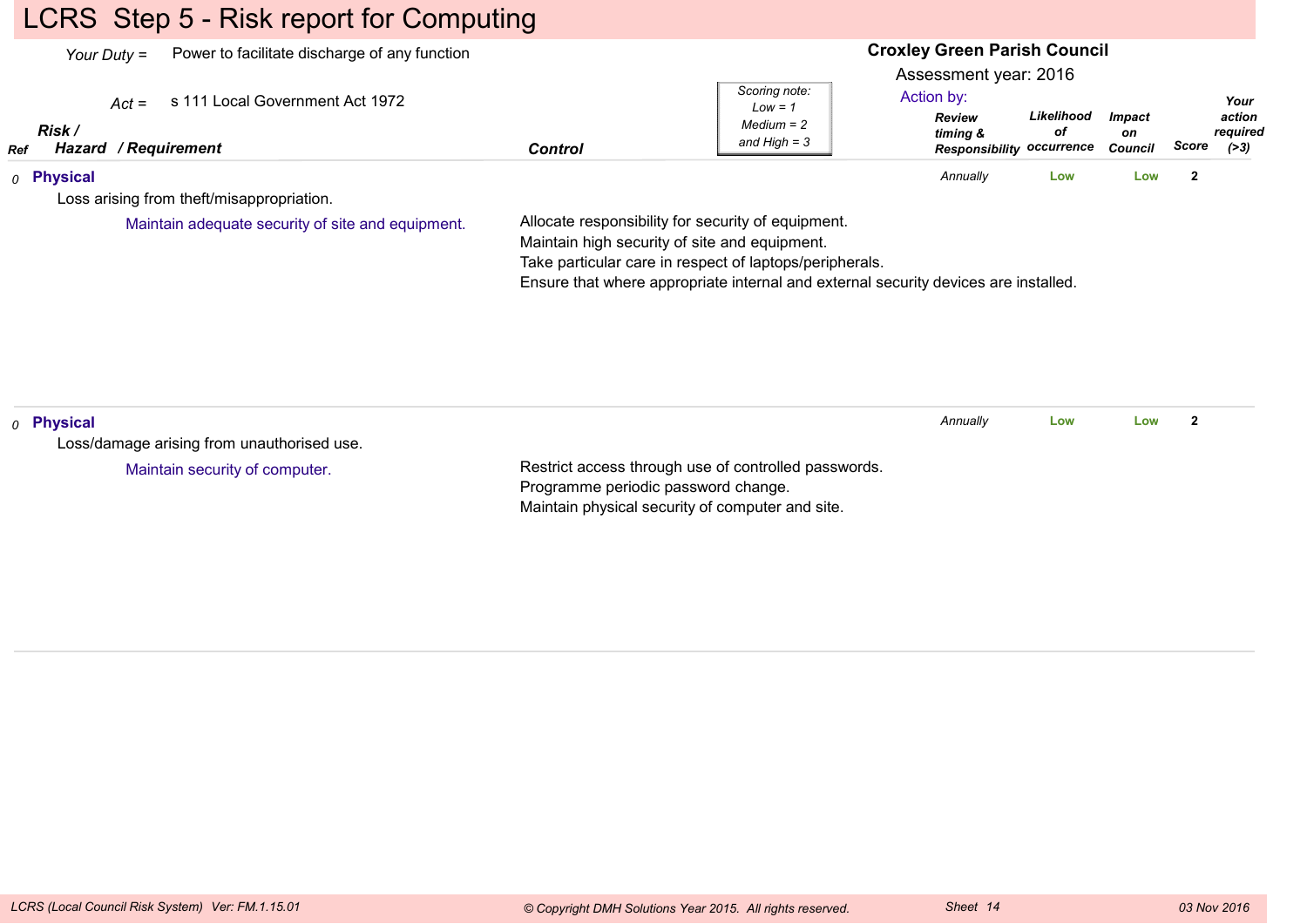| <sub>365</sub> Technical<br>Crash of IT System.          |                                                                                                                                                                                                                                                                        | Monthly | Low | Low |  |
|----------------------------------------------------------|------------------------------------------------------------------------------------------------------------------------------------------------------------------------------------------------------------------------------------------------------------------------|---------|-----|-----|--|
| To minimise risk arising from breakdown of<br>equipment. | Ensure regular backup of data onto appropriate medium - undertaken on weekly basis.<br>Ensure that equipment is properly maintained.<br>Restrict access to authorised users.<br>Ensure that only approved software is used.<br>Maintain effective anti virus software. |         |     |     |  |

| Completed by: | Date: | .<br>Position: | No of Risks | No of risks<br>scored: | No of Action<br>Plans: |  |
|---------------|-------|----------------|-------------|------------------------|------------------------|--|
|               |       |                |             |                        |                        |  |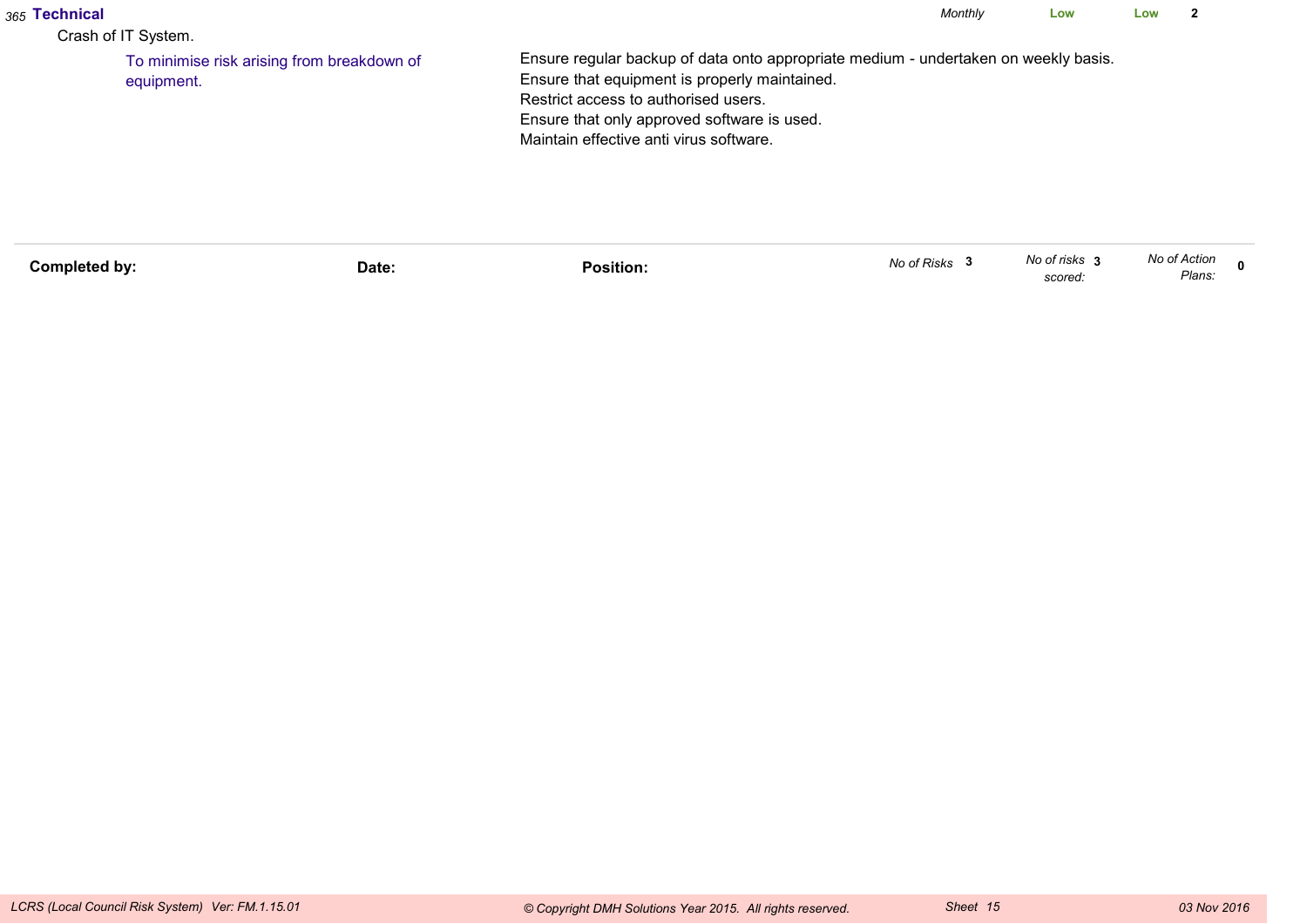# LCRS Step 5 - Risk report for Council Meetings

| Your Duty $=$                       |                                                                                                                 | <b>Croxley Green Parish Council</b><br>Assessment year: 2016                                                                                                                                                                                                                                                                                                                                                                                                                                                      |                                                              |                                                                             |                  |                                       |                |                                      |
|-------------------------------------|-----------------------------------------------------------------------------------------------------------------|-------------------------------------------------------------------------------------------------------------------------------------------------------------------------------------------------------------------------------------------------------------------------------------------------------------------------------------------------------------------------------------------------------------------------------------------------------------------------------------------------------------------|--------------------------------------------------------------|-----------------------------------------------------------------------------|------------------|---------------------------------------|----------------|--------------------------------------|
| Risk /<br>Ref                       | Local Government Act 1972<br>$Act =$<br>Hazard / Requirement                                                    | <b>Control</b>                                                                                                                                                                                                                                                                                                                                                                                                                                                                                                    | Scoring note:<br>$Low = 1$<br>$Median = 2$<br>and $High = 3$ | Action by:<br><b>Review</b><br>timing &<br><b>Responsibility occurrence</b> | Likelihood<br>οf | <b>Impact</b><br>on<br><b>Council</b> | Score          | Your<br>action<br>required<br>( > 3) |
| 453 Administration/Legal<br>Access. | To meet all statutory requirements and maintain<br>effective administration.                                    | Ensure public access is available to all meetings of the council, except when Confidential business (Part 2<br>matters) are to be discussed.<br>Members of the press and public may also be asked to leave a meeting during the discussion of quotations<br>or tenders submitted by local contractors.<br>Disability access should be provided.<br>Specific area should be set aside for Press & Public.                                                                                                          |                                                              | Annually                                                                    | Low              | Low                                   | $\overline{2}$ |                                      |
| 452 Administration/Legal            | Failure to meet statutory duty.<br>To meet all statutory requirements and maintain<br>effective administration. | Ensure that all members are notified of meeting by way of summons and agenda - undertaken by email<br>with hard copy to Members who have requested hard copy.<br>Ensure that all public notices are posted as prescribed.<br>Ensure meeting quorate and maintain attendance records.<br>Draft minutes should be prepared of the proceedings following every meeting. Minutes approved and<br>signed by the chairman at the following meeting and the signed copies kept on file and published on the<br>web site. |                                                              |                                                                             | Low              | Low                                   | $\overline{2}$ |                                      |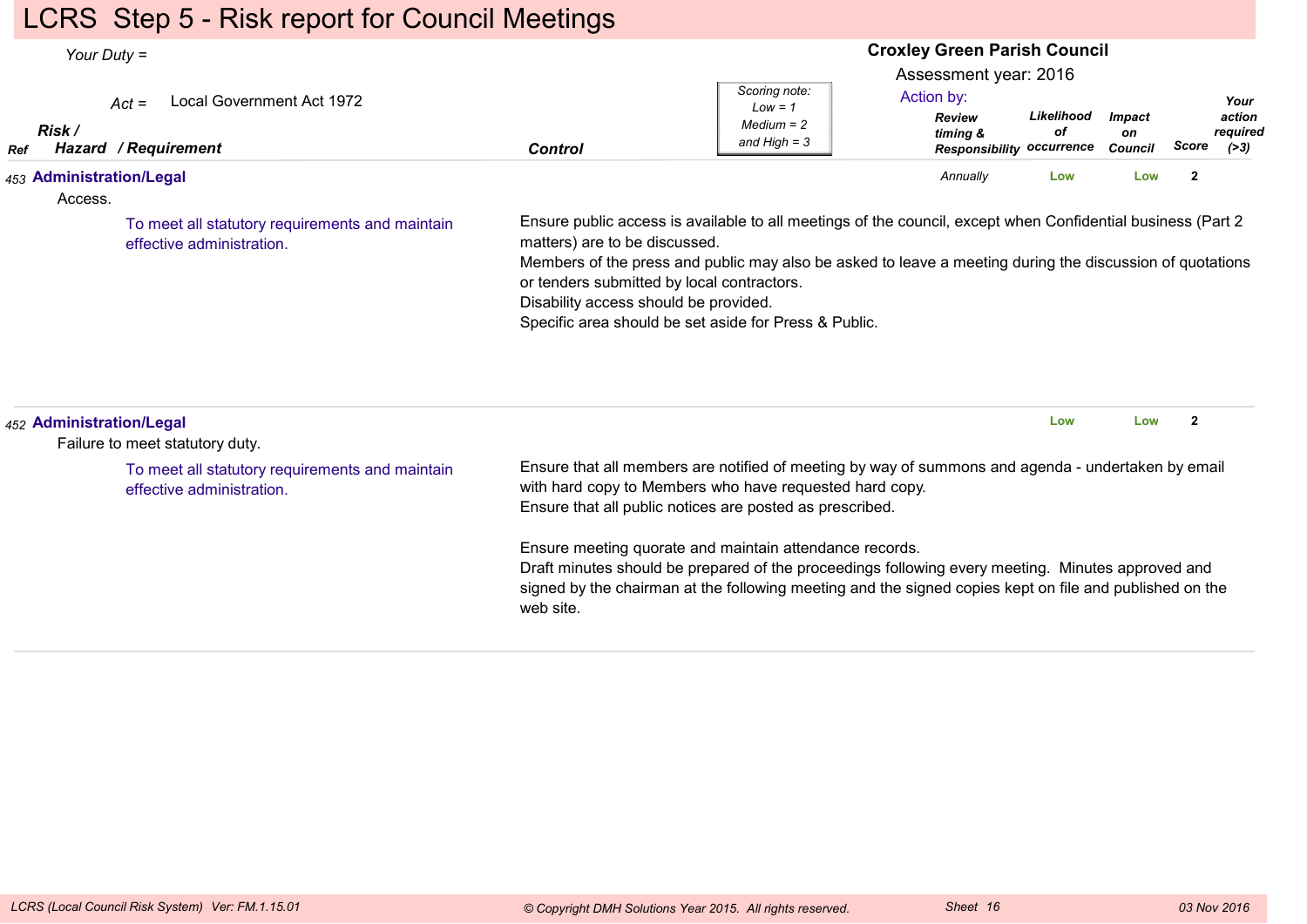| 455 Physical<br>Personal Injury. |                                                                      |                                                                                                                                                                                                                                                                                                                                                                               | Annually      | Low                      | Low          | $\overline{\mathbf{2}}$ |
|----------------------------------|----------------------------------------------------------------------|-------------------------------------------------------------------------------------------------------------------------------------------------------------------------------------------------------------------------------------------------------------------------------------------------------------------------------------------------------------------------------|---------------|--------------------------|--------------|-------------------------|
|                                  | Ensure that effective arrangements are in place to<br>minimise risk. | Ensure that appropriate regulations/controls are in place to minimise the risk of injury to officers, members<br>& public.<br>Ensure that defined standards are being maintained.<br>Ensure that, where necessary, appropriate notices are in place.<br>That the council has appropriate insurance cover.<br>That the relevant access and public areas are all risk assessed. |               |                          |              |                         |
| 454 Physical<br>Security.        | To ensure that effective security arrangements are in<br>place.      | Define policy for security of staff, members, premises and equipment.<br>Allocate responsibility for security/control and implementation.<br>Maintain liaison with local enforcement agencies.                                                                                                                                                                                | Annually      | Low                      | Low          | $\overline{\mathbf{2}}$ |
| <b>Completed by:</b>             | Date:                                                                | <b>Position:</b>                                                                                                                                                                                                                                                                                                                                                              | No of Risks 4 | No of risks 4<br>scored: | No of Action | $\mathbf{0}$<br>Plans:  |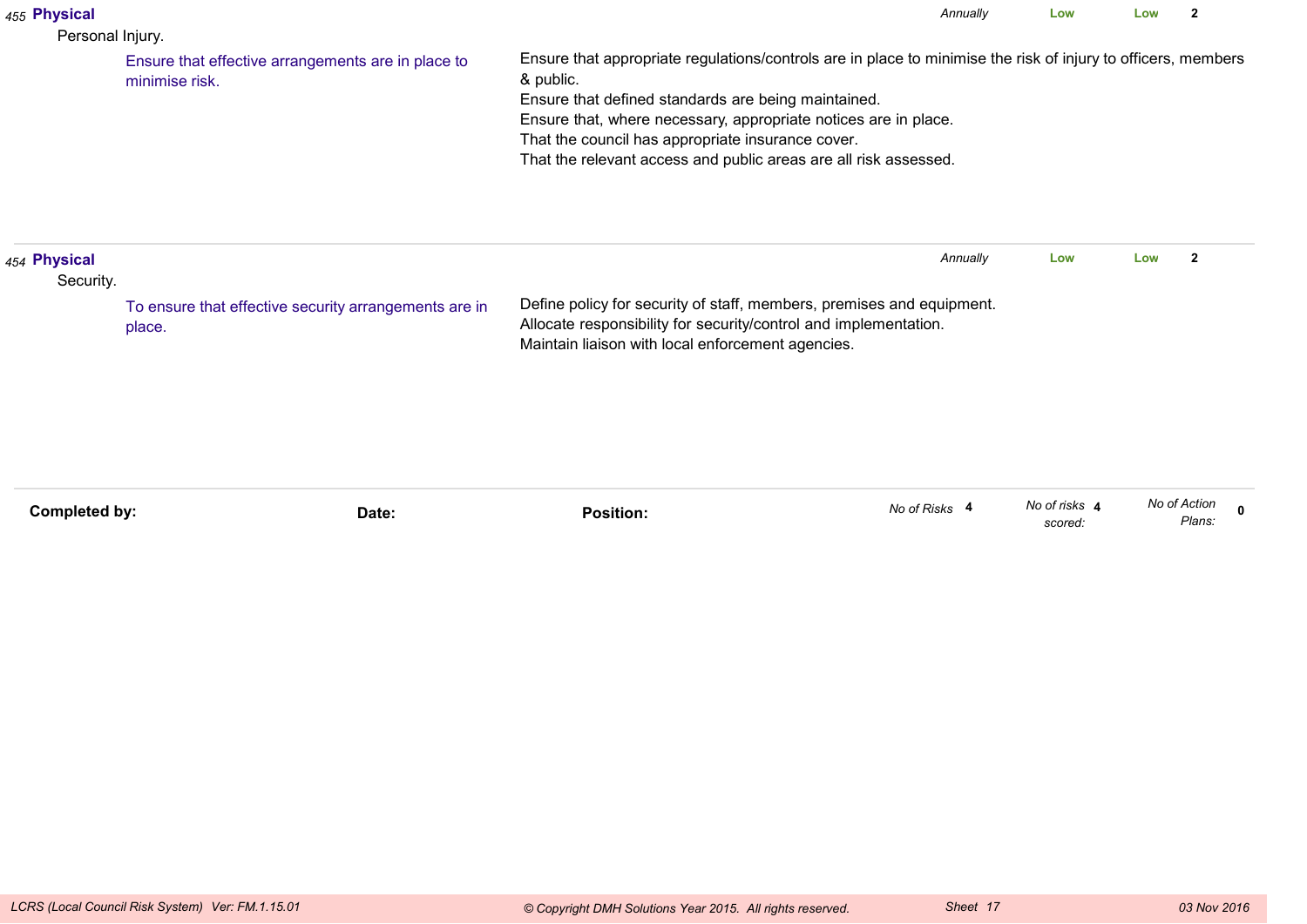# LCRS Step 5 - Risk report for Council Property and Documents

|     | Your Duty $=$                             |                                                  | Duty to disclose documents and to adopt publication scheme |                                                              |                                                                                                      | <b>Croxley Green Parish Council</b> |                                       |              |                                    |  |  |  |
|-----|-------------------------------------------|--------------------------------------------------|------------------------------------------------------------|--------------------------------------------------------------|------------------------------------------------------------------------------------------------------|-------------------------------------|---------------------------------------|--------------|------------------------------------|--|--|--|
| Ref | $Act =$<br>Risk /<br>Hazard / Requirement | Freedom of Information Act 2000                  | <b>Control</b>                                             | Scoring note:<br>$Low = 1$<br>$Median = 2$<br>and High $=$ 3 | Assessment year: 2016<br>Action by:<br><b>Review</b><br>timing &<br><b>Responsibility occurrence</b> | Likelihood<br>οf                    | <i><b>Impact</b></i><br>on<br>Council | Score        | Your<br>action<br>reauired<br>(>3) |  |  |  |
|     | 314 Financial                             |                                                  |                                                            |                                                              | Annually                                                                                             | LOW                                 | Low                                   | $\mathbf{2}$ |                                    |  |  |  |
|     |                                           | Legal Liability as a result of Asset Ownership.  |                                                            |                                                              |                                                                                                      |                                     |                                       |              |                                    |  |  |  |
|     |                                           | Provision of adequate public liability insurance |                                                            | Ensure that adequate Public Liability Insurance is in place. |                                                                                                      |                                     |                                       |              |                                    |  |  |  |

Ensure that the Asset Register is maintained and reviewed annually.

| 312 Physical                    |                                                                                    | Monthly | Low | Low |  |  |  |  |  |
|---------------------------------|------------------------------------------------------------------------------------|---------|-----|-----|--|--|--|--|--|
| Loss / Damage to Civic Regalia. |                                                                                    |         |     |     |  |  |  |  |  |
| To safeguard council assets.    | Maintain and update a Register of Assets on a regular basis.                       |         |     |     |  |  |  |  |  |
|                                 | Ensure that the council has adequate insurance against damage and theft.           |         |     |     |  |  |  |  |  |
|                                 | Ensure that proper security/storage is in place.                                   |         |     |     |  |  |  |  |  |
|                                 | Ensure that users are aware of their responsibility when regalia is in their care. |         |     |     |  |  |  |  |  |
|                                 |                                                                                    |         |     |     |  |  |  |  |  |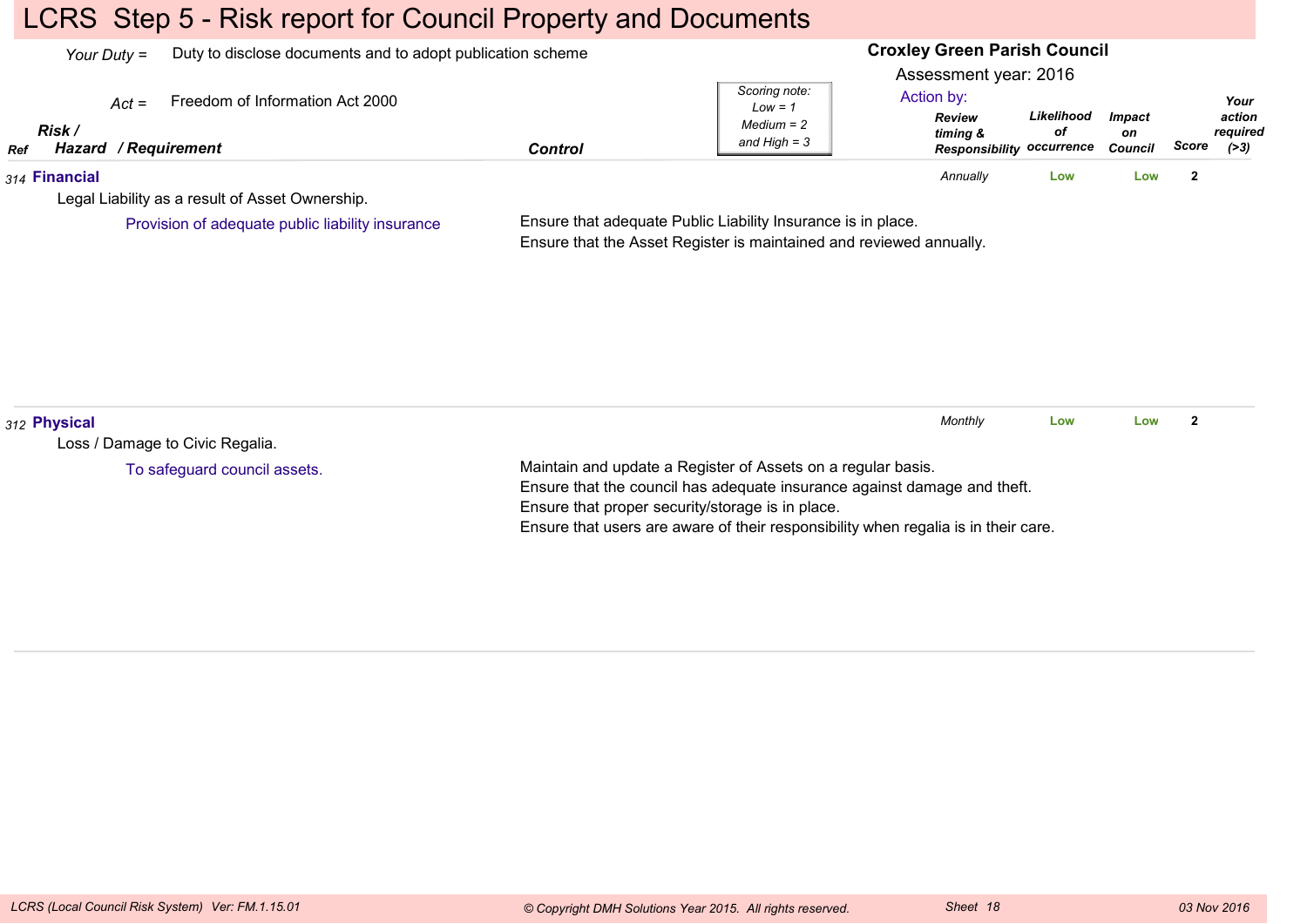| 307 Physical                                                                                                                                        |                                                                           |                                                                                                                                                                                                                               | Annually      | Low                      | Low          | $\mathbf{2}$ |              |
|-----------------------------------------------------------------------------------------------------------------------------------------------------|---------------------------------------------------------------------------|-------------------------------------------------------------------------------------------------------------------------------------------------------------------------------------------------------------------------------|---------------|--------------------------|--------------|--------------|--------------|
| Loss of assets.                                                                                                                                     | To minimise the risk of loss through<br>theft/misappropriation of assets. | Allocate responsibility for and maintain effective security of all assets.<br>Maintain an Asset Register and ensure that this is updated on a regular basis.<br>Ensure that adequate and appropriate insurance cover is held. |               |                          |              |              |              |
| 313 Professional                                                                                                                                    |                                                                           |                                                                                                                                                                                                                               | Daily         | Low                      | Low          | $\mathbf{2}$ |              |
| Failure to effectively process documents.<br>To ensure effective processing and safe keeping of all<br>documentation received by the Parish Council |                                                                           | Allocate responsibility for maintenance of effective control of documentation.<br>Define procedure for recording document's receipt, circulation, response, handling & filing.                                                |               |                          |              |              |              |
| <b>Completed by:</b>                                                                                                                                | Date:                                                                     | <b>Position:</b>                                                                                                                                                                                                              | No of Risks 4 | No of risks 4<br>scored: | No of Action | Plans:       | $\mathbf{0}$ |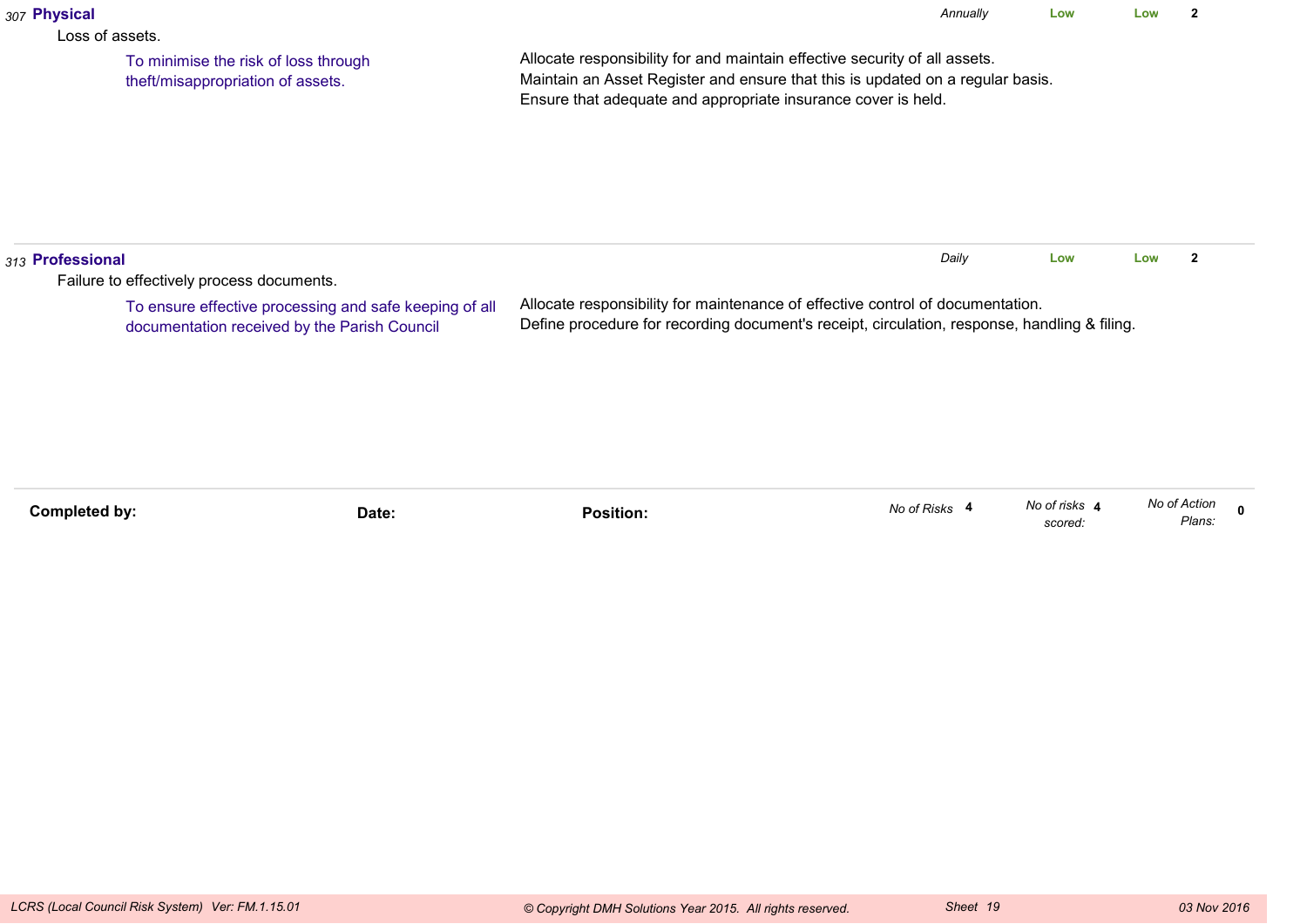# LCRS Step 5 - Risk report for Data Protection

| Duty of Notification and Duty to Disclose (subject access)<br>Your Duty $=$ |                          |                |                                                              | <b>Croxley Green Parish Council</b>                              |                                                      |                         |                         |                                      |  |
|-----------------------------------------------------------------------------|--------------------------|----------------|--------------------------------------------------------------|------------------------------------------------------------------|------------------------------------------------------|-------------------------|-------------------------|--------------------------------------|--|
| $Act =$<br>Risk<br>Hazard / Requirement<br><b>Ref</b>                       | Data Protection Act 1998 | <b>Control</b> | Scoring note:<br>$Low = 1$<br>$Median = 2$<br>and High $=$ 3 | Assessment year: 2016<br>Action by:<br><b>Review</b><br>timing & | Likelihood<br>οf<br><b>Responsibility occurrence</b> | Impact<br>on<br>Council | Score                   | Your<br>action<br>reauired<br>( > 3) |  |
| 37 Administration/Legal<br>Breach of confidentiality.                       |                          |                |                                                              | Daily                                                            | Low                                                  | Low                     | $\overline{\mathbf{2}}$ |                                      |  |

To ensure that statutory requirements are met.

Arrange Registration under the Data Protection Act.Formalise Procedure for dealing with Confidential Data.

| Completed by: | Date:<br>. | .<br>Position: | No of Risks | No of risks<br>scored: | No of Action<br>Plans: |  |
|---------------|------------|----------------|-------------|------------------------|------------------------|--|
|---------------|------------|----------------|-------------|------------------------|------------------------|--|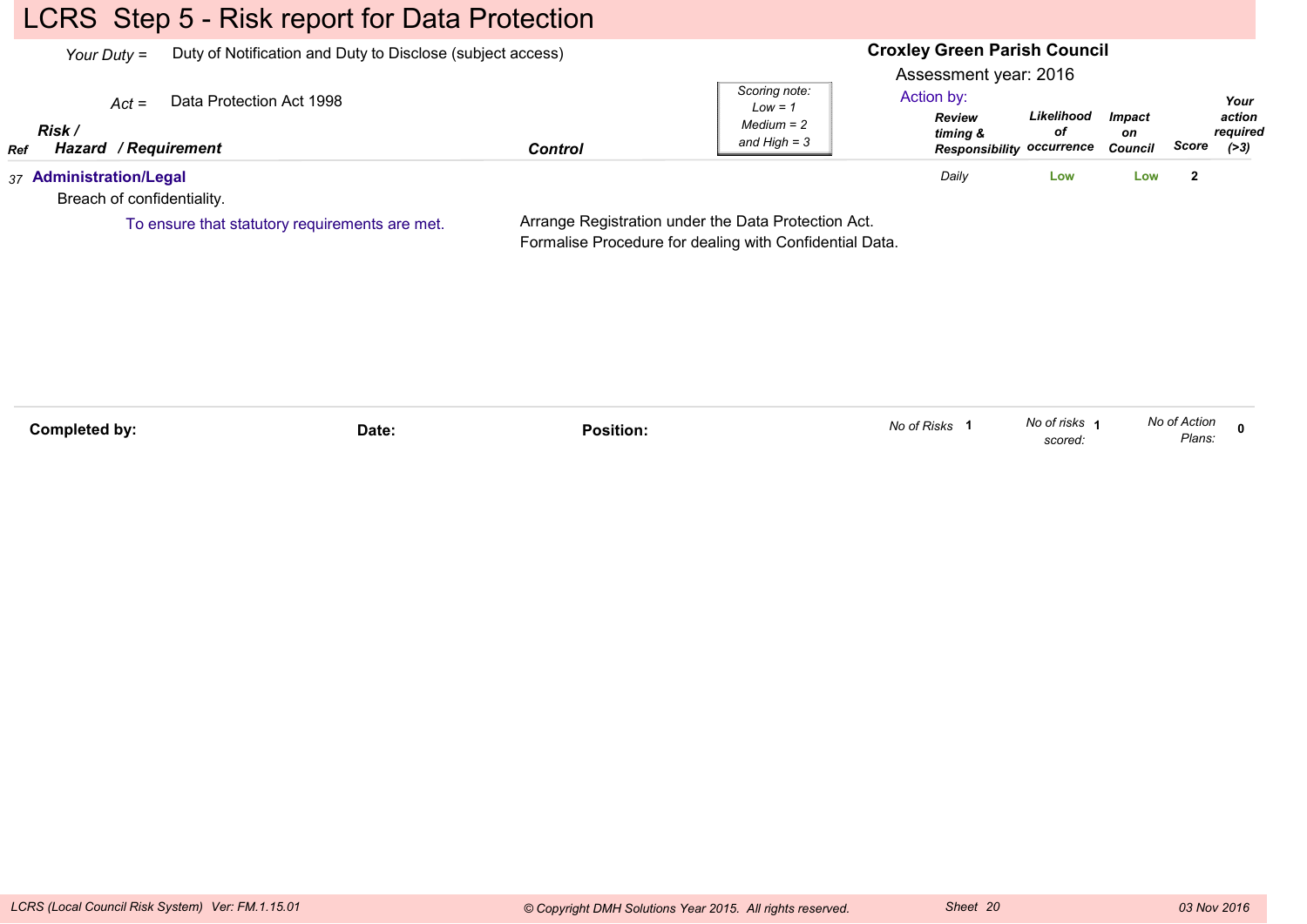## LCRS Step 5 - Risk report for Employment of Staff

#### **Croxley Green Parish Council**Assessment year: 2016*Your Duty =* Duty to Appoint *Act =* s 112 Local Government Act 1972 *RefRisk / Hazard Control / RequirementReview timing & ResponsibilityoccurrenceLikelihoodofImpacton Council ScoreScoring note:Low = 1 Medium = 2 and High = 3Your action required(>3)*Action by:*364* **Administration/Legal** Failure to comply with Employment Law.Issue contracts of employment to all employees Arrange annual review of Staff Contracts of Employment Awareness of new legislation. Arrange the necessary training to fulfil requirements. *Annually* **Low Low <sup>2</sup>** To ensure that the council fulfils its responsibilities.**Financial**Overpayment or underpayment of salaries and expenses.Monthly payroll schedule to be verified by staff.Monthly employers payments to be verified by staff and recorded on spreadsheet.Cheques and electronic payments to be signed/verified by the relevant third party/ies as laid out in policy.Staff affected by over or under payment to be advised of situation.*Monthly* **Low Low <sup>2</sup>** Ensure that all payments to staff are in accordancewith employment contracts approved by the council.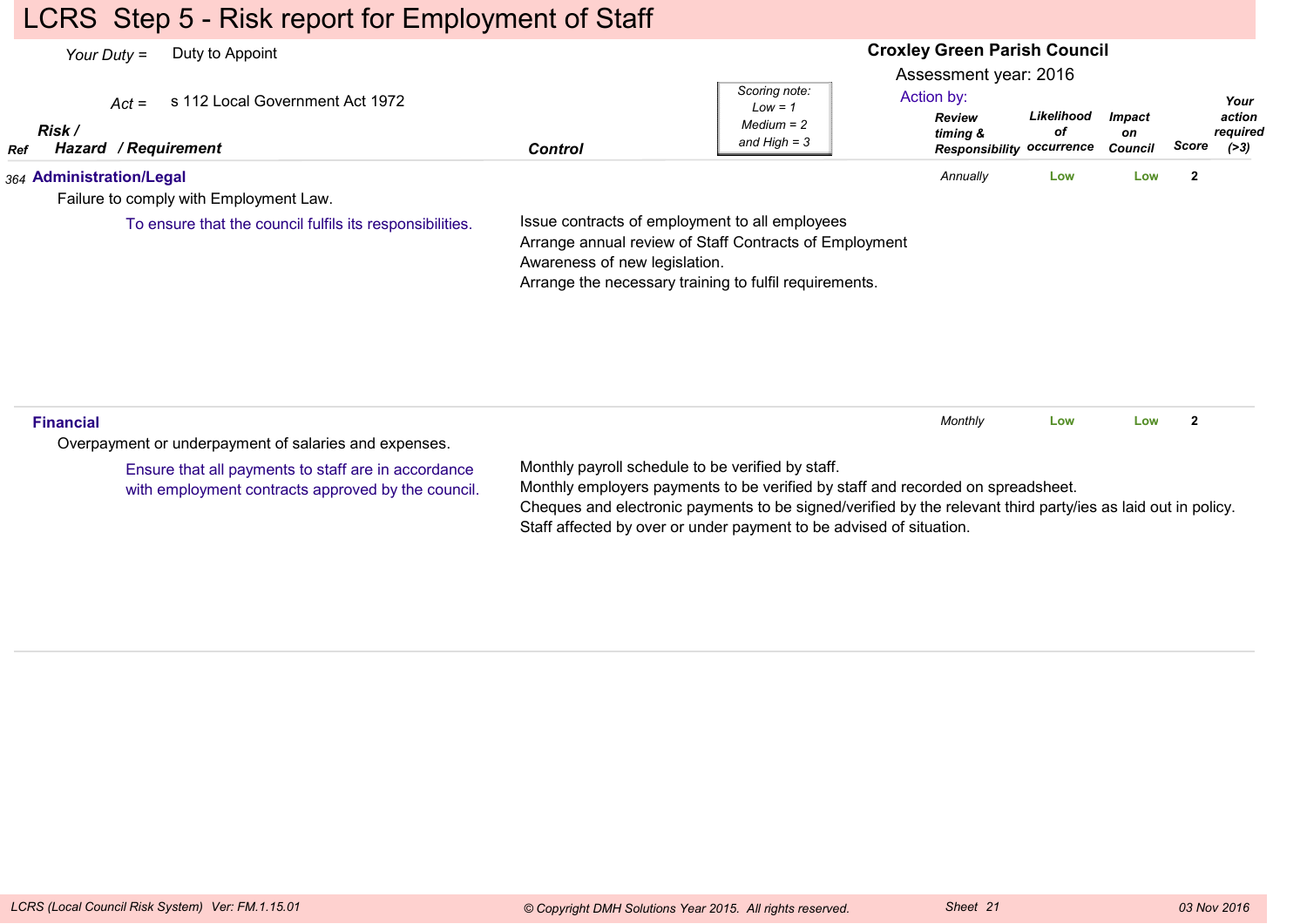| 352 Professional<br>Attacks on Personnel.                                                              |                                                                                                                                                                                                                                                                                                                                                                   | Monthly     | Low | Low | $\mathbf{2}$   |  |
|--------------------------------------------------------------------------------------------------------|-------------------------------------------------------------------------------------------------------------------------------------------------------------------------------------------------------------------------------------------------------------------------------------------------------------------------------------------------------------------|-------------|-----|-----|----------------|--|
| To protect staff.                                                                                      | Ensure that an effective security system is in operation - panic alarm installed at both work stations.<br>Ensure appropriate insurance cover held.<br>Ensure other workers in building are aware of staff working alone.<br>Ensure staff have telephone access at all times during their work.<br>Advise staff to take all relevant safe guides and precautions. |             |     |     |                |  |
| 361 Professional<br>Inability to recruit.                                                              |                                                                                                                                                                                                                                                                                                                                                                   | As and when | Low | Low | $\overline{2}$ |  |
| To improve recruitment.                                                                                | Review recruitment policy.<br>Advertise as widely as possible, on web site and social media.                                                                                                                                                                                                                                                                      |             |     |     |                |  |
| 38 Professional<br>Inability to retain staff.<br>To minimise risk arising from high turnover of staff. | Regular staff appraisals.<br>Complete exit questionnaire.                                                                                                                                                                                                                                                                                                         | Annually    | Low | Low | $\mathbf{2}$   |  |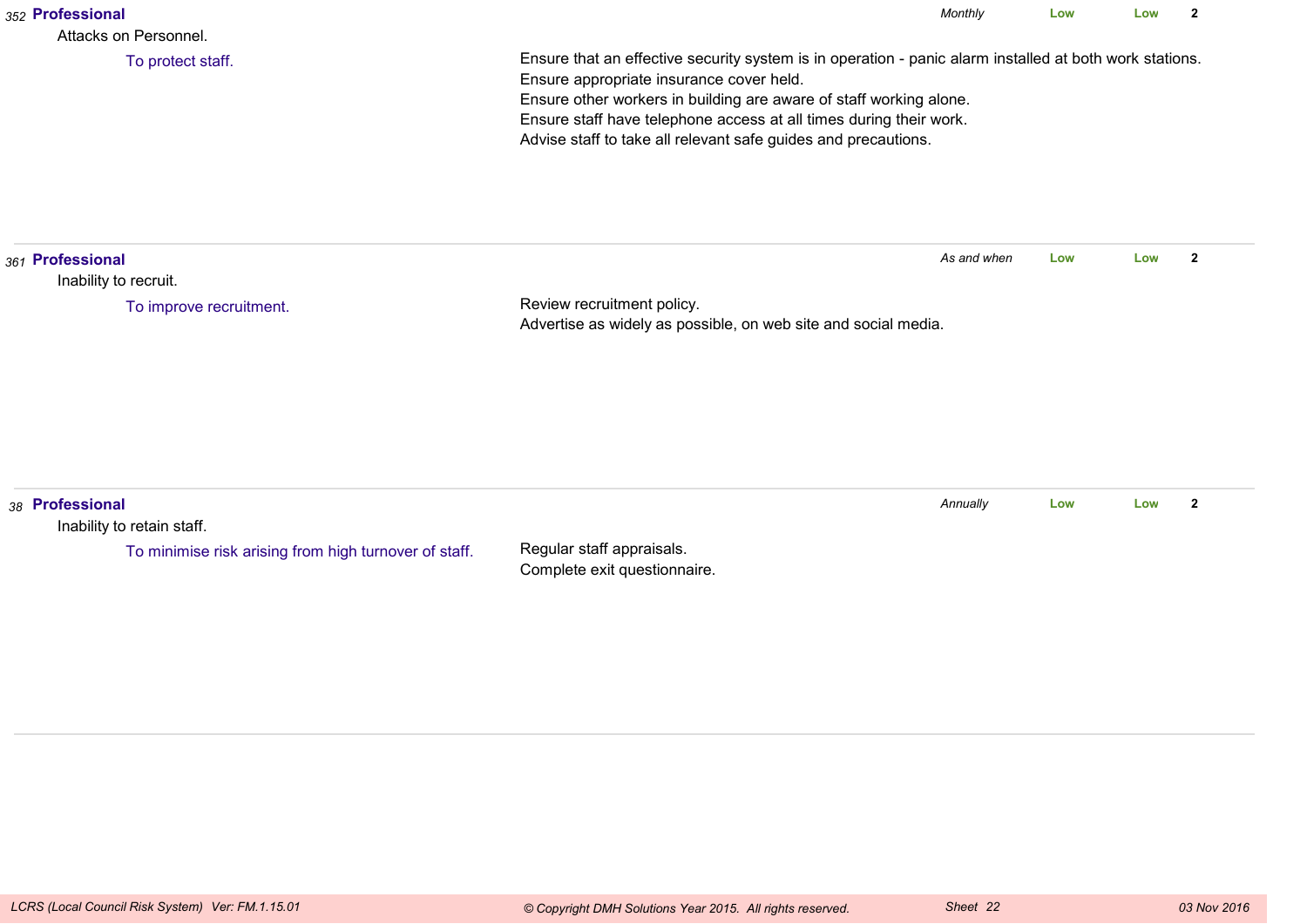| 363 Professional<br>Lack of Employee motivation/efficiency. |                                                       |                                                                                                                                                                                                                                                                                                                                 | Annually      | Low                      | Low | $\mathbf{2}$                          |
|-------------------------------------------------------------|-------------------------------------------------------|---------------------------------------------------------------------------------------------------------------------------------------------------------------------------------------------------------------------------------------------------------------------------------------------------------------------------------|---------------|--------------------------|-----|---------------------------------------|
|                                                             | To meet commitment of council employment policy.      | Ensure that each employee has job description.<br>Arrange regular staff appraisals.<br>Maintain appropriate staff records.<br>Defined training policy in operation.                                                                                                                                                             |               |                          |     |                                       |
| 362 Professional<br>Lack of Training.                       |                                                       |                                                                                                                                                                                                                                                                                                                                 | Annually      | Low                      | Low | $\mathbf{2}$                          |
|                                                             | To meet Council commitment to staff training.         | Determine a policy for training.<br>Arrange annual review.<br>Regular Staff Appraisals to highlight any training needs.<br>Take advantage of any localised training through local associations, SLCC etc<br>Encourage staff to network with other Clerks in the relevant association.<br>Maintain appropriate training records. |               |                          |     |                                       |
| 358 Professional<br>Loss of key staff.                      |                                                       |                                                                                                                                                                                                                                                                                                                                 | Quarterly     | Low                      | Low | $\overline{2}$                        |
|                                                             | To avoid problems arising from loss of key personnel. | Ensure procedures for key functions documented. Procedural manuals and necessary training are<br>provided to ensure that all key tasks can be carried out in the event of a sudden loss of a key member of<br>staff.<br>Contingency Plan prepared.                                                                              |               |                          |     |                                       |
| Completed by:                                               | Date:                                                 | <b>Position:</b>                                                                                                                                                                                                                                                                                                                | No of Risks 8 | No of risks 8<br>scored: |     | No of Action<br>$\mathbf 0$<br>Plans: |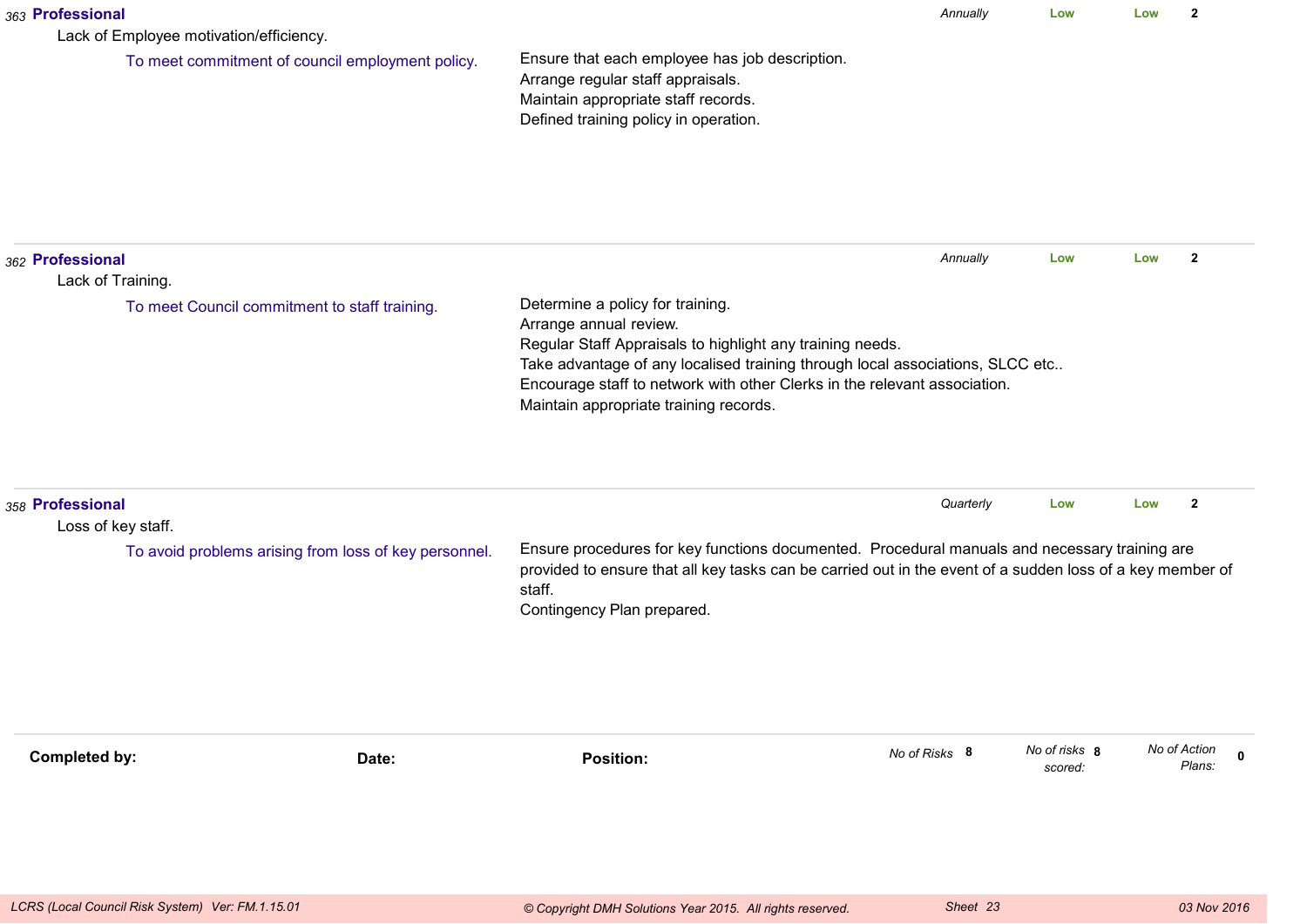## LCRS Step 5 - Risk report for Financial Management

| Your Duty =                                             | Duty to ensure responsibility for financial affairs  |                | <b>Croxley Green Parish Council</b>                          |                                                                                                      |                  |                                |       |                                      |  |
|---------------------------------------------------------|------------------------------------------------------|----------------|--------------------------------------------------------------|------------------------------------------------------------------------------------------------------|------------------|--------------------------------|-------|--------------------------------------|--|
| $Act =$<br>Risk /<br><b>Hazard / Requirement</b><br>Ref | s 151 LGA 1972                                       | <b>Control</b> | Scoring note:<br>$Low = 1$<br>$Median = 2$<br>and High $=$ 3 | Assessment year: 2016<br>Action by:<br><b>Review</b><br>timina &<br><b>Responsibility occurrence</b> | Likelihood<br>οf | <i>Impact</i><br>on<br>Council | Score | Your<br>action<br>required<br>( > 3) |  |
| 303 Administration/Legal                                | Failure to comply with Customs & Excise regulations. |                |                                                              | Quarterly                                                                                            | Low              | Low                            | -2    |                                      |  |

Efficient financial administration.

Ensure that value added tax is properly administered.

Refer to guidance in HMCE Notice 749. Seek further guidance from HMCE where necessary.Ensure that all input tax and output tax is properly recorded.

 Complete and submit VAT claims promptly and on time. VAT claims made twice yearly - April to Septemberand October to March.

| 302 Administration/Legal                                                                                 |                                                                                                    | Quarterly | Low | Low |  |  |
|----------------------------------------------------------------------------------------------------------|----------------------------------------------------------------------------------------------------|-----------|-----|-----|--|--|
| Failure to comply with Inland Revenue regulations.                                                       |                                                                                                    |           |     |     |  |  |
| Efficient financial administration.                                                                      | Maintenance of comprehensive records of all BACS payment instructions to payroll administrators to |           |     |     |  |  |
| include details of income tax, national insurance and pension payments kept on spreadsheet and hard copy |                                                                                                    |           |     |     |  |  |

in annual salary folder.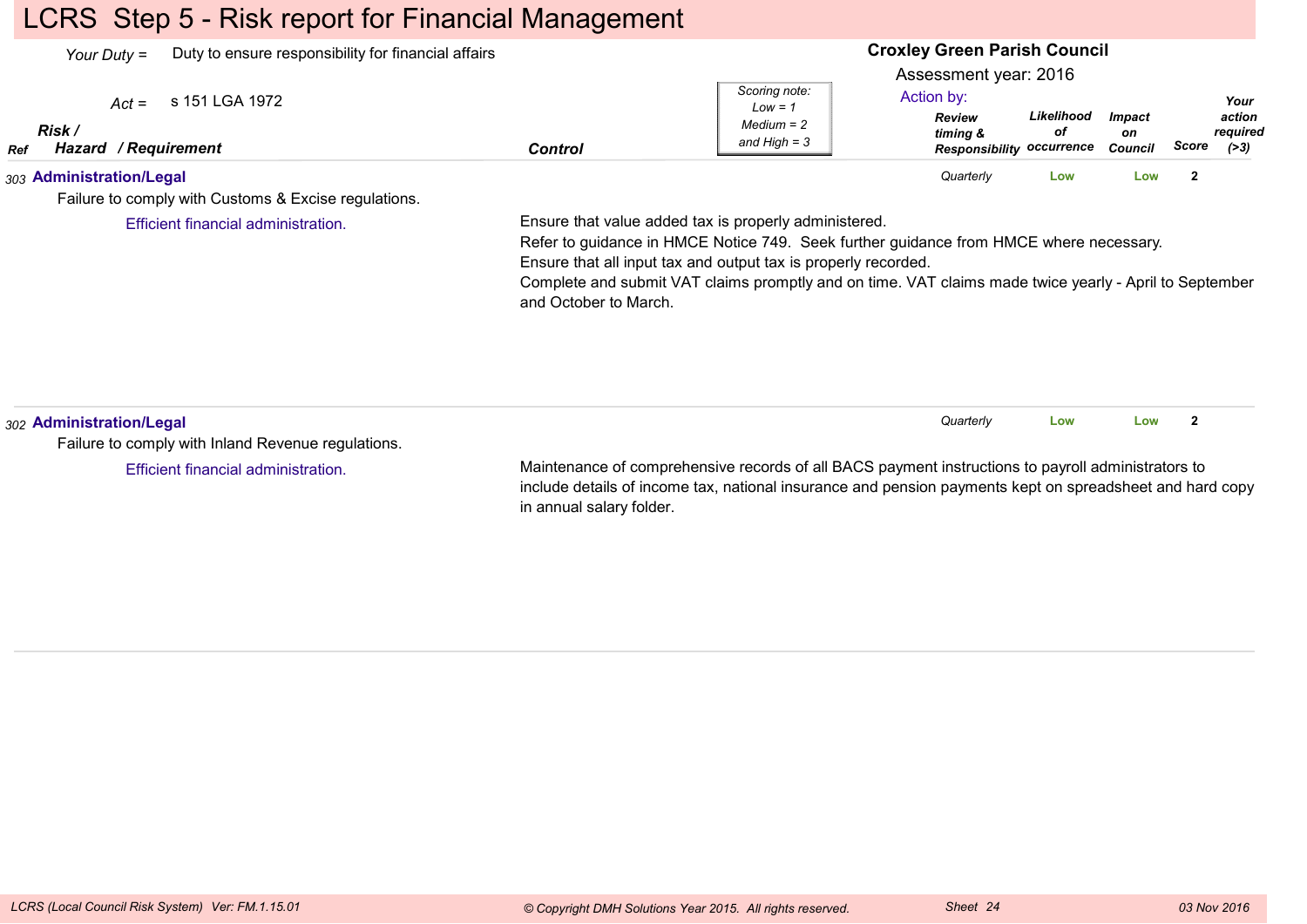|                                                                                                                                                                                                                                                                                                                                                                                                                                                                                                                                                                                                                                                                                                                     | 0 Administration/Legal<br>Failure to maintain record of council assets.                    | Annually<br>$\overline{2}$<br>Low<br>Low                                                                                                                                           |     |     |                |  |  |  |
|---------------------------------------------------------------------------------------------------------------------------------------------------------------------------------------------------------------------------------------------------------------------------------------------------------------------------------------------------------------------------------------------------------------------------------------------------------------------------------------------------------------------------------------------------------------------------------------------------------------------------------------------------------------------------------------------------------------------|--------------------------------------------------------------------------------------------|------------------------------------------------------------------------------------------------------------------------------------------------------------------------------------|-----|-----|----------------|--|--|--|
|                                                                                                                                                                                                                                                                                                                                                                                                                                                                                                                                                                                                                                                                                                                     | To minimize the risk of loss associated with failure to<br>maintain adequate records.      | Define responsibility for maintenance of asset register.<br>Ensure that all acquisitions/disposals are accurately and promptly recorded.<br>Carry our periodical inventory checks. |     |     |                |  |  |  |
|                                                                                                                                                                                                                                                                                                                                                                                                                                                                                                                                                                                                                                                                                                                     | <sub>0</sub> Administration/Legal<br>Incurring expenditure without proper legal authority. | Annually                                                                                                                                                                           | Low | Low | $\overline{2}$ |  |  |  |
|                                                                                                                                                                                                                                                                                                                                                                                                                                                                                                                                                                                                                                                                                                                     | To ensure all expenditure is intra vires, ie. "within the<br>powers".                      | Record in minutes powers under which expenditure is being approved.                                                                                                                |     |     |                |  |  |  |
|                                                                                                                                                                                                                                                                                                                                                                                                                                                                                                                                                                                                                                                                                                                     | 304 Financial<br>Failure to ensure proper use of funds under specific powers / S137.       | Quarterly                                                                                                                                                                          | Low | Low | $\overline{2}$ |  |  |  |
| Ensure that all expenditure under section 137 is separately recorded in the cash book.<br>To ensure that expenditure is properly authorised and<br>Ensure that total expenditure granted under section 137 does not exceed the statutory limitation for the<br>controlled.<br>council.<br>Ensure that all grant applications are complete and fully supported by the applicants annual accounts prior<br>to submission to the council or relevant committee for consideration.<br>Ensure that all grant applications are complete and fully supported prior to submission.<br>Ensure that all approvals are properly recorded in the minutes.<br>Ensure that no other alternative statutory authority is available. |                                                                                            |                                                                                                                                                                                    |     |     |                |  |  |  |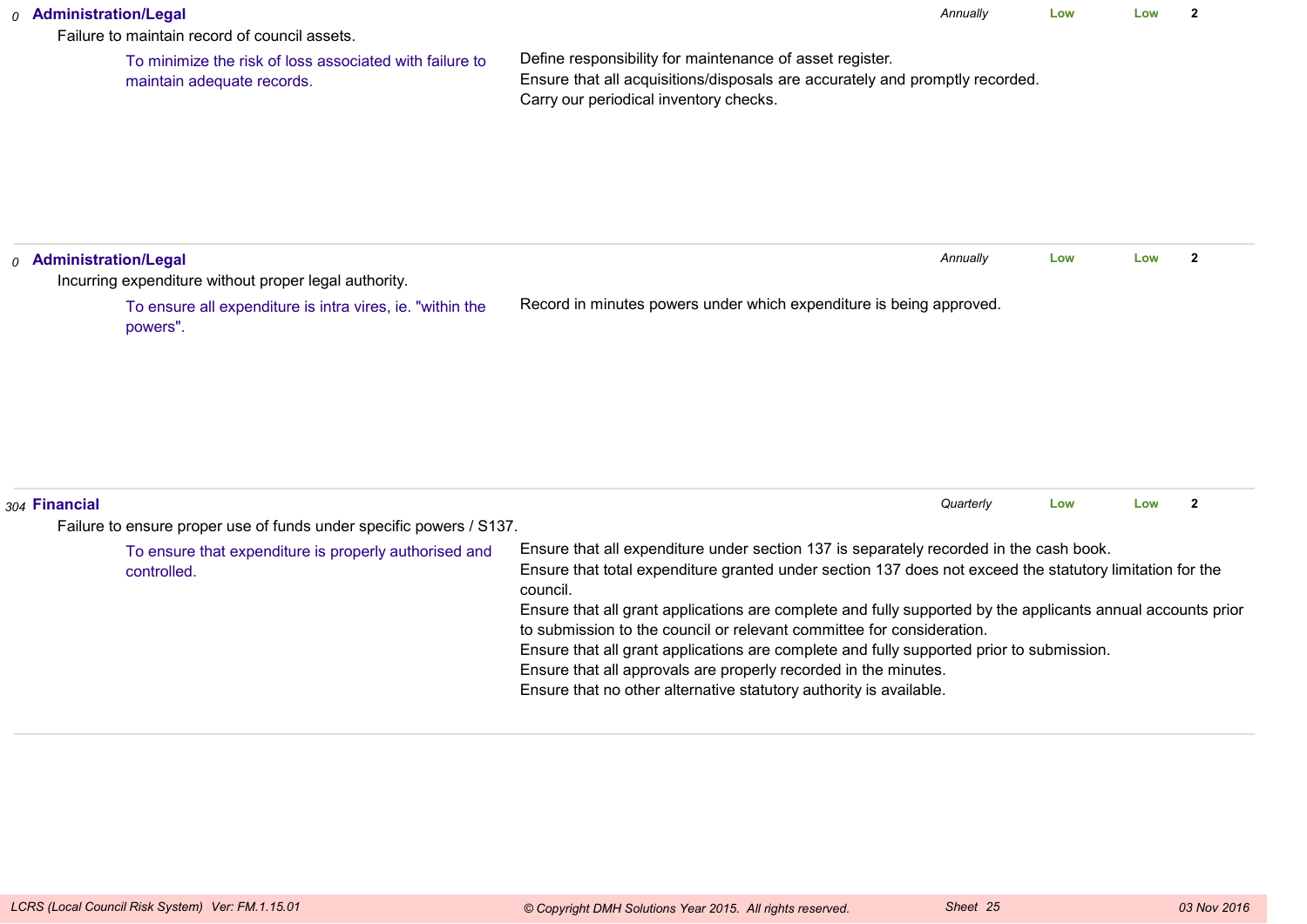|  | 41 Financial<br>Failure to keep proper financial records.                                                                                                                                                                                                                                       | Monthly                                                                                                                                                                                                                                                                                                                                                            | Low | Low | $\mathbf{2}$   |  |  |
|--|-------------------------------------------------------------------------------------------------------------------------------------------------------------------------------------------------------------------------------------------------------------------------------------------------|--------------------------------------------------------------------------------------------------------------------------------------------------------------------------------------------------------------------------------------------------------------------------------------------------------------------------------------------------------------------|-----|-----|----------------|--|--|
|  |                                                                                                                                                                                                                                                                                                 | Define responsibility through appointment of Proper Financial Officer, ie. Responsible Financial Officer.<br>Current Clerk is RFO.                                                                                                                                                                                                                                 |     |     |                |  |  |
|  |                                                                                                                                                                                                                                                                                                 | Ensure that the appropriate standing orders and financial regulations in place and subjected to periodic<br>review.                                                                                                                                                                                                                                                |     |     |                |  |  |
|  |                                                                                                                                                                                                                                                                                                 | Annual Accounts prepared for presentation to the of the Full Council for approval.<br>Annual Return completed for submission to the External Auditor.                                                                                                                                                                                                              |     |     |                |  |  |
|  |                                                                                                                                                                                                                                                                                                 | Monthly Management Accounts submitted to Finance & Administration Committee, published with F&A<br>Minutes and on web site. F&A Minutes adopted at full Council meetings.                                                                                                                                                                                          |     |     |                |  |  |
|  | $o$ Financial                                                                                                                                                                                                                                                                                   | Monthly                                                                                                                                                                                                                                                                                                                                                            | Low | Low | $\overline{2}$ |  |  |
|  | Failure to maintain an effective payments system.                                                                                                                                                                                                                                               |                                                                                                                                                                                                                                                                                                                                                                    |     |     |                |  |  |
|  | To minimize the risk of loss.                                                                                                                                                                                                                                                                   | Determine responsibility for control of expenditure.<br>All payments to be supported by an invoice/voucher - Manual written on treatment of Invoices upon receipt.                                                                                                                                                                                                 |     |     |                |  |  |
|  |                                                                                                                                                                                                                                                                                                 | All detail to be checked and payment entered into a cash book or equivalent - Omega Financial Accounts<br>system used.                                                                                                                                                                                                                                             |     |     |                |  |  |
|  |                                                                                                                                                                                                                                                                                                 | All cheques to be signed by at least two authorised Members. Clerk authorised to co-sign cheques in<br>exceptional circumstances.                                                                                                                                                                                                                                  |     |     |                |  |  |
|  |                                                                                                                                                                                                                                                                                                 | Signatories to endorse cheques counterfoils and check payment against invoices/payment vouchers as                                                                                                                                                                                                                                                                 |     |     |                |  |  |
|  | 360 Financial                                                                                                                                                                                                                                                                                   | Monthly                                                                                                                                                                                                                                                                                                                                                            | Low | Low | $\overline{2}$ |  |  |
|  | Failure to set a precept within sound budgeting arrangements.                                                                                                                                                                                                                                   |                                                                                                                                                                                                                                                                                                                                                                    |     |     |                |  |  |
|  | To ensure that the budget procedure is both efficient<br>and effective.                                                                                                                                                                                                                         | Determine responsibility of clerk/committee/council.<br>Ensure that presentation to committee/council follows an agreed timetable.<br>Ensure that the precept is set as a result following members consideration of all relevant estimated<br>expenditure requirements for the forthcoming financial year for all heads of expenditure, and anticipated<br>income. |     |     |                |  |  |
|  | Ensure all charges made by the council are reviewed annually. The adequacy of all balances and reserves<br>are also reviewed annually. Ensure effective budget monitoring is in place throughout the year and<br>quarterly financial statements presented to the council or relevant committee. |                                                                                                                                                                                                                                                                                                                                                                    |     |     |                |  |  |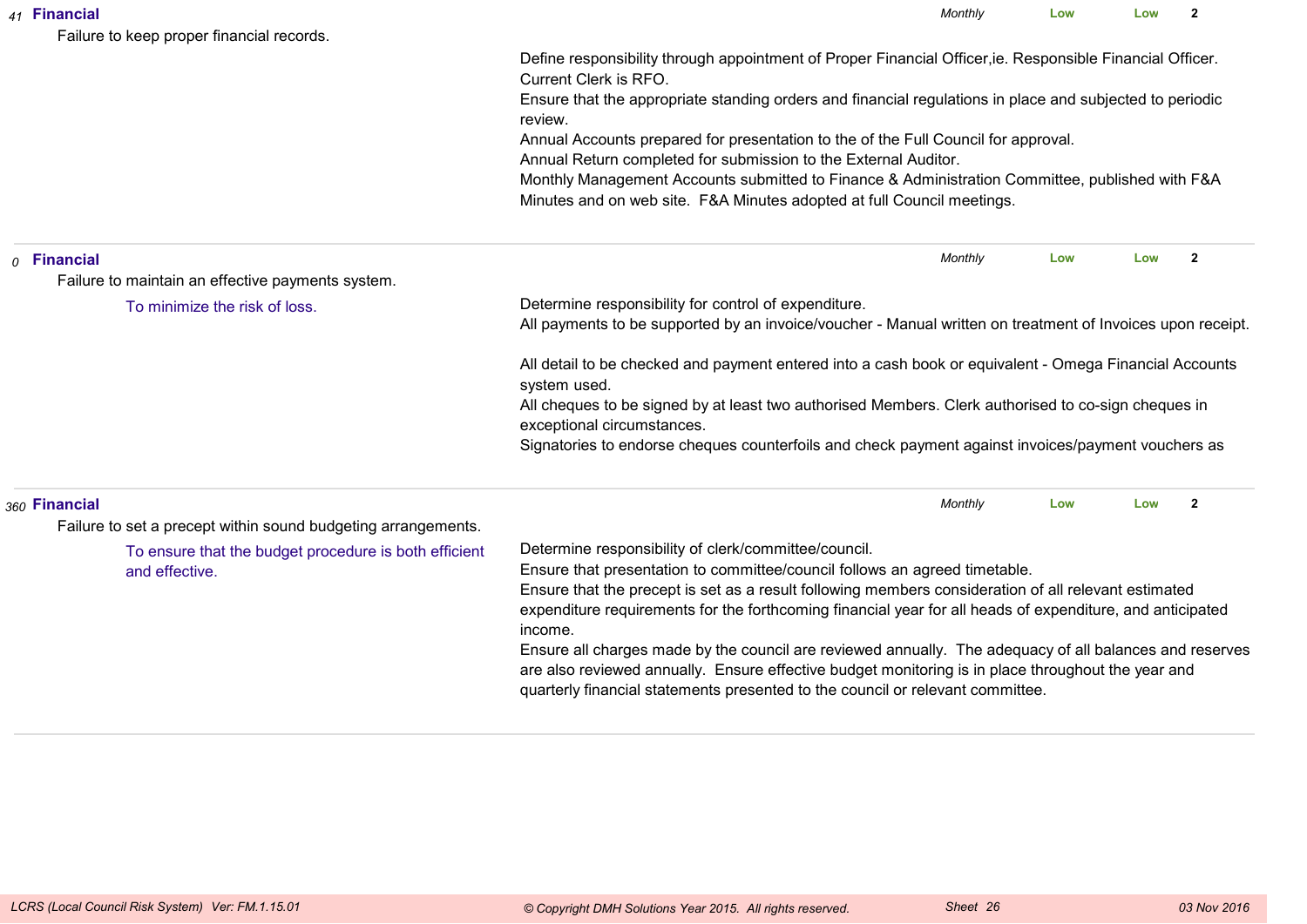| 306 Financial                                                                                              |                                                                                                                                                                                                                                                                                                                                                                                                                                    | Quarterly      | Low                       | Low | $\mathbf{2}$           |  |
|------------------------------------------------------------------------------------------------------------|------------------------------------------------------------------------------------------------------------------------------------------------------------------------------------------------------------------------------------------------------------------------------------------------------------------------------------------------------------------------------------------------------------------------------------|----------------|---------------------------|-----|------------------------|--|
| Loss of money through theft/misappropriation.<br>To ensure that effective financial controls are in place. | Determine responsibility for cash at all sources.<br>Ensure that receipts are issued for all income.<br>Ensure that secure arrangements are in place for all monies held pending banking.<br>Ensure proper arrangements are in place for prompt for recording and banking of all cash received.<br>Ensure that regular bank reconciliation is carried out.<br>Ensure that the council holds adequate fidelity guarantee insurance. |                |                           |     |                        |  |
| 347 Financial<br>Poor Financial Management                                                                 |                                                                                                                                                                                                                                                                                                                                                                                                                                    | Annually       | Low                       | Low | $\mathbf{2}$           |  |
| To ensure effective management of financial affairs of<br>council.                                         | Determine responsibility for the management of the financial affairs of the council.<br>Maintain and review Standing Orders/Financial regulations on a regular basis.<br>Ensure that an effective budgetary control and financial reporting system are in place.<br>Maintain an effective internal audit by an independent auditor                                                                                                 |                |                           |     |                        |  |
| 305 Financial<br>Risk to third party as a consequence of providing a service                               |                                                                                                                                                                                                                                                                                                                                                                                                                                    | Annually       | Low                       | Low | $\mathbf{2}$           |  |
| To protect interest of council.                                                                            | Ensure that appropriate insurance cover/policy is in force.                                                                                                                                                                                                                                                                                                                                                                        |                |                           |     |                        |  |
| <b>Completed by:</b><br>Date:                                                                              | <b>Position:</b>                                                                                                                                                                                                                                                                                                                                                                                                                   | No of Risks 11 | No of risks 11<br>scored: |     | No of Action<br>Plans: |  |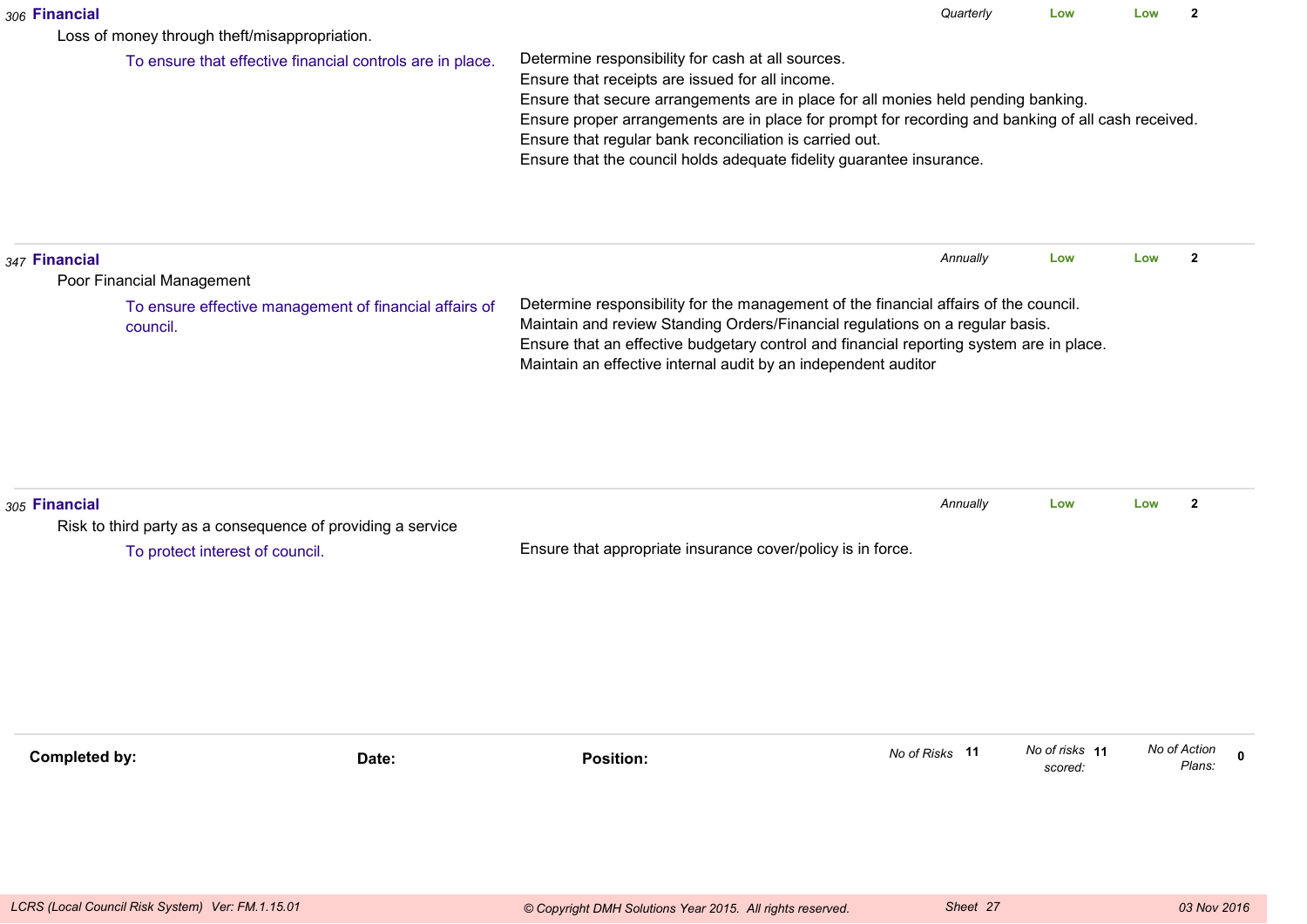# LCRS Step 5 - Risk report for Gifts

| Your Duty $=$                                               | Power to accept                             |                         | <b>Croxley Green Parish Council</b>                          |                                                                                                      |                  |                                |              |                                    |  |
|-------------------------------------------------------------|---------------------------------------------|-------------------------|--------------------------------------------------------------|------------------------------------------------------------------------------------------------------|------------------|--------------------------------|--------------|------------------------------------|--|
| $Act =$<br>Risk /<br><b>Hazard / Requirement</b><br>Ref     | s 139 Local Government Act 1972             | <b>Control</b>          | Scoring note:<br>$Low = 1$<br>$Median = 2$<br>and High $=$ 3 | Assessment year: 2016<br>Action by:<br><b>Review</b><br>timing &<br><b>Responsibility occurrence</b> | Likelihood<br>οf | <b>Impact</b><br>on<br>Council | Score        | Your<br>action<br>required<br>(>3) |  |
| 453 Administration/Legal<br>Failure to notify/record gifts. |                                             |                         |                                                              | Annually                                                                                             | Low              | Low                            | $\mathbf{2}$ |                                    |  |
|                                                             | To protect interest of council and members. | Maintain gift register. | Ensure that all staff/members are aware of responsibilities. |                                                                                                      |                  |                                |              |                                    |  |

| Completed by: | Date: | Position. | No of Risks | No of risks<br>scored. | No of Action<br>Plans: |  |
|---------------|-------|-----------|-------------|------------------------|------------------------|--|
|               |       |           |             |                        |                        |  |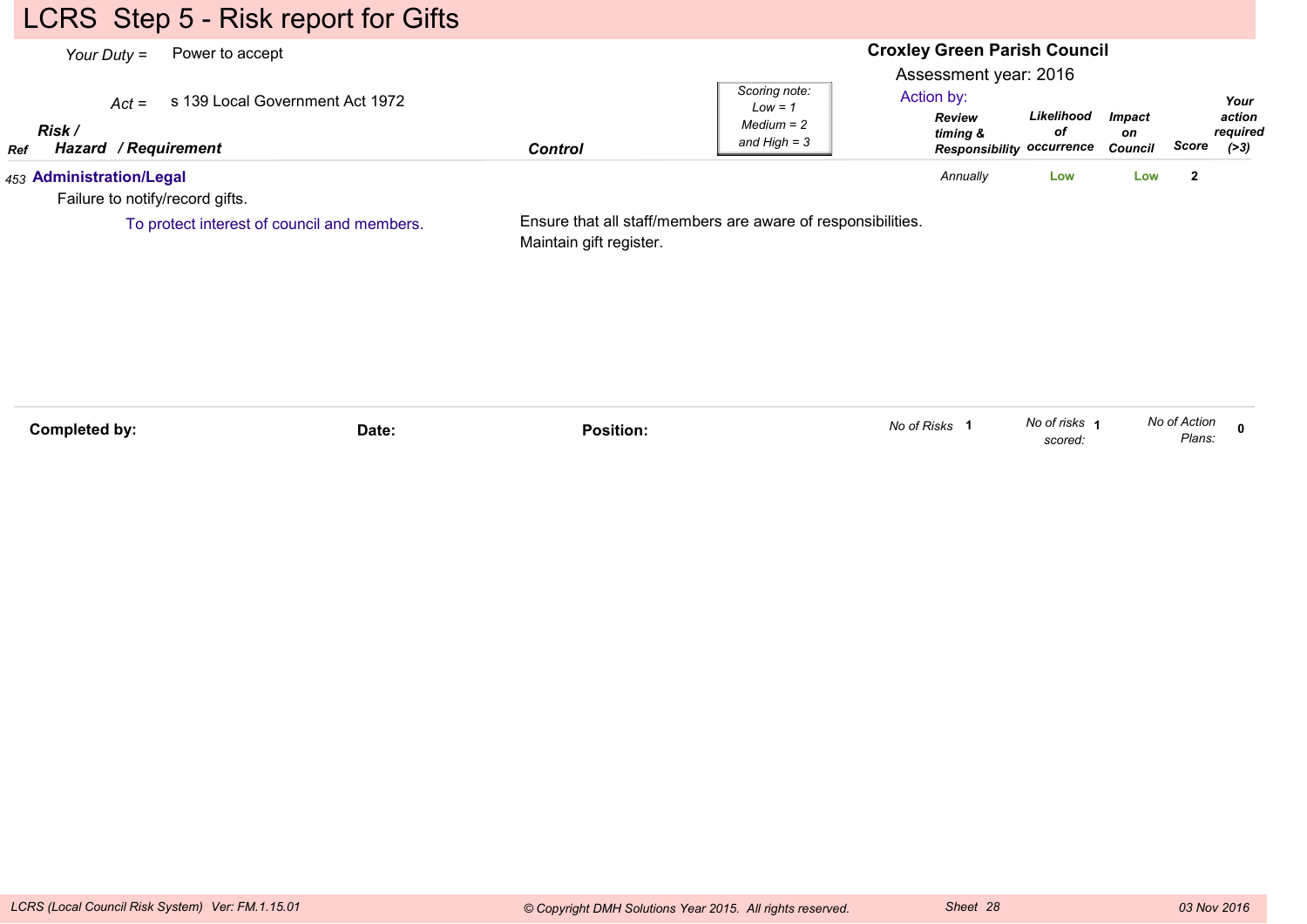# LCRS Step 5 - Risk report for Land

| Your Duty $=$ |                             | Power to acquire by agreement, to appropriate, to dispose of land<br>Power to accept gifts of land |                                                                           |         | <b>Croxley Green Parish Council</b><br>Assessment year: 2016 |                                                                      |                  |                                       |       |                                      |
|---------------|-----------------------------|----------------------------------------------------------------------------------------------------|---------------------------------------------------------------------------|---------|--------------------------------------------------------------|----------------------------------------------------------------------|------------------|---------------------------------------|-------|--------------------------------------|
| Ref           | $Act =$<br>Risk /<br>Hazard | 1972<br>/ Requirement                                                                              | s 124, 126, 127 and 139 - Local Government Act 1972, Local Government Act | Control | Scoring note:<br>$Low = 1$<br>$Median = 2$<br>and High $=$ 3 | Action by:<br><b>Review</b><br>timina &<br>Responsibility occurrence | Likelihood<br>οf | <i><b>Impact</b></i><br>on<br>Council | Score | Your<br>action<br>reauired<br>( > 3) |
|               | 27 Administration/Legal     |                                                                                                    | Maintenance and Security of Deeds of ownership etc.                       |         |                                                              | Annually                                                             | Low              | Low                                   |       |                                      |

To ensure security of records.

Determine responsibility for security.

 Ensure that all deeds and relevant documentation held in fire proof cabinet/safe or otherwise deposited withappropriate third party for safe keeping.

Maintain a copy of each deed for administrative purposes.

| 25 Administration/Legal<br>Maintenance of Asset Register           | Annually                                                                                                                                                                                                                                                                                                                                        | Low | Low |  |
|--------------------------------------------------------------------|-------------------------------------------------------------------------------------------------------------------------------------------------------------------------------------------------------------------------------------------------------------------------------------------------------------------------------------------------|-----|-----|--|
| To ensure that all assets of the council are properly<br>recorded. | Define responsibility for maintenance of an asset register.<br>Ensure that all purchases/ disposals are accurately and promptly recorded.<br>All assets of the council are listed on an Assets Register which is updated on an annual basis and cross<br>referenced with the insurance schedule.<br>All items valued at over £100 are included. |     |     |  |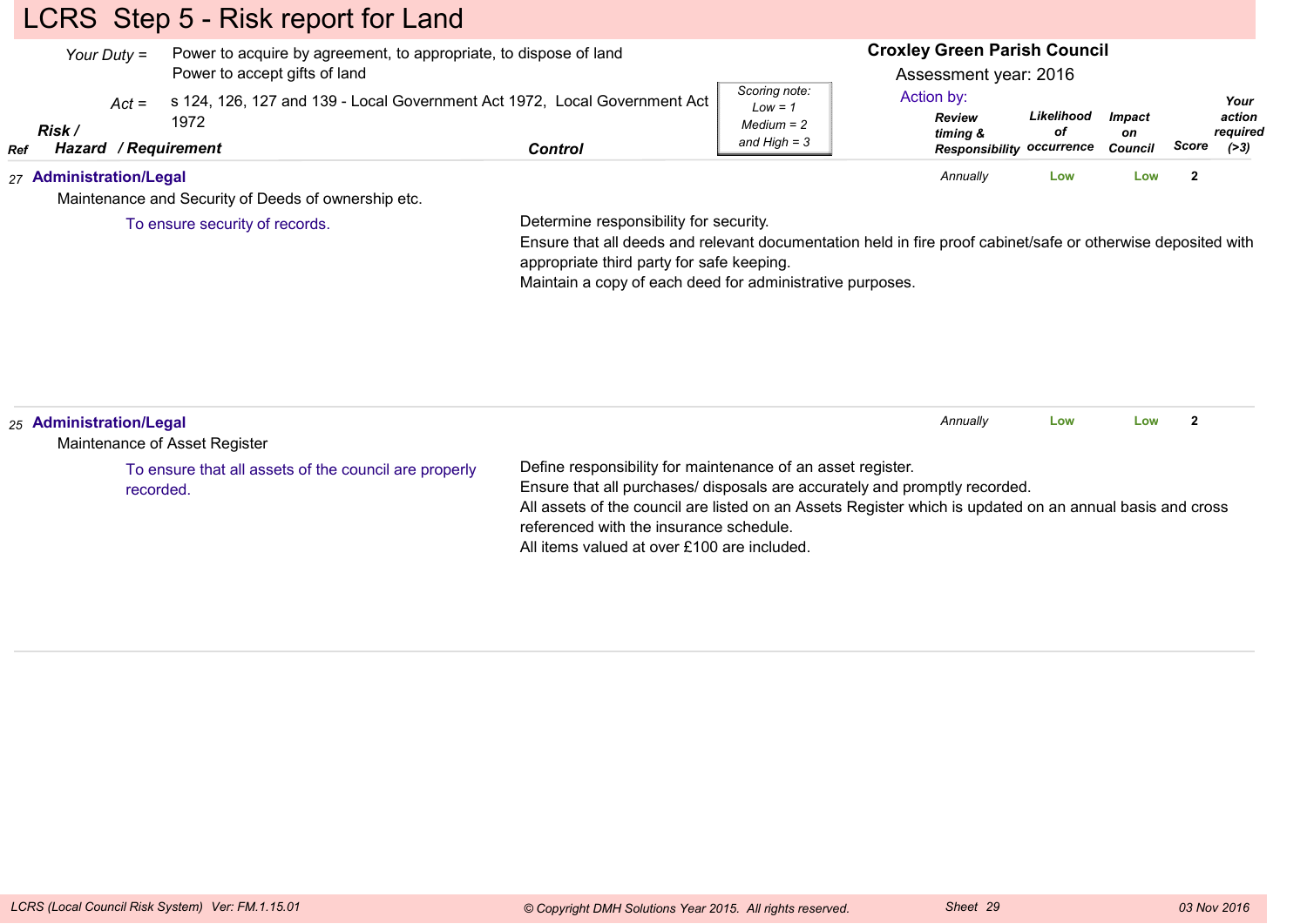#### **Environmental**

*Annually* **LowLow <sup>2</sup>**

Failure to comply within consultation deadline.

To meet consultation timetable.

Ensure adequate number of Planning and Environment committee meetings are arranged.Where necessary liaise with the Planning Authority for possible extension.

| 20 Environmental<br>Fly tipping                                 |                                                                                                                                                                                                                                                                                                          | Annually | Low | Low |  |
|-----------------------------------------------------------------|----------------------------------------------------------------------------------------------------------------------------------------------------------------------------------------------------------------------------------------------------------------------------------------------------------|----------|-----|-----|--|
| To minimize risks associated with fly tipping.                  | Define policy/responsibility for site control/security.<br>Enforce conditions of tenancy agreement.<br>Carry out periodical site inspection.<br>Provide proper facilities for control and removal of waste.<br>Liaise with police/other authority where necessary.<br>Provide adequate budget provision. |          |     |     |  |
| 21 Environmental<br>Maintenance of land including grass cutting |                                                                                                                                                                                                                                                                                                          | Annually | Low | Low |  |

To ensure that council assets are properlymaintained.

Define responsibility for maintenance and ensure that a planned programme is in place.

Ensure that any service contracts are properly signed and sealed.

 Maintain adequate records of inspection to ensure that maintenance has been properly carried out andrecorded.

Included in Rangers monthly Works List.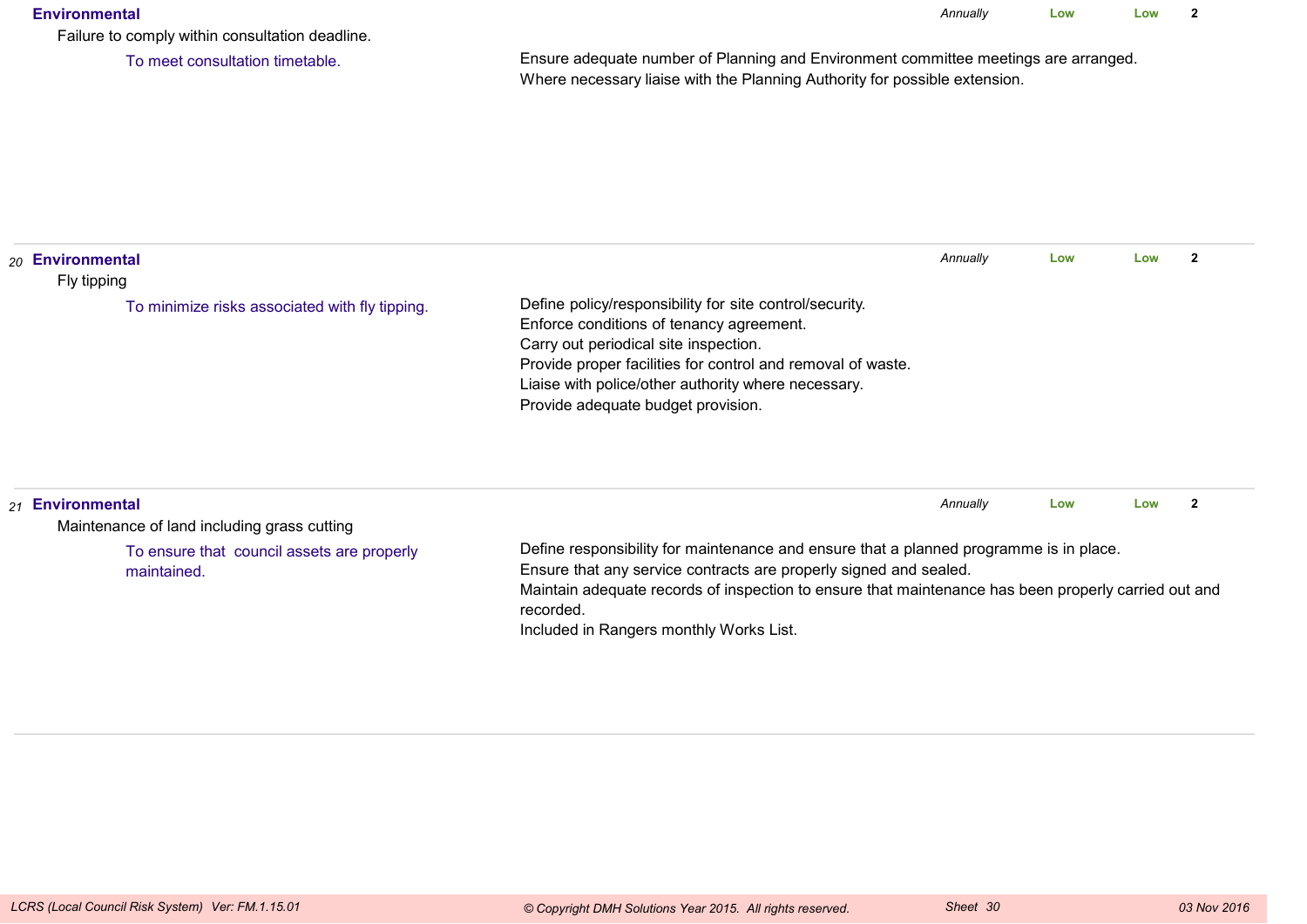| 413 Environmental<br>Vandalism |                                                                                                                                                                                                                                                                                                                                                                                                                                                                                                                                                                                                                                                        |                                                                       |                                                                                                                                                                                                                                                                                     | Annually | Low | l ow | $\overline{2}$ |
|--------------------------------|--------------------------------------------------------------------------------------------------------------------------------------------------------------------------------------------------------------------------------------------------------------------------------------------------------------------------------------------------------------------------------------------------------------------------------------------------------------------------------------------------------------------------------------------------------------------------------------------------------------------------------------------------------|-----------------------------------------------------------------------|-------------------------------------------------------------------------------------------------------------------------------------------------------------------------------------------------------------------------------------------------------------------------------------|----------|-----|------|----------------|
|                                |                                                                                                                                                                                                                                                                                                                                                                                                                                                                                                                                                                                                                                                        | To minimise the risk of loss/damage/injury arising from<br>vandalism. | Review security and monitor all areas on a regular basis<br>Maintain liaison with law enforcement agencies.<br>Define a policy for dealing with antisocial behaviour - provision of PCSOs.<br>Instigate legal action against perpetrators where appropriate - TRDC/Police function. |          |     |      |                |
|                                | 26 Financial                                                                                                                                                                                                                                                                                                                                                                                                                                                                                                                                                                                                                                           |                                                                       |                                                                                                                                                                                                                                                                                     | Annually | Low | Low  | $\overline{2}$ |
|                                | Failure to collect income<br>Maintain records of all rents, tithes etc. due from land holdings.<br>To minimize risk of loss.<br>Ensure that conditions of contracts are adhered to.<br>Define responsibility for collection of income<br>Ensure that all income due to the council and received is properly recorded.<br>Ensure receipts are issued for all income received. Arrange for prompt banking of all income.<br>Ensure procedures are in place for issue of reminders for unpaid income. Follow defined procedure for<br>reminders.<br>Ensure Council approval for write-off on any bad debts. Ensure audit testing procedures are in place. |                                                                       |                                                                                                                                                                                                                                                                                     |          |     |      |                |
|                                | 24 Financial                                                                                                                                                                                                                                                                                                                                                                                                                                                                                                                                                                                                                                           | Failure to review rents and other charges                             |                                                                                                                                                                                                                                                                                     | Annually | Low | Low  | $\overline{2}$ |
|                                |                                                                                                                                                                                                                                                                                                                                                                                                                                                                                                                                                                                                                                                        | To ensure that all rents and charges are subject to<br>review.        | Ensure that all rents and charges are subject to review as part of the budgetary process.<br>Ensure that contractual conditions for review of land rents, grazing rights etc. are strictly adhered to.                                                                              |          |     |      |                |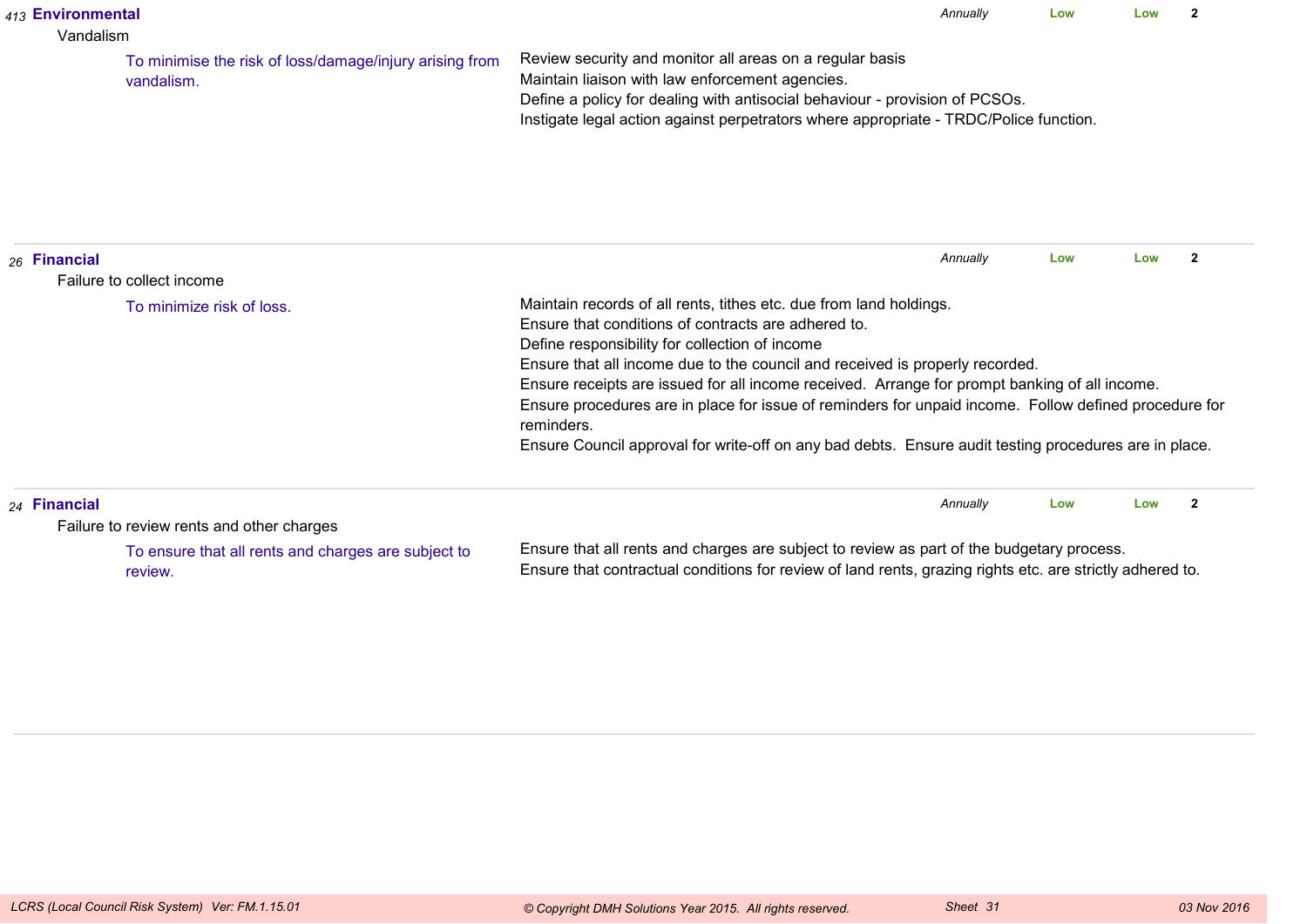| 23 Financial | Inadequate budget provision                              |                                                                                                                                                                                                                                                                                                                                                                                            | Annually | Low | Low | $\overline{2}$ |
|--------------|----------------------------------------------------------|--------------------------------------------------------------------------------------------------------------------------------------------------------------------------------------------------------------------------------------------------------------------------------------------------------------------------------------------------------------------------------------------|----------|-----|-----|----------------|
|              | To ensure proper budget provision.                       | Ensure that all anticipated income/costs are provided for in Budgetary process.                                                                                                                                                                                                                                                                                                            |          |     |     |                |
| 235 Physical | Maintenance of fences, hedges, gates, footpaths etc.     |                                                                                                                                                                                                                                                                                                                                                                                            | Annually | Low | Low | $\overline{2}$ |
|              | To ensure proper maintenance of council owned<br>assets. | Define responsibility for maintenance and ensure that a planned programme is in place - Rangers monthly<br>Works List.<br>Ensure that any service contracts are properly signed and sealed.<br>Maintain adequate records of inspection to ensure that maintenance has been properly carried out and<br>recorded.                                                                           |          |     |     |                |
| 428 Physical | Maintenance of furniture                                 |                                                                                                                                                                                                                                                                                                                                                                                            | Monthly  | Low | Low | $\overline{2}$ |
|              | To ensure proper maintenance of council assets.          | Determine responsibility for maintenance and ensure that a planned programme is in place - Rangers<br>monthly Works List.<br>Arrange regular inspection of seats etc and maintain adequate records of inspection. Arrange for prompt<br>repairs to damage.<br>Ensure that any service contracts are place.<br>All public furniture owned by the council are listed on the Assets Register. |          |     |     |                |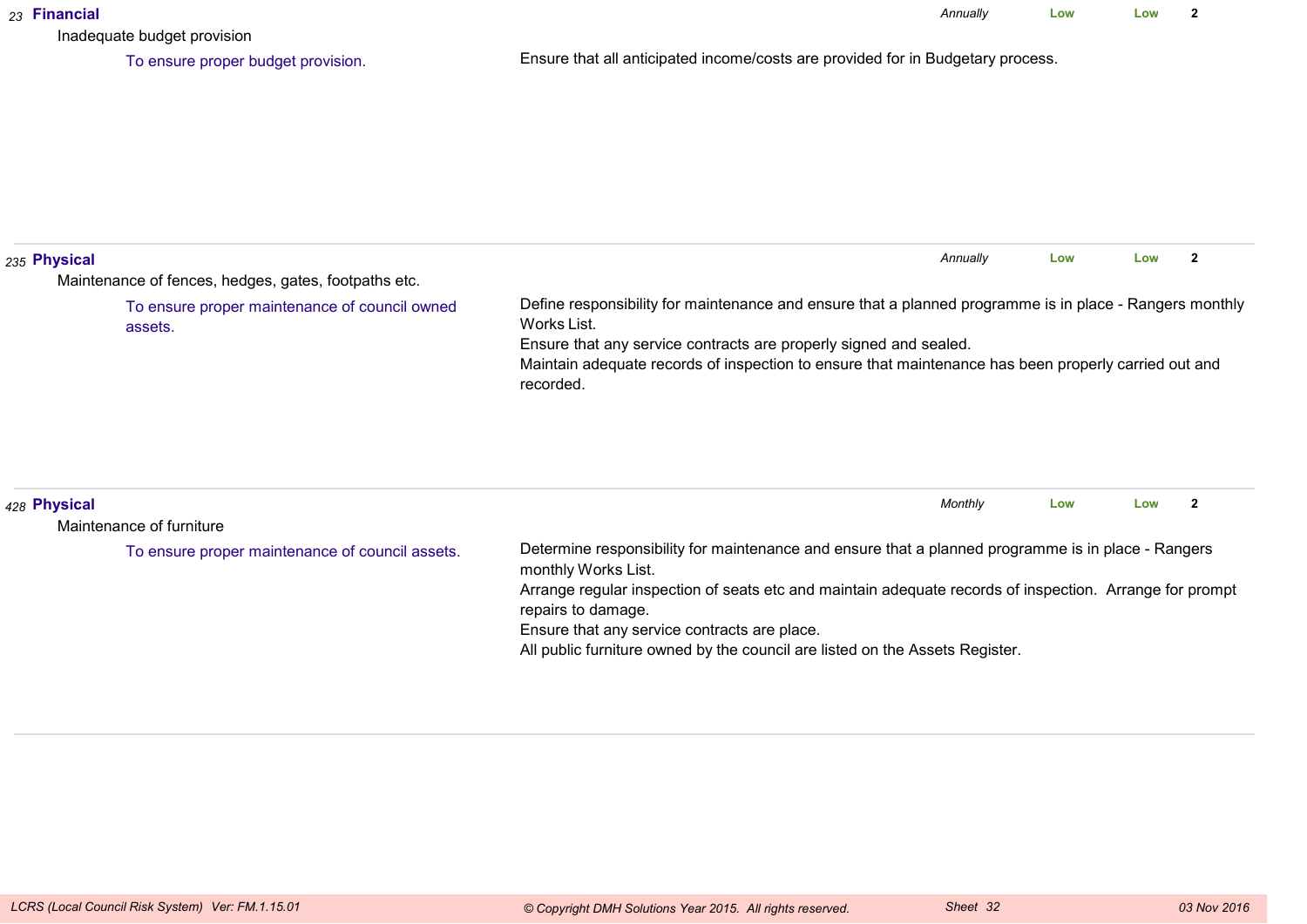| 239 Physical<br>Public/Personal Injury                                                                |                                                                                                                                                                                                                                                                                                                                                                                                                                                                                                                                  | Annually       | Low                       | Low | $\overline{2}$         |             |
|-------------------------------------------------------------------------------------------------------|----------------------------------------------------------------------------------------------------------------------------------------------------------------------------------------------------------------------------------------------------------------------------------------------------------------------------------------------------------------------------------------------------------------------------------------------------------------------------------------------------------------------------------|----------------|---------------------------|-----|------------------------|-------------|
| To minimize risk of injury.                                                                           | Ensure that all staff have appropriate training and adhere to approved working practices.<br>Ensure that the correct, properly maintained tools/equipment are available as appropriate.<br>Ensure that all appropriate disclaimer notices, warning signs etc. are minimised and eliminated wherever<br>possible.<br>All training records are held on personnel files. An Accident Book is held to record any injuries. Individual<br>responsibilities are identified in job description. Council holds adequate insurance cover. |                |                           |     |                        |             |
| 230 Physical<br>Security of equipment<br>To ensure that proper security arrangements are in<br>place. | Define policy for security of premises and equipment.<br>Determine responsibility for security/control of equipment.<br>Ensure effective security arrangements in place.<br>Maintain asset register.                                                                                                                                                                                                                                                                                                                             | Annually       | Low                       | Low | $\mathbf{2}$           |             |
| 414 Physical<br>Unauthorised access/trespass<br>To maintain security of council assets.               | Determine council policy for access.<br>Ensure that appropriate signage is in place.<br>Maintain liaison with enforcement agencies.<br>Instigate appropriate action against offenders PCSOs/Police function.                                                                                                                                                                                                                                                                                                                     | Annually       | Low                       | Low | $\overline{2}$         |             |
| <b>Completed by:</b><br>Date:                                                                         | Arrangements set up jointly with other local Parish Councils for use of Watford based solicitors (Penman<br>Sedgwick) to initiate legal proceedings.<br><b>Position:</b>                                                                                                                                                                                                                                                                                                                                                         | No of Risks 14 | No of risks 14<br>scored: |     | No of Action<br>Plans: | $\mathbf 0$ |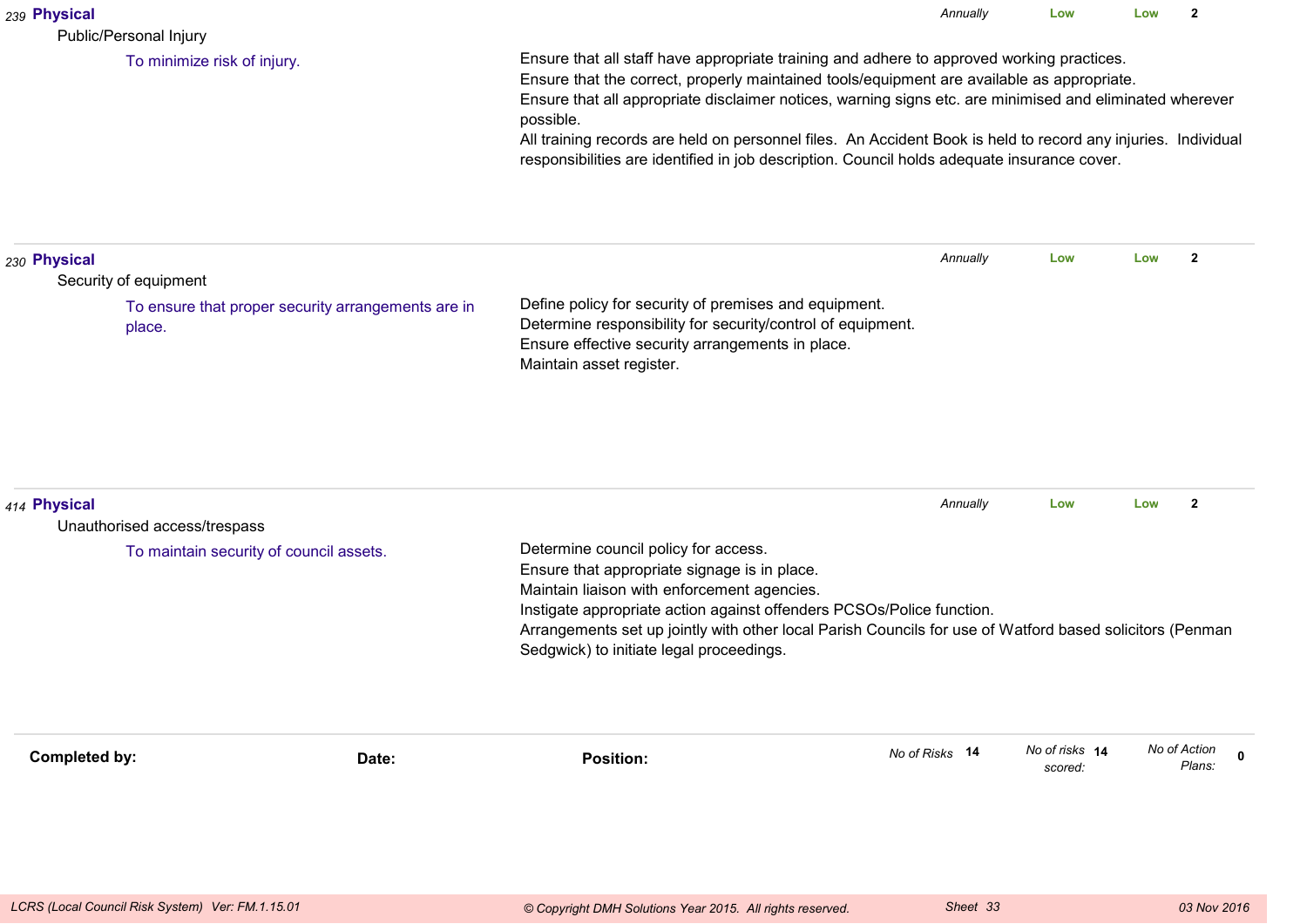## LCRS Step 5 - Risk report for Litter

*Your Duty =*Power to provide receptacles; Duty to empty & cleanse those provided

#### **Croxley Green Parish Council**

Assessment year: 2016

| <b>Risk</b><br>/ Requirement<br>Hazard<br>Control<br>Ref | Low = $\tilde{a}$<br>$Median = 2$<br>and High $=$ 3 | Review<br>timing &<br><b>Responsibility occurrence</b> | Likelihood<br>οf | <i><b>Impact</b></i><br>on<br>Council | Score | action<br>reauired<br>( > 3) |
|----------------------------------------------------------|-----------------------------------------------------|--------------------------------------------------------|------------------|---------------------------------------|-------|------------------------------|
|                                                          |                                                     | Monthly                                                |                  |                                       |       |                              |

Inefficient service provision

To employ trained/experienced personnel.

Ensure that staff have appropriate training.

Ensure that staff are aware of all health & safety issues

All staff have a written contract of employment.

Protective clothing and personal safety equipment issued to all operational staff.

| Environmental<br>Inappropriate location of litter bins |                                                                                      | Annually | Low | Low |  |
|--------------------------------------------------------|--------------------------------------------------------------------------------------|----------|-----|-----|--|
| To determine location for best use.                    | Define council policy and plan for location of bins.<br>Carry out periodical review. |          |     |     |  |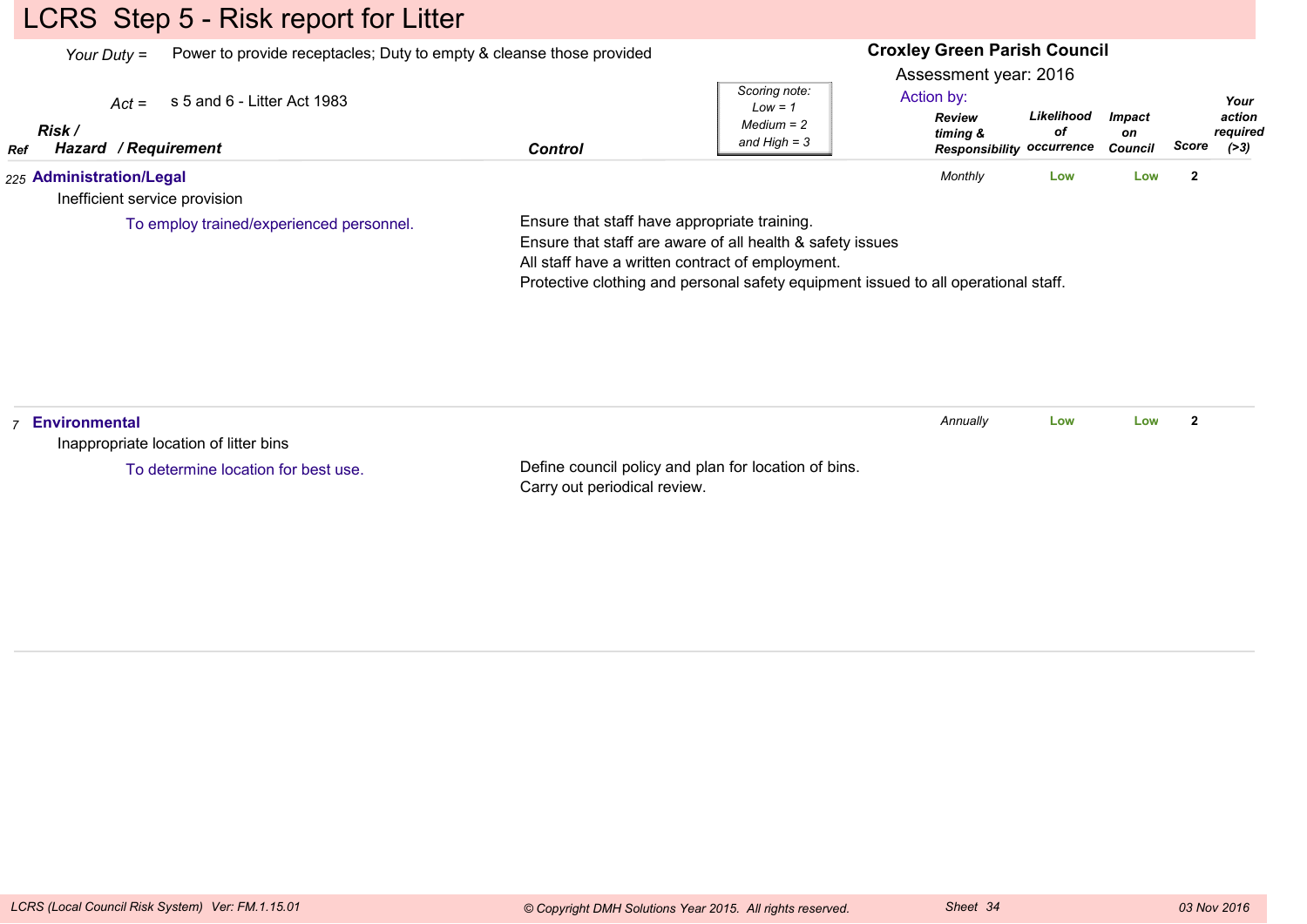| Unauthorised Fly posting/nuisance. |
|------------------------------------|
|------------------------------------|

*Annually* **LowLow <sup>2</sup>**

Define policy on fly posting - Herts Highways function.Maintain liaison with enforcement agencies.Take action as appropriate against offenders - Herts Highways function.

| <b>Environmental</b><br>Vandalism/theft/damage                        |                                                                                                                                                                                                                                                                             | Annually | Low | Low |  |
|-----------------------------------------------------------------------|-----------------------------------------------------------------------------------------------------------------------------------------------------------------------------------------------------------------------------------------------------------------------------|----------|-----|-----|--|
| To minimise the risk of loss/damage/injury arising from<br>vandalism. | Review security and monitor all areas on a regular basis.<br>Maintain liaison with local enforcement agencies/PCSOs.<br>Define a policy for dealing with anti-social behaviour - PCSOs.<br>Instigate legal action against perpetrators where appropriate - Police function. |          |     |     |  |

| $\rho$ Financial            |                                                                     | Annually | Low | Low |  |
|-----------------------------|---------------------------------------------------------------------|----------|-----|-----|--|
| Inadequate budget provision |                                                                     |          |     |     |  |
| To ensure adequate funding. | Ensure that service requirements are included in budgetary process. |          |     |     |  |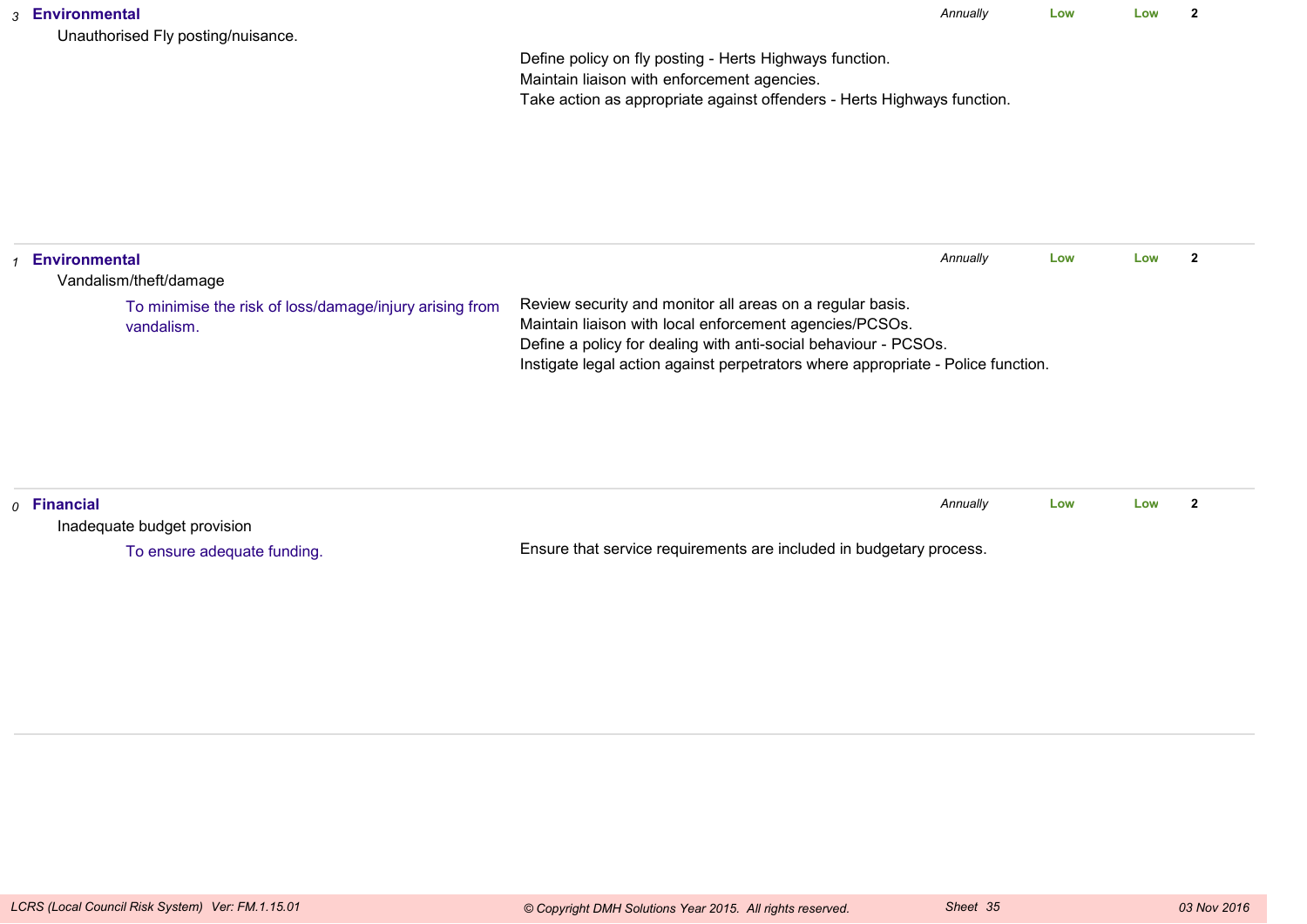|                                | Inadequate insurance cover                                     |                                                                                                                                                  |               |                          |              | $\overline{\mathbf{2}}$ |              |
|--------------------------------|----------------------------------------------------------------|--------------------------------------------------------------------------------------------------------------------------------------------------|---------------|--------------------------|--------------|-------------------------|--------------|
|                                | To ensure that the council has proper insurance<br>protection. | Ensure that council has determined policy for insurance cover and that appropriate cover is in place.<br>Arrange periodical review.              |               |                          |              |                         |              |
| 2 Physical<br>Failure to empty | To maintain high standard of service provision.                | Define responsibility for clearing bins<br>Implement effective programme,<br>Ensure appropriate plans in place for emergency/overflow situation. | Monthly       | Low                      | Low          | $\mathbf{2}$            |              |
| <b>Completed by:</b>           | Date:                                                          | <b>Position:</b>                                                                                                                                 | No of Risks 7 | No of risks 7<br>scored: | No of Action | Plans:                  | $\mathbf{0}$ |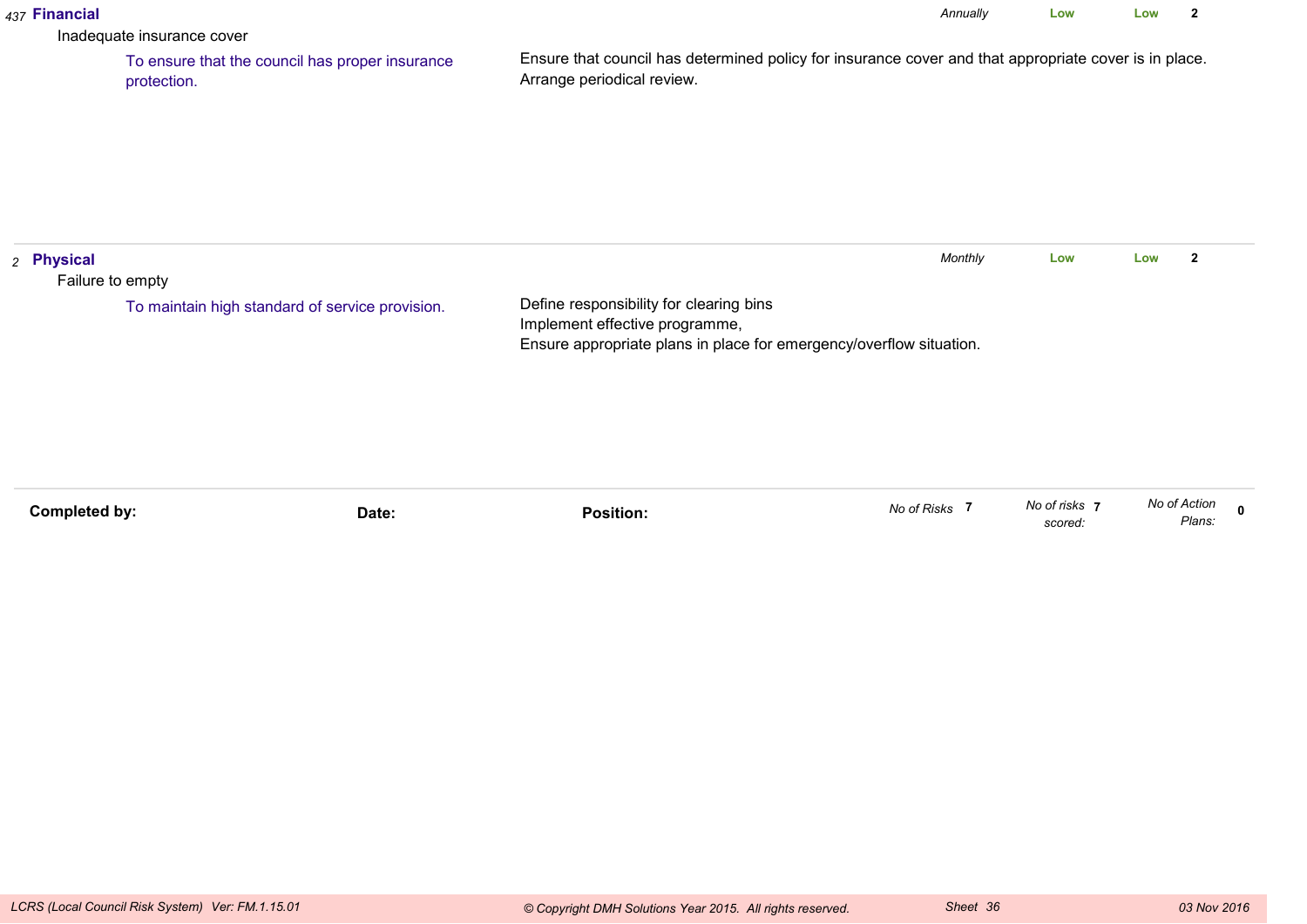## LCRS Step 5 - Risk report for Local functions

|     | N/a - Local group to cover any risks not listed in other groups<br>Your Duty =        |                                        |                                    |                | <b>Croxley Green Parish Council</b><br>Assessment year: 2016 |                                                                                          |                                |       |                                      |
|-----|---------------------------------------------------------------------------------------|----------------------------------------|------------------------------------|----------------|--------------------------------------------------------------|------------------------------------------------------------------------------------------|--------------------------------|-------|--------------------------------------|
| Ref | Risk /                                                                                | $Act =$<br><b>Hazard / Requirement</b> | Not applicable                     | <b>Control</b> | Scoring note:<br>$Low = 1$<br>$Median = 2$<br>and $High = 3$ | Action by:<br>Likelihood<br>Review<br>оf<br>timing &<br><b>Responsibility occurrence</b> | <b>Impact</b><br>on<br>Council | Score | Your<br>action<br>required<br>( > 3) |
|     |                                                                                       | 464 Administration/Legal               |                                    |                |                                                              | N/A                                                                                      | N/A                            | 0     |                                      |
|     | This record is created to allow any non listed Function<br>to be added to the system. |                                        | Amend to your local requirement.   |                |                                                              |                                                                                          |                                |       |                                      |
|     |                                                                                       |                                        | For information / set-up purposes. |                |                                                              |                                                                                          |                                |       |                                      |
|     |                                                                                       |                                        |                                    |                |                                                              |                                                                                          |                                |       |                                      |
|     |                                                                                       |                                        |                                    |                |                                                              |                                                                                          |                                |       |                                      |
|     |                                                                                       |                                        |                                    |                |                                                              |                                                                                          |                                |       |                                      |
|     |                                                                                       |                                        |                                    |                |                                                              |                                                                                          |                                |       |                                      |

| Completed by: | Date: | Position. | of Risks<br>ייס סעו | No of risks | ''-<br>Action<br><b>NO OT</b> |  |
|---------------|-------|-----------|---------------------|-------------|-------------------------------|--|
|               |       |           |                     | scored.     | Plans:                        |  |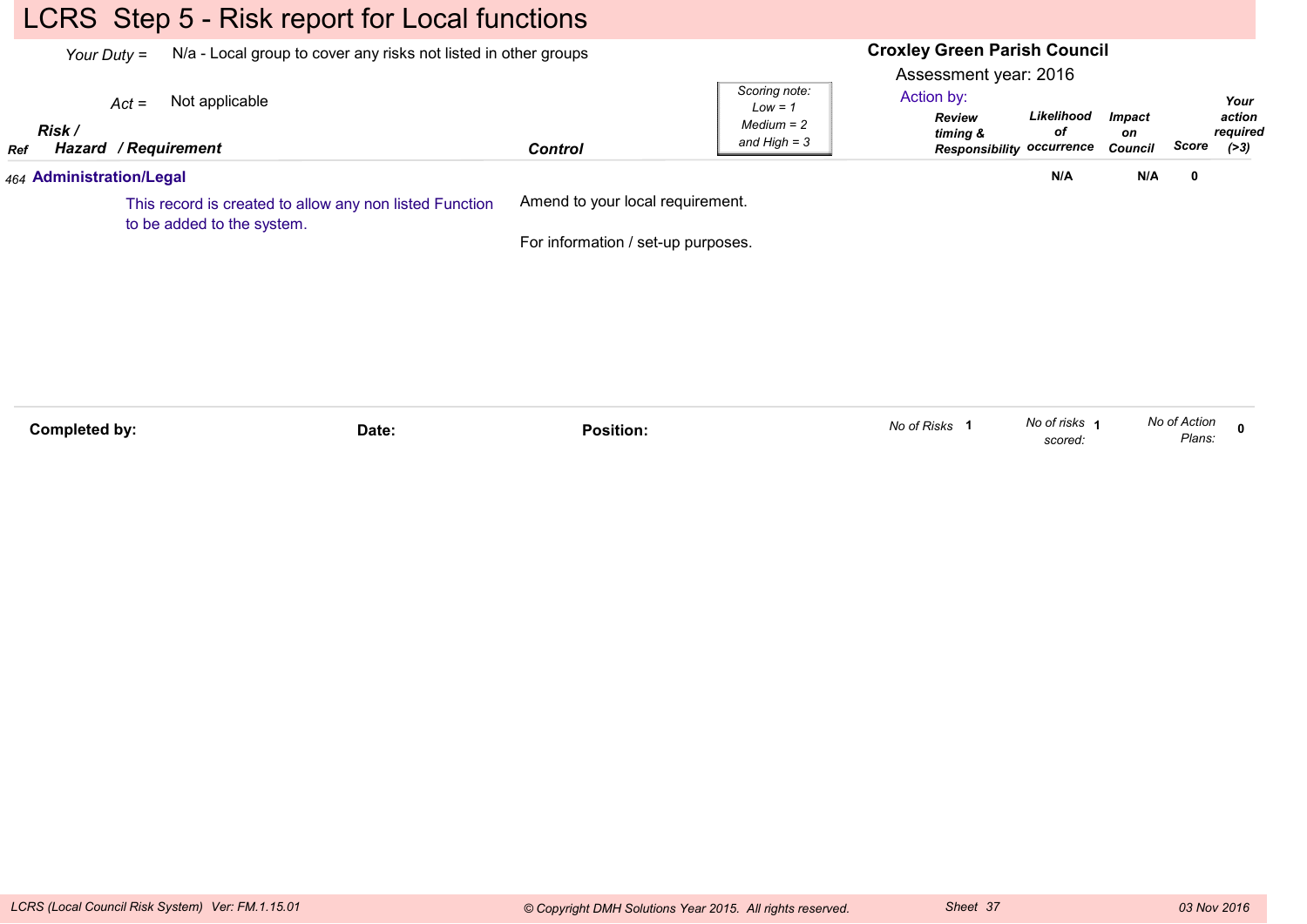## LCRS Step 5 - Risk report for Meeting of the Council

#### **Croxley Green Parish Council**Assessment year: 2016*Your Duty =* Duty to meet *Act =* s 12 Local Government Act 1972 *RefRisk / Hazard Control / RequirementReview timing & Responsibility occurrenceLikelihoodofImpacton Council ScoreScoring note:Low = 1 Medium = 2 and High = 3Your action required(>3)*Action by:*0* **Administration/Legal** Disability & Discrimination ActEnsure that all conditions of the Act as they affect service provision are met.Allocate responsibility to ensure that standards/ongoing requirements are met.Carry out periodical review of service.*Annually* **Low Low <sup>2</sup>** Ensure that provisions of the act are met.*36* **Administration/Legal** Failure to comply with new Regulations /LegislationEnsure that proper training policy is in place.Continue in membership of appropriate local/national associations.The members also subscribe to appropriate publications which provide information on new regulations andlegislation. Encourage staff networking.*Monthly* **Low Low <sup>2</sup>** All Meetings open to everyone.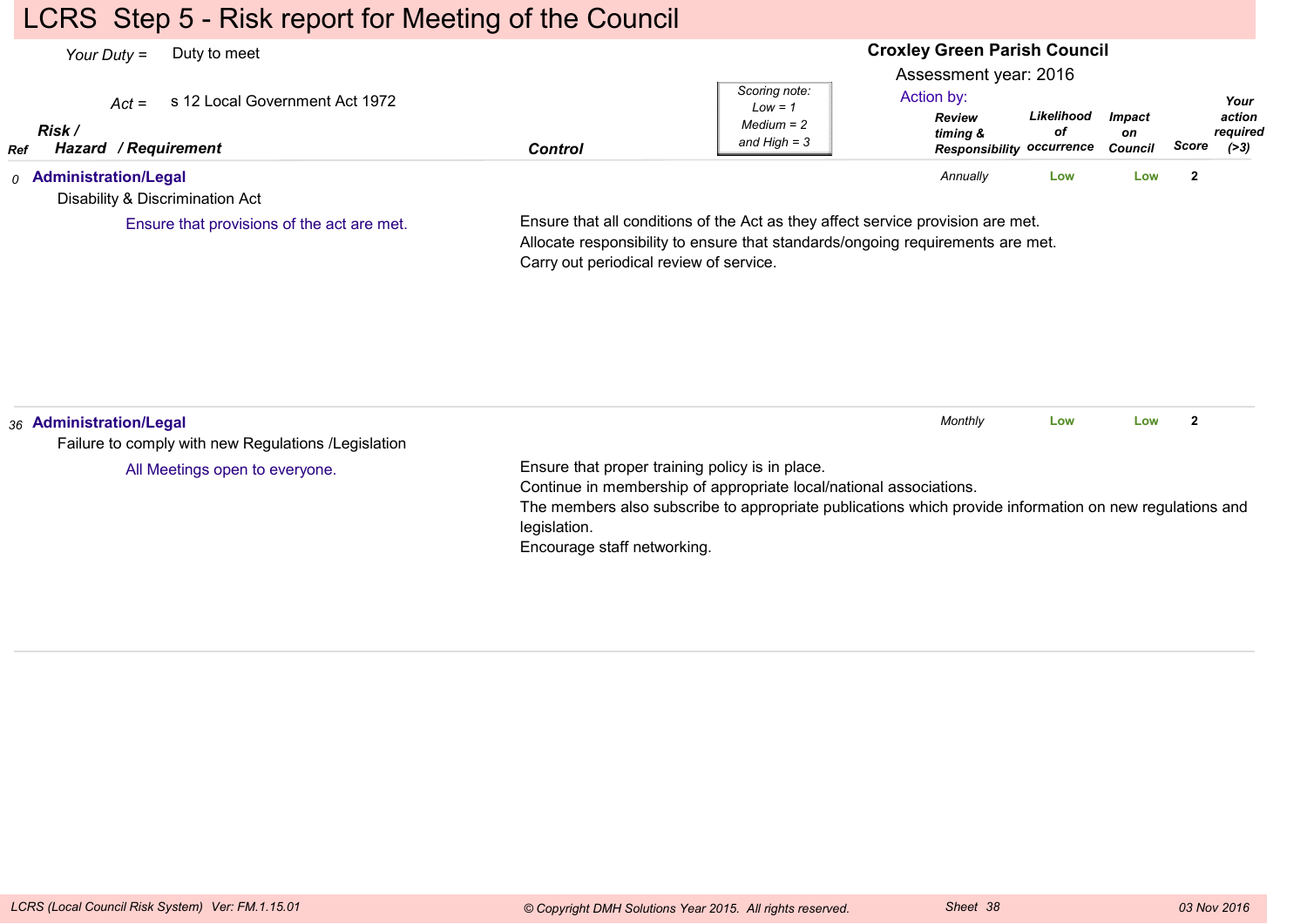|                                                                                                                                                                                                                                                                                                                                                                                                                                                                       | Monthly       | Low                                                                                                                          | Low                                                                              | $\mathbf{2}$                                                                                                                                                                                                                                                                                                           |  |  |
|-----------------------------------------------------------------------------------------------------------------------------------------------------------------------------------------------------------------------------------------------------------------------------------------------------------------------------------------------------------------------------------------------------------------------------------------------------------------------|---------------|------------------------------------------------------------------------------------------------------------------------------|----------------------------------------------------------------------------------|------------------------------------------------------------------------------------------------------------------------------------------------------------------------------------------------------------------------------------------------------------------------------------------------------------------------|--|--|
| All notices are posted in the prescribed places 3 clear days prior to any meeting. Conspicuous place is the<br>Notice Board in Barton Way Library.<br>All Councillors are notified of Meetings by way of a summons and agenda. Principally undertaken by<br>electronic means other than to those who require paper copies.<br>Minutes of all meetings are taken and approved copies signed by the chairman and kept on a minute file.<br>Maintain attendance records. |               |                                                                                                                              |                                                                                  |                                                                                                                                                                                                                                                                                                                        |  |  |
|                                                                                                                                                                                                                                                                                                                                                                                                                                                                       | Quarterly     | Low                                                                                                                          | Low                                                                              | $\overline{2}$                                                                                                                                                                                                                                                                                                         |  |  |
| adoption.<br>That the minute numbers run consecutively.<br>Maintain security of master copy.                                                                                                                                                                                                                                                                                                                                                                          |               |                                                                                                                              |                                                                                  |                                                                                                                                                                                                                                                                                                                        |  |  |
| Follow procedures for dealing with enquiries.                                                                                                                                                                                                                                                                                                                                                                                                                         | Annually      | Low                                                                                                                          | Low                                                                              | $\mathbf{2}$                                                                                                                                                                                                                                                                                                           |  |  |
| <b>Position:</b>                                                                                                                                                                                                                                                                                                                                                                                                                                                      | No of Risks 5 | No of risks 5<br>scored:                                                                                                     | No of Action                                                                     | $\mathbf 0$<br>Plans:                                                                                                                                                                                                                                                                                                  |  |  |
|                                                                                                                                                                                                                                                                                                                                                                                                                                                                       |               | Ensure members and staff are aware of Electors' Rights.<br>Increase awareness of accessibility of the Council to the public. | Ensure proper, timely and accurate recording of council business in the minutes. | Ensure that all minutes are signed and paginated and are presented to the next meeting for approval and<br>The approved minutes are signed by the chairman and placed in the minute file with each page dated.<br>Ensure that time is set aside prior to the start of each meeting for members questions and comments. |  |  |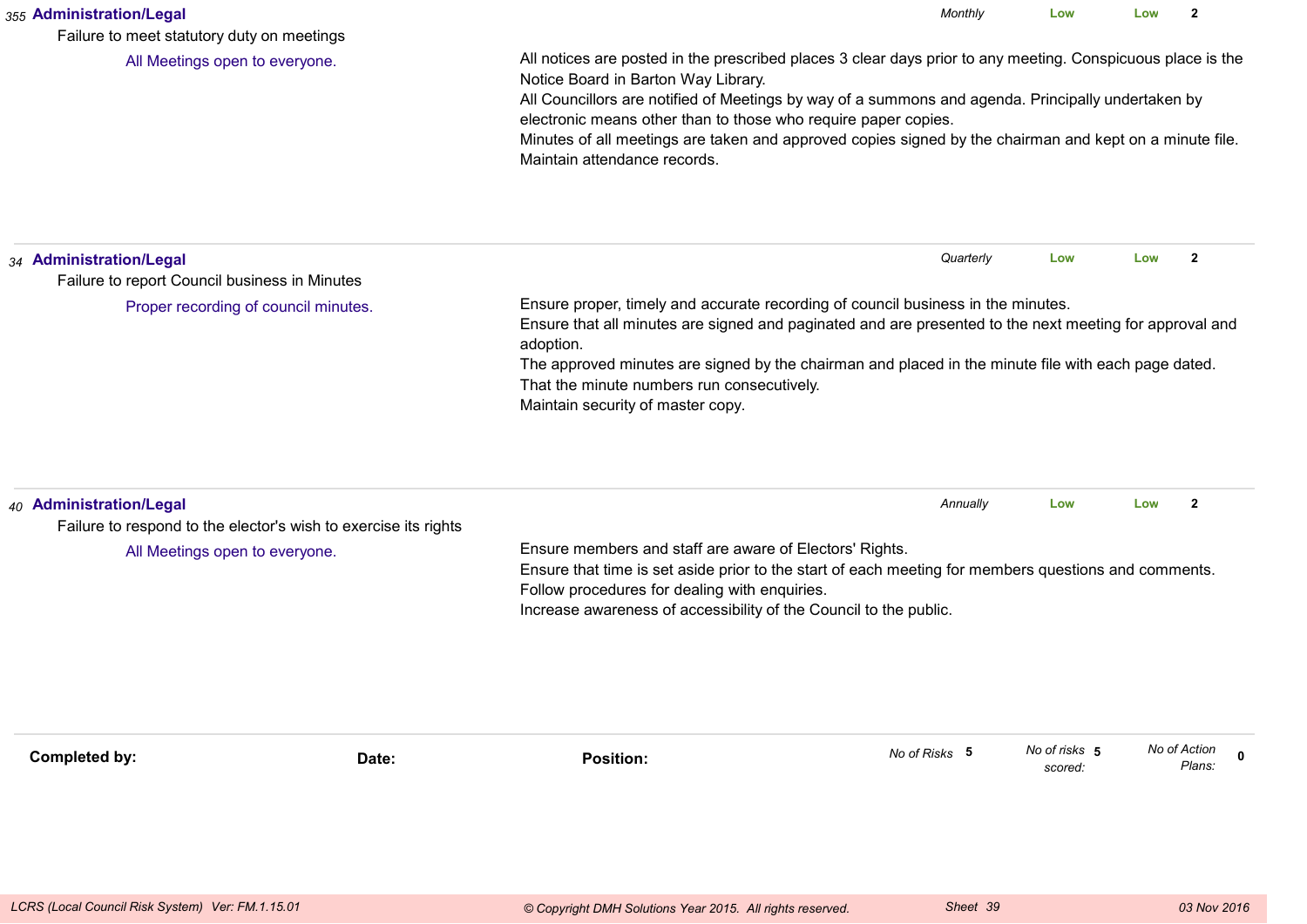# LCRS Step 5 - Risk report for Newsletters

| Power to provide from 'free resource'<br>Your Duty $=$<br>s 137 Local Government Act 1972<br>$Act =$<br>Risk /<br>Hazard / Requirement<br>Ref | <b>Control</b>                                                                                                                                                                                                                                                                                            | <b>Croxley Green Parish Council</b><br>Assessment year: 2016<br>Scoring note:<br>Action by:<br>$Low = 1$<br><b>Review</b><br>$Median = 2$<br>timing &<br>and High $=$ 3 | Likelihood<br>оf<br><b>Responsibility occurrence</b> | <b>Impact</b><br>on<br>Council | Your<br>action<br>required<br>Score<br>(>3) |
|-----------------------------------------------------------------------------------------------------------------------------------------------|-----------------------------------------------------------------------------------------------------------------------------------------------------------------------------------------------------------------------------------------------------------------------------------------------------------|-------------------------------------------------------------------------------------------------------------------------------------------------------------------------|------------------------------------------------------|--------------------------------|---------------------------------------------|
| 251 Administration/Legal<br>Defamation                                                                                                        |                                                                                                                                                                                                                                                                                                           | As and when                                                                                                                                                             | Low                                                  | Low                            | $\mathbf{2}$                                |
| To minimize associated risk.                                                                                                                  | Ensure that all input is subject to careful check and approved by Full Council.<br>Arrange for professional examination of any sensitive material.<br>Ensure that adequate insurance cover is held.<br>Arrangement set up with Wellers Hedleys, Solicitors, on a 'pay as you go' basis for legal support. |                                                                                                                                                                         |                                                      |                                |                                             |
| 397 Administration/Legal<br>Failure to meet minimum requirement for quality status                                                            |                                                                                                                                                                                                                                                                                                           | Quarterly                                                                                                                                                               | Low                                                  | Low                            | $\mathbf{2}$                                |

To meet required standard.

Content of Newsletters/Parish magazine to be agreed by the Clerk and/or any extant editorial committee.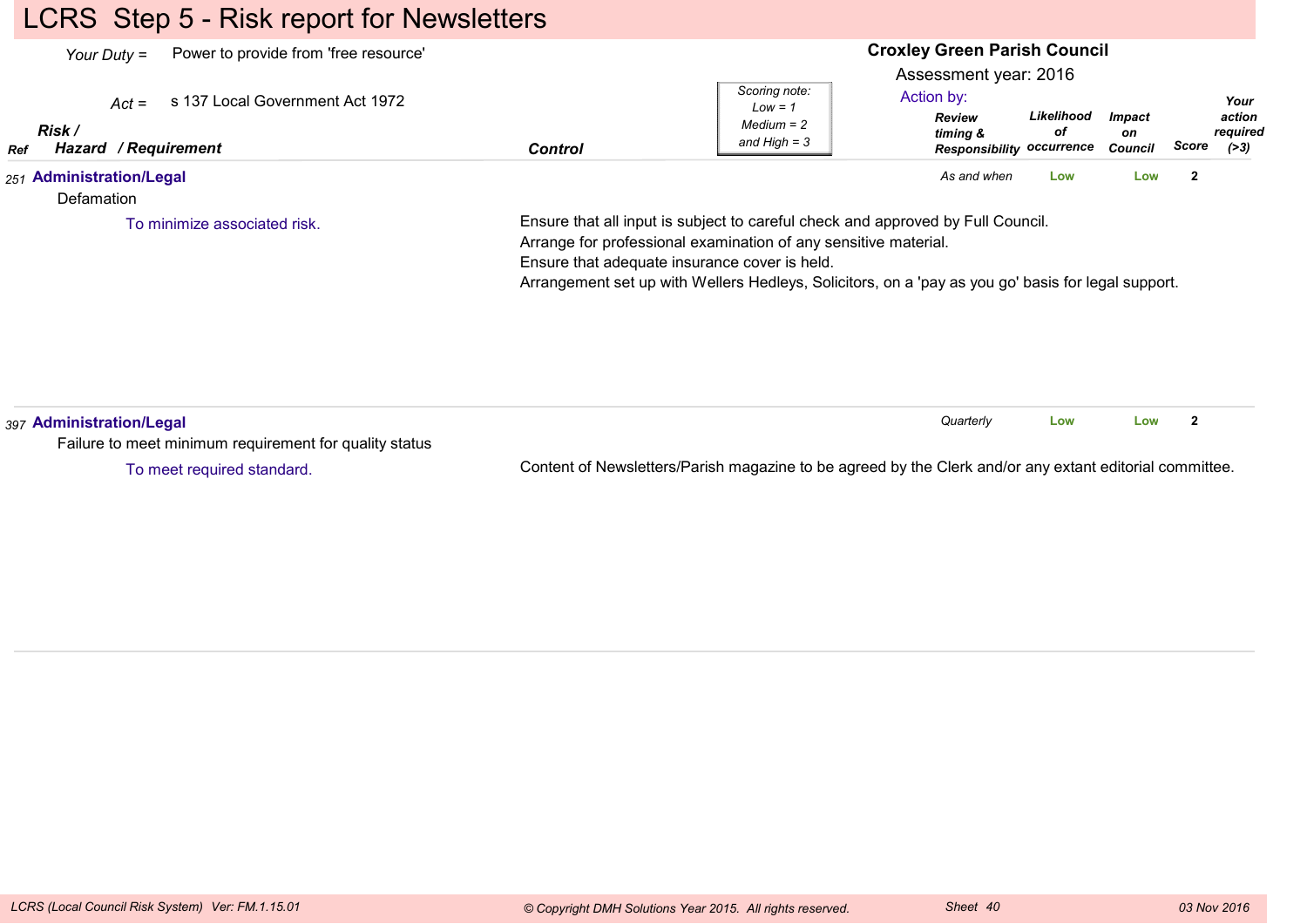#### *0* **Administration/Legal**

Failure to meet statutory obligation re non - political content

To meet required standard.

Ensure that content of newsletter is carefully tested to ensure that statutory requirement is met.

| $_0$ Environmental                                              |                                                                                                                                                                                                                                                                                                                                                                                                                                                                          | Quarterly | Low | Low | $\mathbf{2}$ |
|-----------------------------------------------------------------|--------------------------------------------------------------------------------------------------------------------------------------------------------------------------------------------------------------------------------------------------------------------------------------------------------------------------------------------------------------------------------------------------------------------------------------------------------------------------|-----------|-----|-----|--------------|
| Failure to deliver and litter                                   |                                                                                                                                                                                                                                                                                                                                                                                                                                                                          |           |     |     |              |
| To minimise litter arising from newsletter distribution.        | Determine policy for distribution.<br>Prepare written conditions for service providers.<br>Test distribution arrangements.<br>Take appropriate action against offenders.                                                                                                                                                                                                                                                                                                 |           |     |     |              |
| $0$ Financial<br>Failure to collect income from advertising etc |                                                                                                                                                                                                                                                                                                                                                                                                                                                                          | Annually  | Low | Low | $\mathbf{2}$ |
| To maximise income and minimize loss.                           | Determine responsibility for collection of income<br>Ensure that all income due to the council and received is properly recorded.<br>Ensure receipts are issued for all income received.<br>Arrange for prompt banking of all income.<br>Ensure procedures are in place for issue of reminders for unpaid income.<br>Follow defined procedure for reminders.<br>Ensure Council approval for write-off on any bad debts.<br>Ensure audit testing procedures are in place. |           |     |     |              |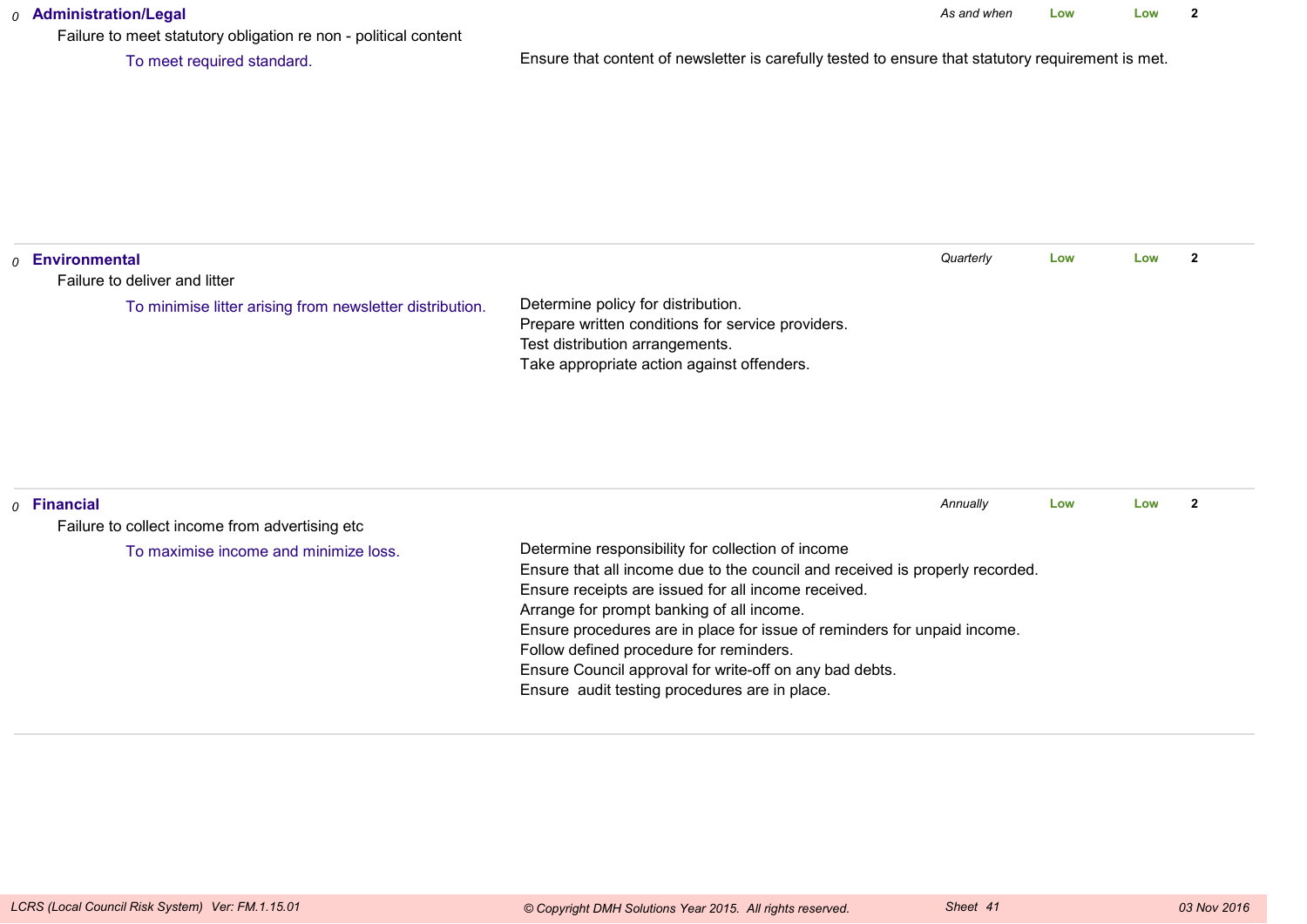| $o$ Financial<br>Inadequate budget provision          |                                                                                                                                                       | Annually  | Low | Low | 2                       |
|-------------------------------------------------------|-------------------------------------------------------------------------------------------------------------------------------------------------------|-----------|-----|-----|-------------------------|
| To ensure review of service requirement.              | Ensure that service requirements are included in budgetary process.                                                                                   |           |     |     |                         |
|                                                       |                                                                                                                                                       |           |     |     |                         |
|                                                       |                                                                                                                                                       |           |     |     |                         |
|                                                       |                                                                                                                                                       |           |     |     |                         |
|                                                       |                                                                                                                                                       |           |     |     |                         |
| <sub>0</sub> Physical<br>Non production of newsletter |                                                                                                                                                       | Quarterly | Low | Low | $\overline{\mathbf{2}}$ |
|                                                       | Determine responsibility for and ensure that all publication deadlines are met.<br>Ensure that all contracts with service provider signed and sealed. |           |     |     |                         |
|                                                       | Monitor performance to ensure that contract conditions/obligations are met.<br>Enforce contract conditions.                                           |           |     |     |                         |
|                                                       |                                                                                                                                                       |           |     |     |                         |
|                                                       |                                                                                                                                                       |           |     |     |                         |
|                                                       |                                                                                                                                                       |           |     |     |                         |

| Completed by: |       | .<br>Position: | No of Risks | No of risks | No of Action |
|---------------|-------|----------------|-------------|-------------|--------------|
|               | Date: |                |             | scored:     | Plans:       |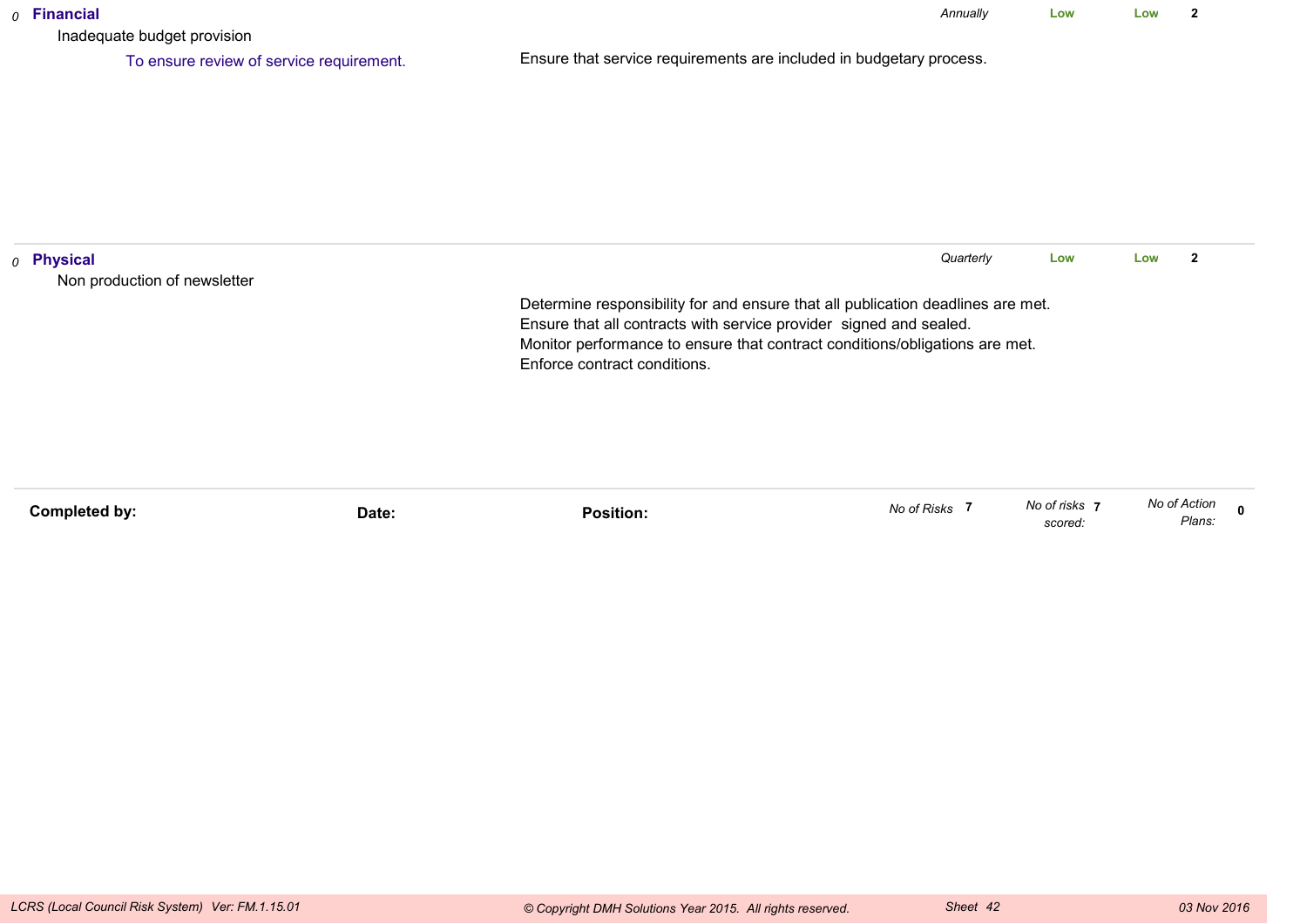# LCRS Step 5 - Risk report for Open spaces

| Power to acquire land and maintain<br>Your Duty $=$<br>s 9 and 10 - Open Spaces Act 1906<br>$Act =$<br>Risk /<br>Hazard / Requirement<br>Ref | <b>Control</b>                | Scoring note:<br>$Low = 1$<br>$Median = 2$<br>and High $=$ 3                                                                                                                                                                         | <b>Croxley Green Parish Council</b><br>Assessment year: 2016<br>Action by:<br>Review<br>timing &<br><b>Responsibility occurrence</b> | Likelihood<br>οf | <b>Impact</b><br>on<br><b>Council</b> | Your<br>action<br>required<br>Score<br>( > 3) |
|----------------------------------------------------------------------------------------------------------------------------------------------|-------------------------------|--------------------------------------------------------------------------------------------------------------------------------------------------------------------------------------------------------------------------------------|--------------------------------------------------------------------------------------------------------------------------------------|------------------|---------------------------------------|-----------------------------------------------|
| <sub>0</sub> Administration/Legal<br>Absence of agreements with users, permits etc.                                                          |                               |                                                                                                                                                                                                                                      | Annually                                                                                                                             | Low              | Low                                   | $\overline{2}$                                |
| To facilitate control of facilities.                                                                                                         | Maintain a register of users. | Ensure that signed contracts/agreements/permits are place where necessary.<br>Ensure a contingency plan is in place in the event of Rangers being unavailable - contingency contractor<br>currently R M Garden & Landscape Services. |                                                                                                                                      |                  |                                       |                                               |
|                                                                                                                                              |                               |                                                                                                                                                                                                                                      |                                                                                                                                      |                  |                                       |                                               |

| 433 Environmental<br>Fly tipping<br>Carry out regular site inspections.<br>To minimise the impact of fly tipping and associated<br>Arrange for safe disposal facility.<br>health/safety risk. |                                                                                                                                                                                                                                                    | Weekly | Low | Low |  |
|-----------------------------------------------------------------------------------------------------------------------------------------------------------------------------------------------|----------------------------------------------------------------------------------------------------------------------------------------------------------------------------------------------------------------------------------------------------|--------|-----|-----|--|
|                                                                                                                                                                                               |                                                                                                                                                                                                                                                    |        |     |     |  |
|                                                                                                                                                                                               | Ensure any hazardous substances are properly dealt with.<br>Maintain liaison with local enforcement agencies/PCSOs<br>Enforce regulations/bye-laws as appropriate -TRDC/Police function.<br>Regular liaison with local enforcement agencies/PCSOs. |        |     |     |  |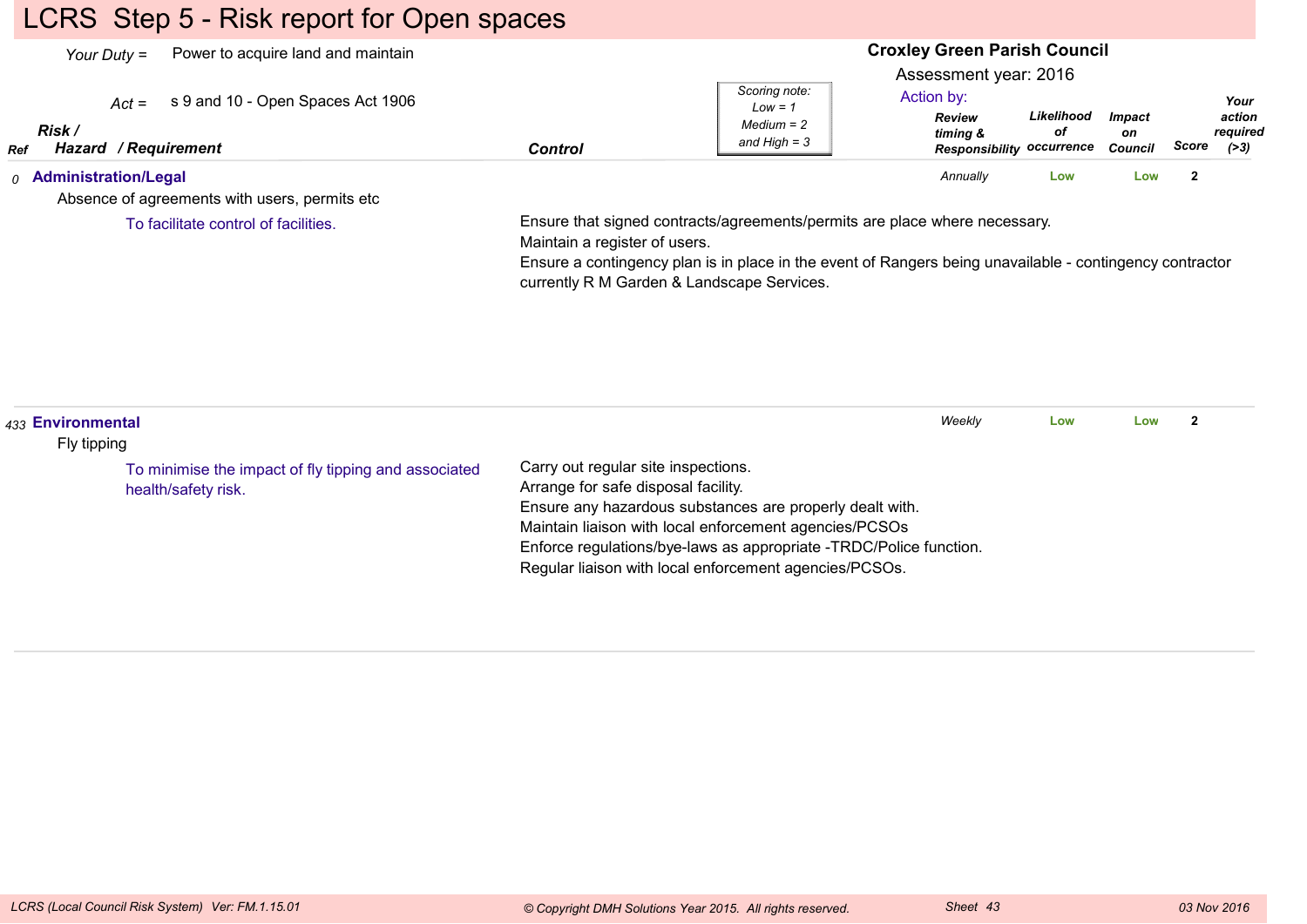#### *320* **Environmental**

#### Pollution

To minimize risk/complaint arising from pollution atcouncil owned facilities.

Carry out regular site inspections.

 Record all complaints received and ensure that they are investigated and prompt action taken whereappropriate. Refer to TRDC as appropriate.Liaise with local enforcement agencies.

*0* **Environmental** VandalismMaintain liaison with local enforcement agencies. Take action as appropriate against offenders - PCSO/Police function.*Monthly* **Low Low <sup>2</sup>** To minimise the risk of loss/damage/injury arising fromvandalism.To minimise risk arising from anti-social behaviour.

|  | $o$ Financial                                    |                                                                                                                     | Monthly | Low | Low |  |  |  |
|--|--------------------------------------------------|---------------------------------------------------------------------------------------------------------------------|---------|-----|-----|--|--|--|
|  | Failure to collect all income due to the council |                                                                                                                     |         |     |     |  |  |  |
|  | To maximise income and minimize risk of loss.    | Determine responsibility for collection of income                                                                   |         |     |     |  |  |  |
|  |                                                  | Ensure that all income due to the council and received is properly recorded.                                        |         |     |     |  |  |  |
|  |                                                  | Ensure receipts are issued for all income received.                                                                 |         |     |     |  |  |  |
|  |                                                  | Arrange for prompt banking of all income.                                                                           |         |     |     |  |  |  |
|  |                                                  | Ensure procedures are in place for issue of reminders for unpaid income. Follow defined procedure for<br>reminders. |         |     |     |  |  |  |
|  |                                                  | Ensure Council approval for write-off on any bad debts.                                                             |         |     |     |  |  |  |
|  |                                                  | Ensure audit testing procedures are in place.                                                                       |         |     |     |  |  |  |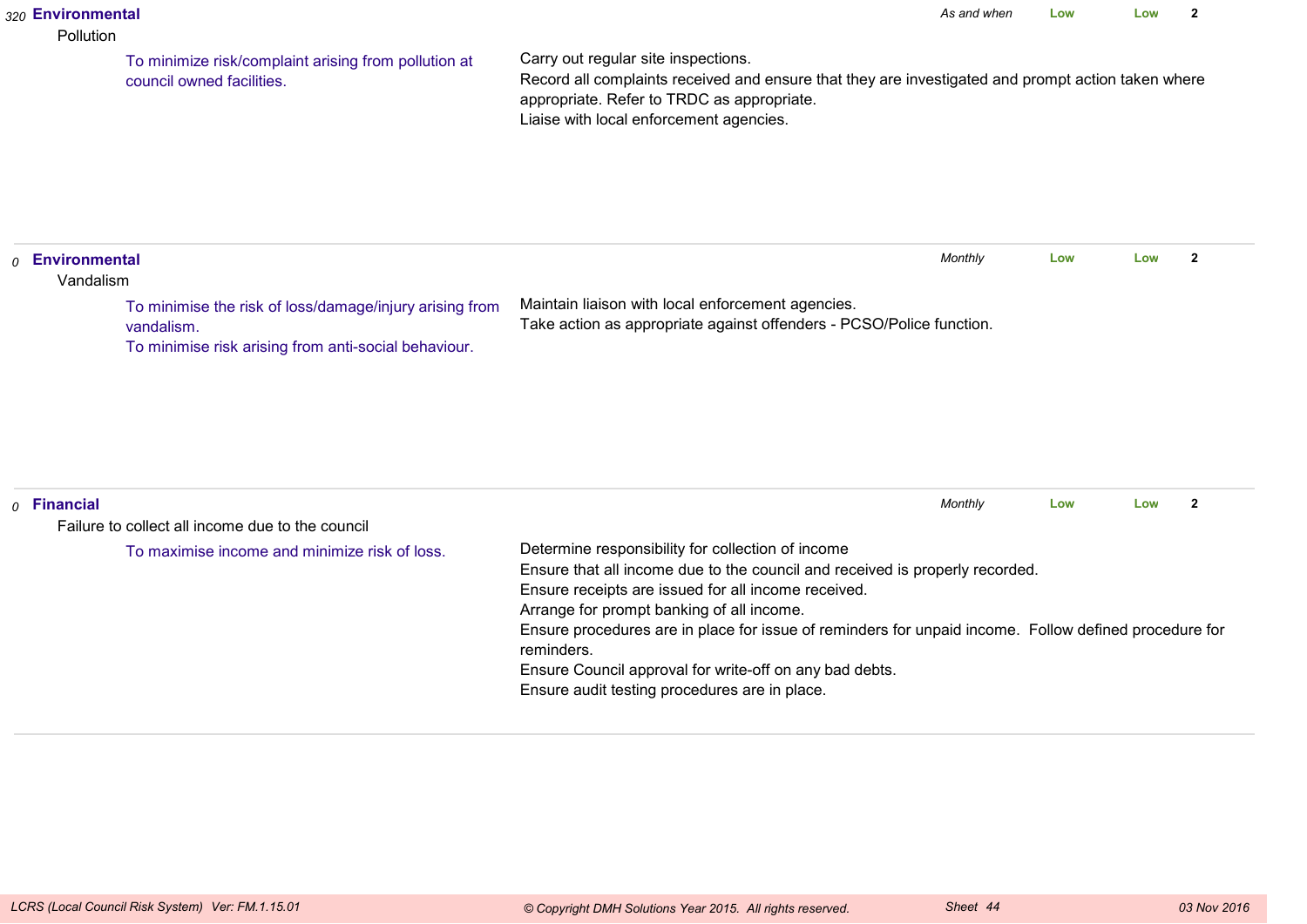| $o$ Financial<br>Failure to review charges                                                                             | Annually                                                                                                               | Low | Low | $\overline{2}$ |  |  |  |
|------------------------------------------------------------------------------------------------------------------------|------------------------------------------------------------------------------------------------------------------------|-----|-----|----------------|--|--|--|
| To ensure that all charges are reviewed annually.                                                                      | Ensure that all charges are reviewed as an integral part of the budgetary process.                                     |     |     |                |  |  |  |
|                                                                                                                        |                                                                                                                        |     |     |                |  |  |  |
|                                                                                                                        |                                                                                                                        |     |     |                |  |  |  |
|                                                                                                                        |                                                                                                                        |     |     |                |  |  |  |
|                                                                                                                        |                                                                                                                        |     |     |                |  |  |  |
| $o$ Financial                                                                                                          | Annually                                                                                                               | Low | Low | $\mathbf{2}$   |  |  |  |
| Inadequate budget provision                                                                                            |                                                                                                                        |     |     |                |  |  |  |
| To ensure proper financial provision.                                                                                  | Ensure that service income/expenditure is detailed in budgetary process.                                               |     |     |                |  |  |  |
|                                                                                                                        |                                                                                                                        |     |     |                |  |  |  |
|                                                                                                                        |                                                                                                                        |     |     |                |  |  |  |
|                                                                                                                        |                                                                                                                        |     |     |                |  |  |  |
|                                                                                                                        |                                                                                                                        |     |     |                |  |  |  |
|                                                                                                                        |                                                                                                                        |     |     |                |  |  |  |
|                                                                                                                        |                                                                                                                        |     |     |                |  |  |  |
| <b>Physical</b>                                                                                                        | Quarterly                                                                                                              | Low | Low | $\overline{2}$ |  |  |  |
| Failure to provide adequate staff training in the use of dangerous machinery and the handling of dangerous substances. |                                                                                                                        |     |     |                |  |  |  |
| To ensure that all staff have appropriate training.                                                                    | Determine council policy for training.                                                                                 |     |     |                |  |  |  |
|                                                                                                                        | Ensure that all staff receive appropriate training where necessary.                                                    |     |     |                |  |  |  |
|                                                                                                                        | Ensure that any necessary licences, certificates for use have been obtained.<br>Maintain records of training provided. |     |     |                |  |  |  |
|                                                                                                                        |                                                                                                                        |     |     |                |  |  |  |
|                                                                                                                        |                                                                                                                        |     |     |                |  |  |  |
|                                                                                                                        |                                                                                                                        |     |     |                |  |  |  |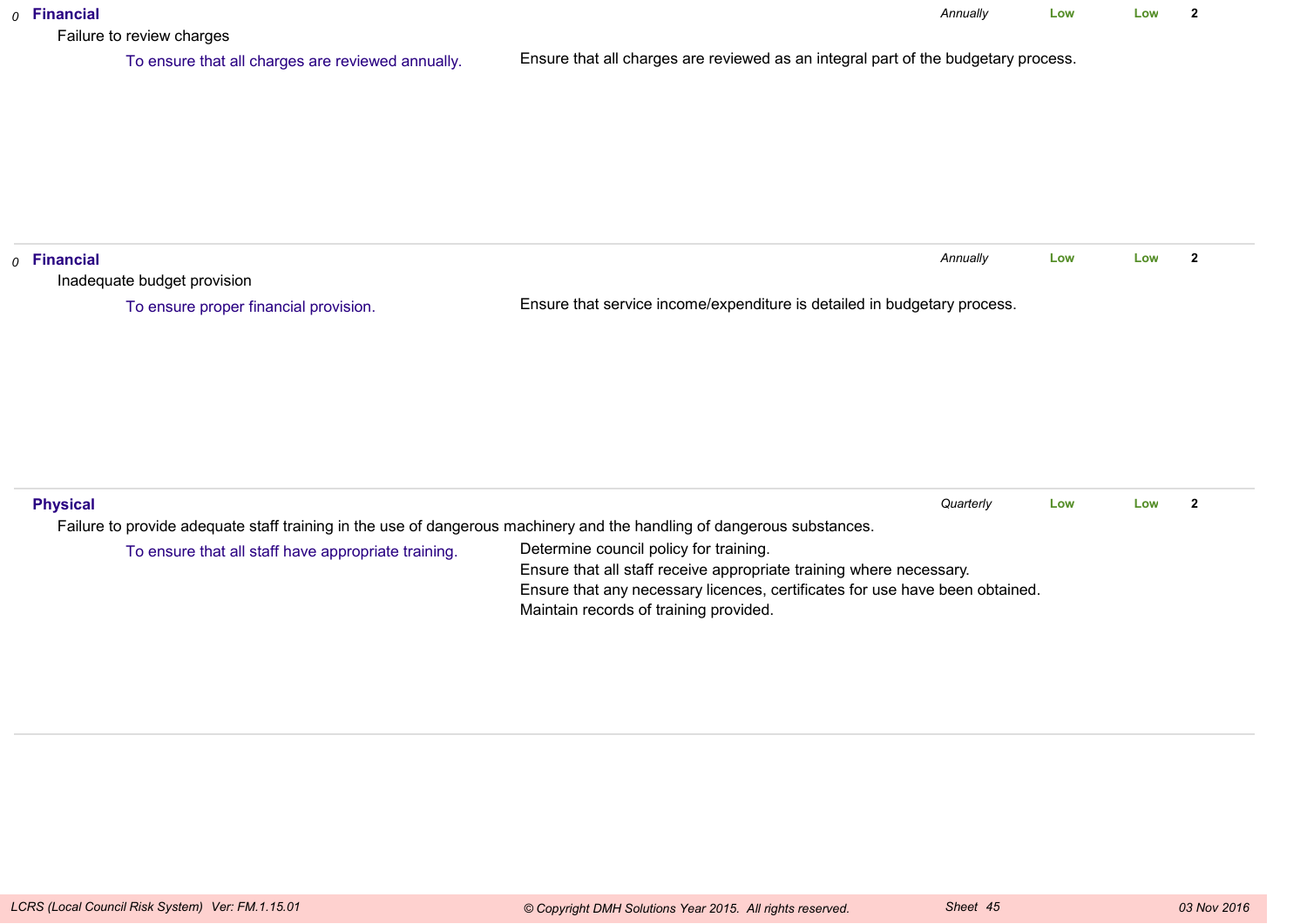#### **Physical**

Injury to public or employees as a result of defective vehicles or machinery.

To ensure that any conditions that might lead topersonal injury are minimised and properly controlled.

Ensure that all staff have appropriate training and adhere to approved working practices.Ensure that the correct, properly maintained equipment is available as appropriate.Ensure that any risks to the public are minimised and eliminated wherever possible.

| 1 <sub>441</sub> Physical                                                       |                                                                                                                                                                                                                                                                                                                                                                                                            | Annually | Low | Low |  |
|---------------------------------------------------------------------------------|------------------------------------------------------------------------------------------------------------------------------------------------------------------------------------------------------------------------------------------------------------------------------------------------------------------------------------------------------------------------------------------------------------|----------|-----|-----|--|
| Personal injury.                                                                |                                                                                                                                                                                                                                                                                                                                                                                                            |          |     |     |  |
| To minimize the risk of personal injury to persons<br>using council facilities. | Ensure that appropriate regulations/controls are in place to minimise the risk of injury to all facility users.<br>Arrange regular site inspection to ensure that defined standards are being maintained.<br>Ensure that, where necessary, appropriate signage is in place and detailed records maintained in liaison<br>with TRDC/other Agencies.<br>Ensure that appropriate insurance cover is in place. |          |     |     |  |

| 315 Physical                                    |                                                                                  | Annually | Low | LOW |  |
|-------------------------------------------------|----------------------------------------------------------------------------------|----------|-----|-----|--|
| <b>Property Maintenance</b>                     |                                                                                  |          |     |     |  |
| Top ensure that all council assets are properly | Define policy for maintenance of assets.                                         |          |     |     |  |
| maintained.                                     | Allocate responsibility and ensure that any training requirement is complete.    |          |     |     |  |
|                                                 | Staff employed or contract with service provider in place.                       |          |     |     |  |
|                                                 | Ensure all property is properly maintained through regular inspection/servicing. |          |     |     |  |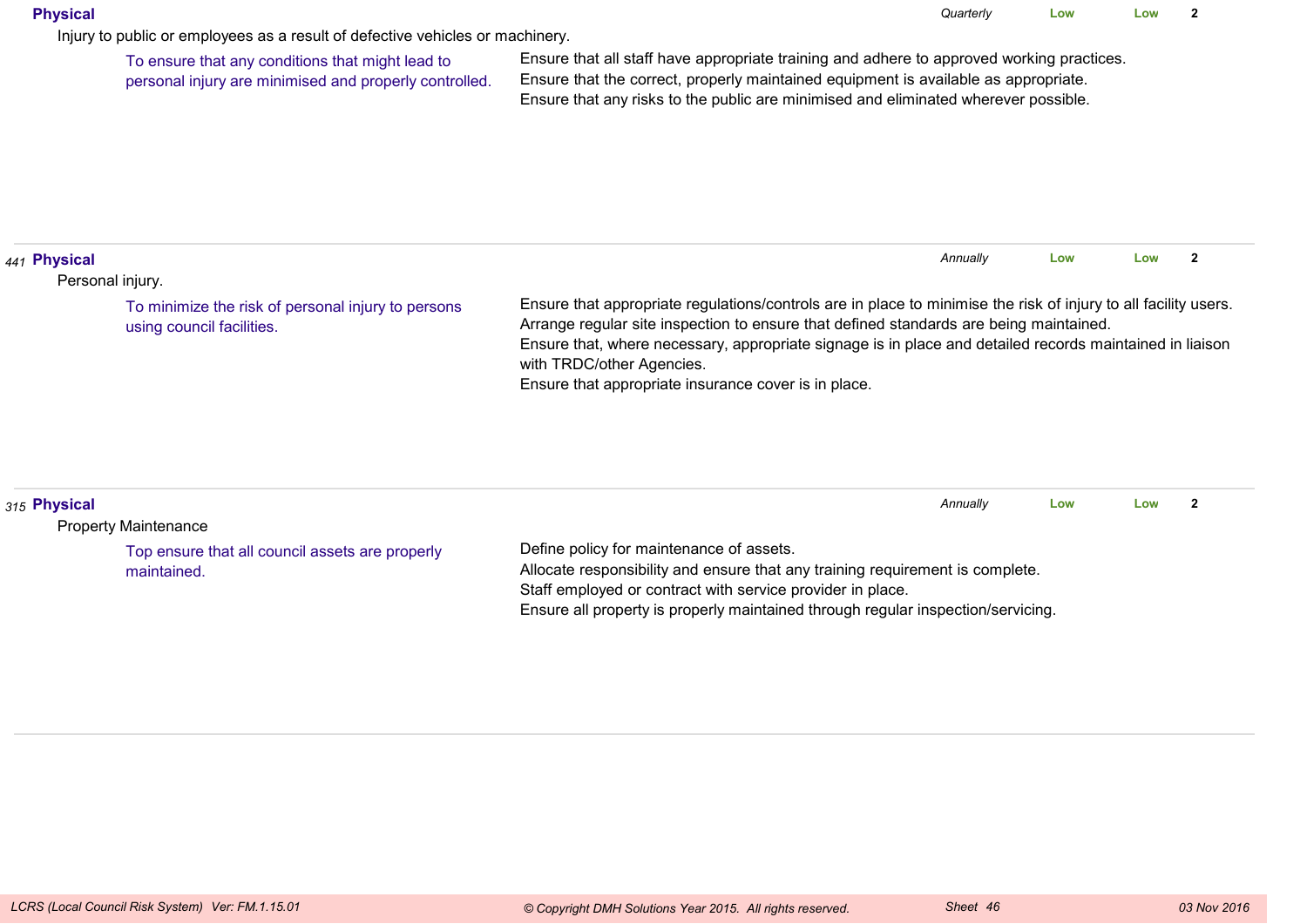| Physical |
|----------|
|----------|

Protection of manual workers from health risks associated with the land.

To minimise health and safety risks .

Define standards required.

Provide for any necessary training.

Provide for appropriate protective clothing.

Ensure any hazardous material is properly dealt with.

Ensure that all workers have any necessary licences, certificates for use have been obtained.

Ensure that all relevant regulations are adhered to and understood by all relevant parties.

| 318 Physical              |       |                                                                                                                                                                                           | Annually       | Low                       | Low<br>2               |  |
|---------------------------|-------|-------------------------------------------------------------------------------------------------------------------------------------------------------------------------------------------|----------------|---------------------------|------------------------|--|
| Stock control             |       |                                                                                                                                                                                           |                |                           |                        |  |
| To minimize risk of loss. |       | Define responsibility for stock.<br>Arrange for regular stock checks.<br>Reconcile stock to sales/usage.<br>Investigate significant differences.<br>Maintain comprehensive stock records. |                |                           |                        |  |
| Completed by:             | Date: | <b>Position:</b>                                                                                                                                                                          | No of Risks 13 | No of risks 13<br>scored: | No of Action<br>Plans: |  |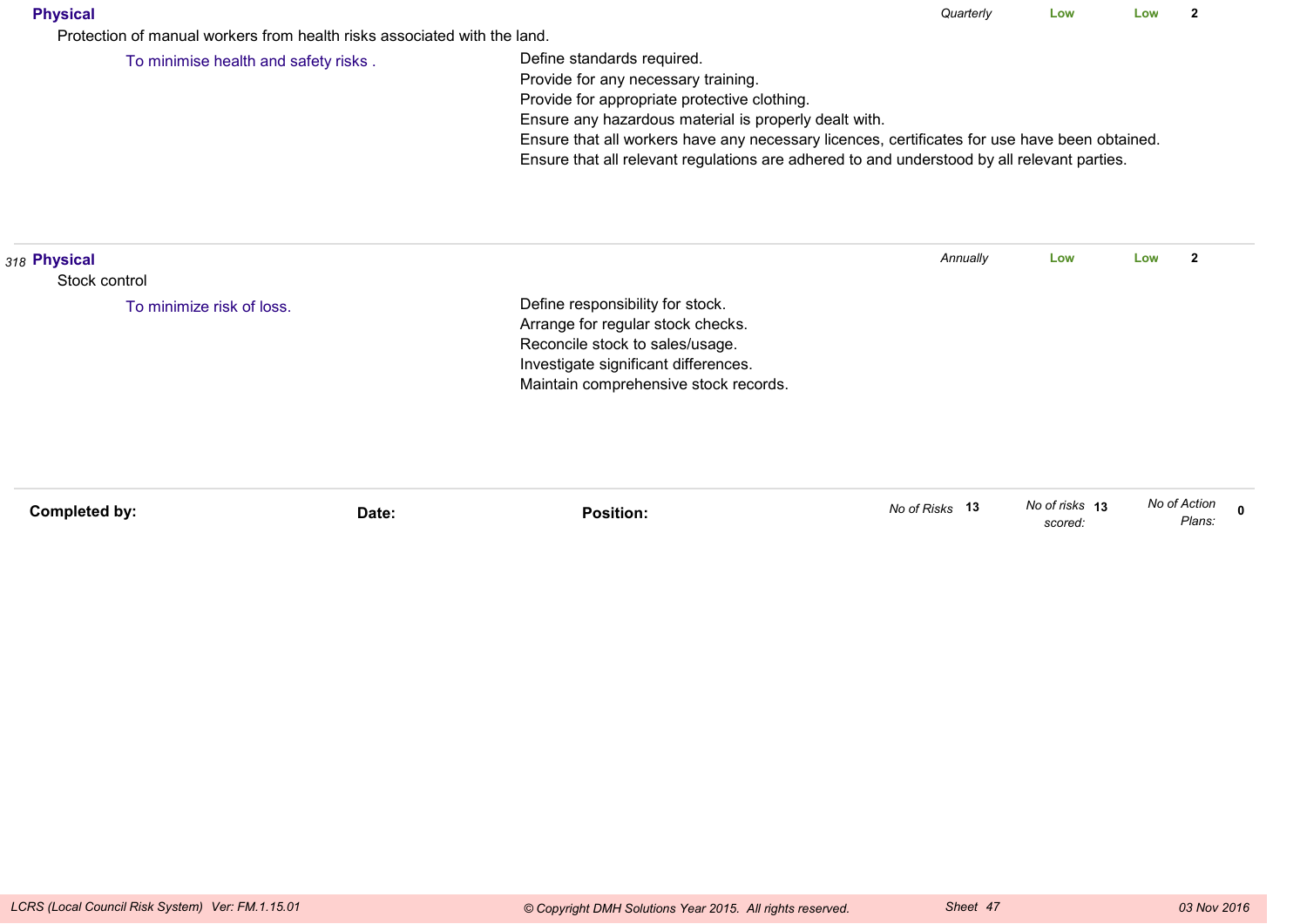## LCRS Step 5 - Risk report for Planning & Development Control

|            | Your Duty $=$     |         | Rights of consultation                                                              |                                                                                    |                                                              | <b>Croxley Green Parish Council</b>                                                                  |                  |                                       |       |                                      |
|------------|-------------------|---------|-------------------------------------------------------------------------------------|------------------------------------------------------------------------------------|--------------------------------------------------------------|------------------------------------------------------------------------------------------------------|------------------|---------------------------------------|-------|--------------------------------------|
| <b>Ref</b> | Risk /            | $Act =$ | 4B, Planning and Compulsory Purchase Act 2004, s 38A<br><b>Hazard / Requirement</b> | Localism Act 2011, s9. Town and Country Planing Act 1990, ss 61E-61Q, s<br>Control | Scoring note:<br>$Low = 1$<br>$Median = 2$<br>and High $=$ 3 | Assessment year: 2016<br>Action by:<br><b>Review</b><br>timing &<br><b>Responsibility occurrence</b> | Likelihood<br>οf | <i><b>Impact</b></i><br>on<br>Council | Score | Your<br>action<br>required<br>( > 3) |
|            | 202 Environmental |         |                                                                                     |                                                                                    |                                                              | Annually                                                                                             | Low              | Low                                   |       |                                      |
|            |                   |         | Failure to comply within consultation deadline                                      |                                                                                    |                                                              |                                                                                                      |                  |                                       |       |                                      |
|            |                   |         | To meet consultation timetable.                                                     | Ensure adequate number of Planning & Development Committee meetings are arranged.  |                                                              |                                                                                                      |                  |                                       |       |                                      |

Ensure adequate number of Planning & Development Committee meetings are arranged.Where necessary liaise with the Planning Authority for possible extension.Planning applications viewed on line electronically at meetings.

| Completed by: | Date: | .<br>Position: | No of Risks | No of risks<br>scored: | No of Action<br>Plans:<br>$\sim$ $\sim$ |  |
|---------------|-------|----------------|-------------|------------------------|-----------------------------------------|--|
|               |       |                |             |                        |                                         |  |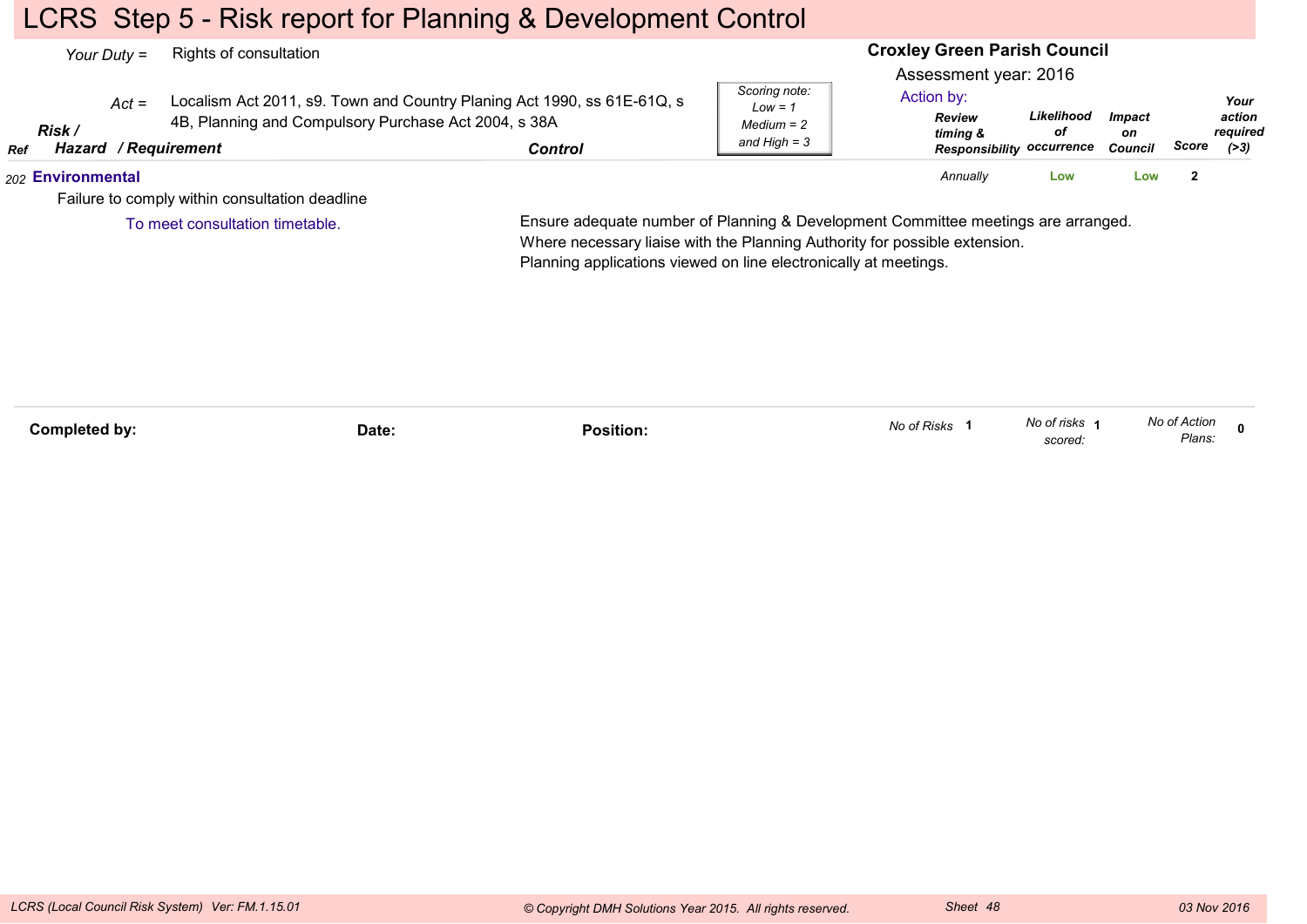## LCRS Step 5 - Risk report for Provision of Office Accommodation

#### **Croxley Green Parish Council**Assessment year: 2016*Your Duty =* Power to provide *Act =* s 133 Local Government Act 1972 *RefRisk / Hazard Control / RequirementReview timing & Responsibility occurrenceLikelihoodofImpacton Council ScoreScoring note:Low = 1 Medium = 2 and High = 3Your action required(>3)*Action by:*0* **Financial** Inadequate budget provisionEnsure requirements included in annual budget process.*Annually* **Low Low <sup>2</sup>** To ensure proper financial provision.*0* **Physical** FireEnsure Health/Safety testing complete.Ensure appropriate staff training Provide for strict security/control of combustible materials held by council.Fire alarm tested weekly.Fire drills held on a regular basis Provide appropriate fire extinguishers are in placeEnsure appropriate signage in place.That a risk assessment is in place.*Annually* **Low Low <sup>2</sup>** To safeguard against fire risk.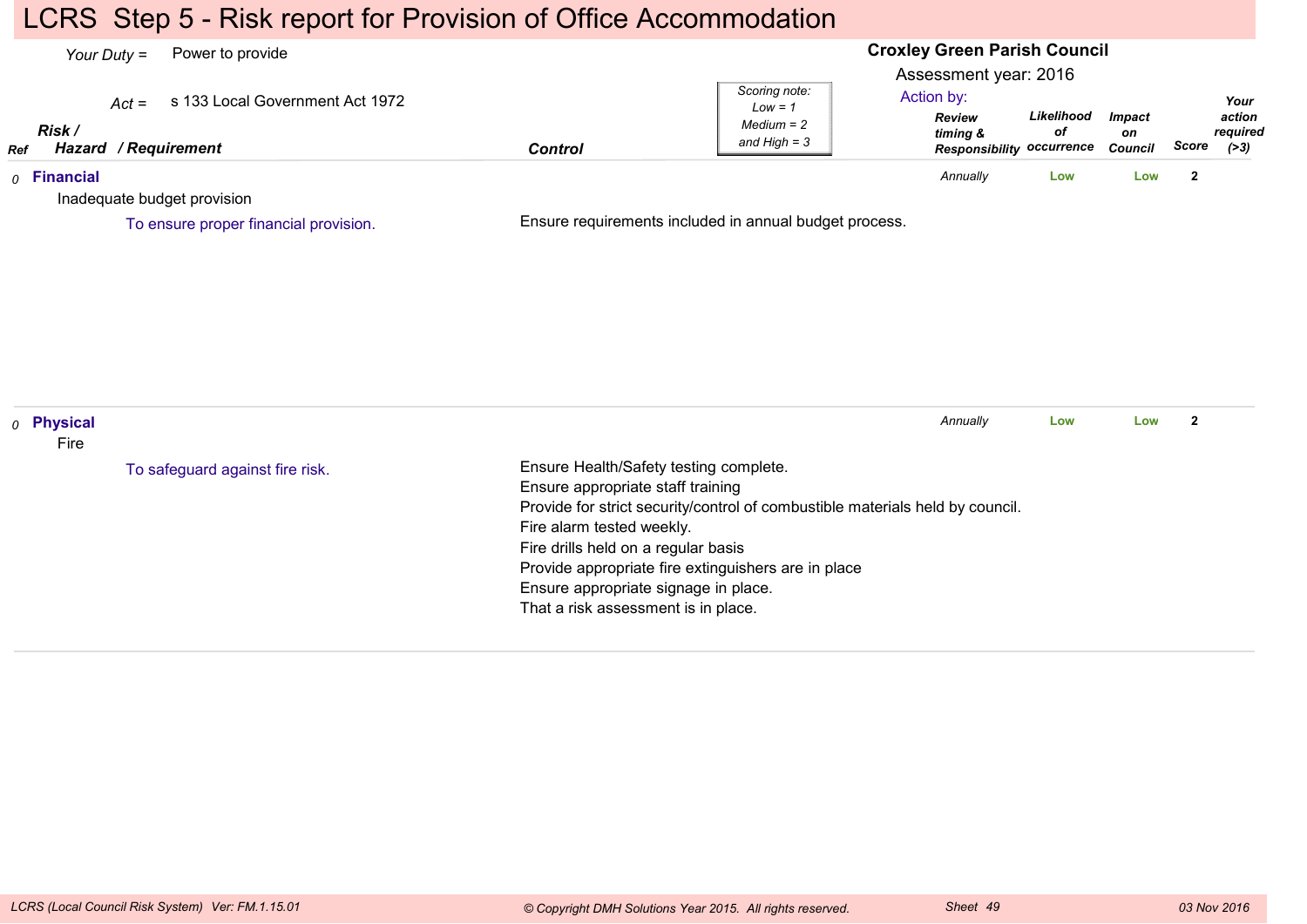#### *0* **Physical**

Legionella bacteria in water supply

 Risk Assessment required every two years, ifapplicable

Only toilet, handwashing facilities and kitchen sinks are provided in buildings belonging to the TownCouncil. Greater risk from Legionella bacteria could occur in showering facilities.

| 349 Physical |                                                                             | Quarterly                                                                                                                                                                                                                                                  | Low | Low |  |
|--------------|-----------------------------------------------------------------------------|------------------------------------------------------------------------------------------------------------------------------------------------------------------------------------------------------------------------------------------------------------|-----|-----|--|
|              | Poor Office Conditions<br>All office accommodation to be of a good standard | Arrange periodical inspection of office.<br>Report any adverse conditions to council/committee/landlord as appropriate<br>Arrange repair/maintenance etc. in accordance with tenancy agreement.<br>Ensure Health & Safety matters are dealt with promptly. |     |     |  |
| 350 Physical | Poor/Faulty Office Furniture                                                | Monthly                                                                                                                                                                                                                                                    | Low | Low |  |
|              | To maintain approved standards for office furniture<br>and fittings.        | Arrange periodical inspection of office furniture and fittings.<br>Where appropriate submit report to council/committee for approval to repair/replace.                                                                                                    |     |     |  |

Clerk has delegated responsibility.

and fittings.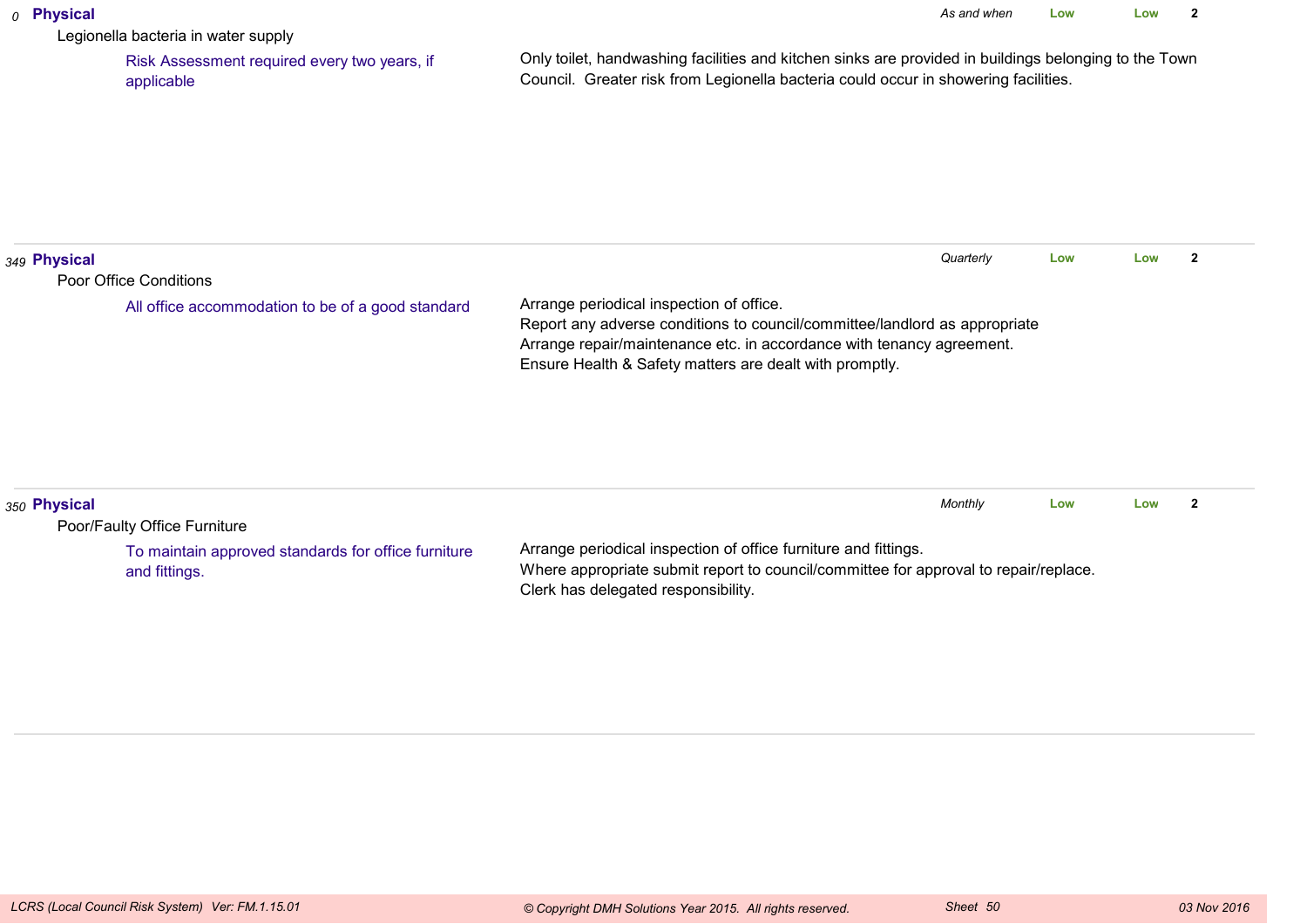| 357 Technical                                                                                         | Monthly | Low | Low | ົ |
|-------------------------------------------------------------------------------------------------------|---------|-----|-----|---|
| Defective Electrical Equipment/Machinery                                                              |         |     |     |   |
| Ensure maintenance agreement/contract in place where appropriate.                                     |         |     |     |   |
| Allocate responsibility for local repair/maintenance.<br>Restrict access to qualified personnel only. |         |     |     |   |
| Arrange regular inspection to ensure that any statutory obligations are met.                          |         |     |     |   |
| Ensure that PAT is carried out regularly by a competent qualified person.                             |         |     |     |   |
| Ensure that the appropriate records maintained.                                                       |         |     |     |   |
|                                                                                                       |         |     |     |   |
|                                                                                                       |         |     |     |   |
|                                                                                                       |         |     |     |   |

| Completed by: | Date: | Position: | No of Risks | No of risks 6<br>scored: | No of Action<br>Plans: |  |
|---------------|-------|-----------|-------------|--------------------------|------------------------|--|
|               |       |           |             |                          |                        |  |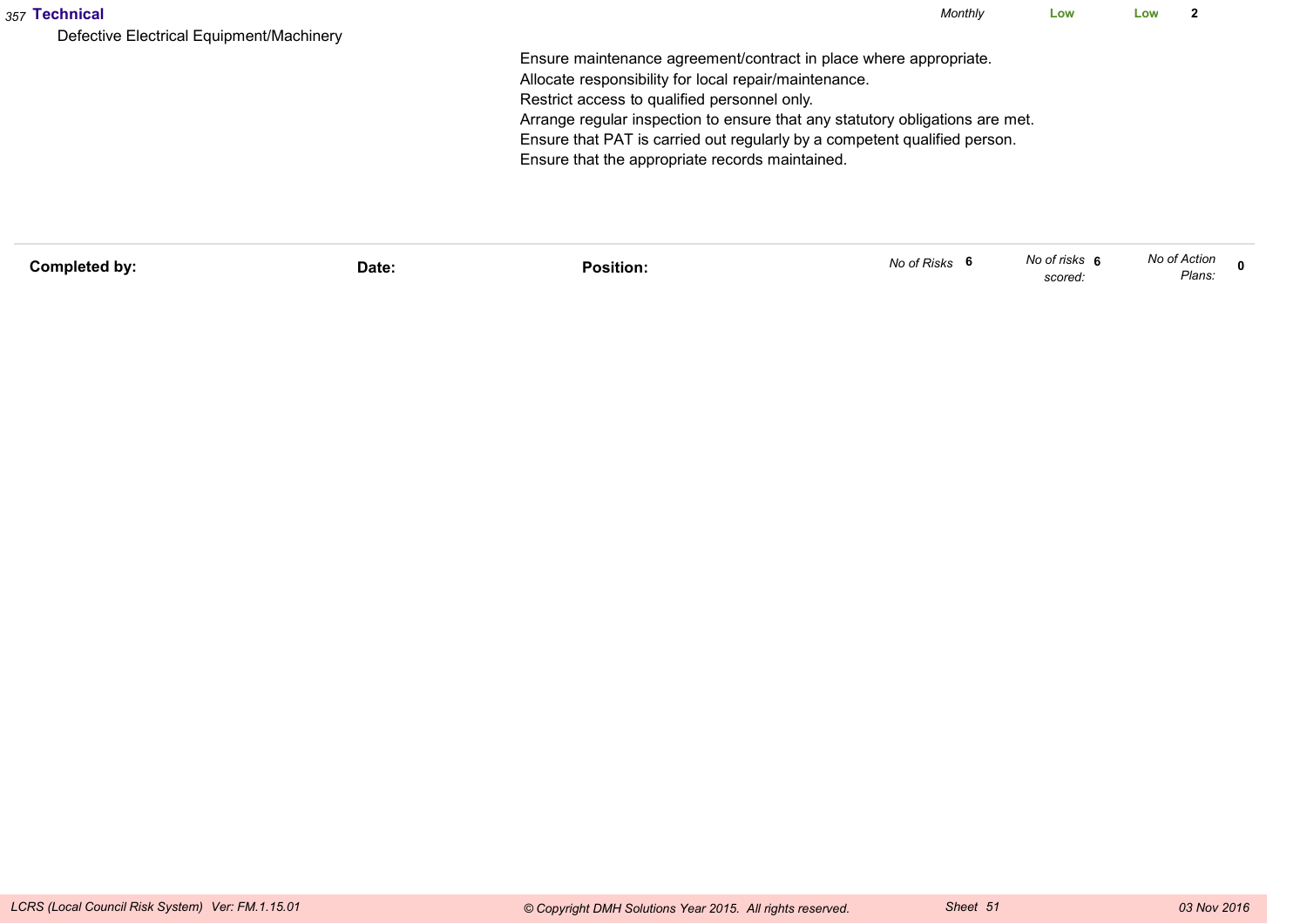## LCRS Step 5 - Risk report for Provision of Website/Internet Access

#### **Croxley Green Parish Council**Assessment year: 2016*Your Duty =* Power to provide from 'free resource' *Act =* s 137 Local Government Act 1972 *RefRisk / Hazard Control / RequirementReview timing & Responsibility occurrenceLikelihoodofImpacton Council ScoreScoring note:Low = 1 Medium = 2 and High = 3Your action required(>3)*Action by:*0* **Financial** Inadequate budget provisionAnnual costs included in the precept budget.*Annually* **Low Low <sup>2</sup>** To ensure proper financial provision*348* **Technical** Failure of Website/Internet ProvidersMaintenance/service level agreements in place.*Weekly* **Low Low <sup>2</sup>** To maintain high standard of service provision.**Completed by: Date: Position: <sup>0</sup>** *No of risks scored:***2** *No of Action Plans:No of Risks* **<sup>2</sup>**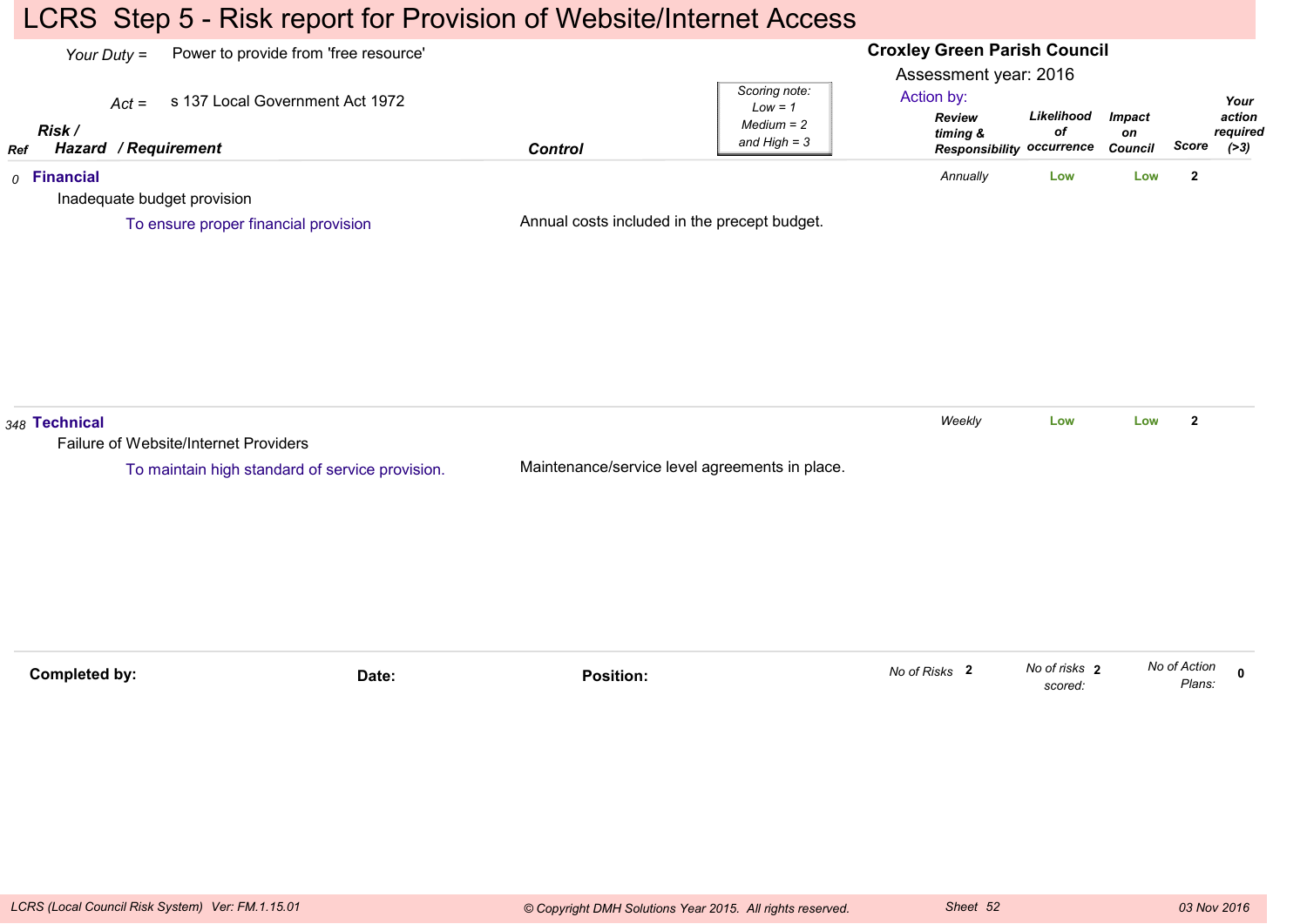## LCRS Step 5 - Risk report for Shelters & Seats

| Power to provide<br>Your Duty $=$                                                                                   |                                                                                                                                                                                                                                                          |                                                              | <b>Croxley Green Parish Council</b>                                                                  |                  |                                       |              |                                      |
|---------------------------------------------------------------------------------------------------------------------|----------------------------------------------------------------------------------------------------------------------------------------------------------------------------------------------------------------------------------------------------------|--------------------------------------------------------------|------------------------------------------------------------------------------------------------------|------------------|---------------------------------------|--------------|--------------------------------------|
| s 4 Local Government (Miscellaneous Provisions) Act 1953<br>$Act =$<br>Risk /<br><b>Hazard / Requirement</b><br>Ref | <b>Control</b>                                                                                                                                                                                                                                           | Scoring note:<br>$Low = 1$<br>$Median = 2$<br>and High $=$ 3 | Assessment year: 2016<br>Action by:<br><b>Review</b><br>timing &<br><b>Responsibility occurrence</b> | Likelihood<br>оf | <i><b>Impact</b></i><br>on<br>Council | Score        | Your<br>action<br>required<br>( > 3) |
| $0$ Administration/Legal                                                                                            |                                                                                                                                                                                                                                                          |                                                              | Annually                                                                                             | Low              | Low                                   | $\mathbf{2}$ |                                      |
| Provision of inadequate standard of seating.                                                                        |                                                                                                                                                                                                                                                          |                                                              |                                                                                                      |                  |                                       |              |                                      |
|                                                                                                                     | nominated/preferred suppliers.<br>Ensure that all prospective donors are provided with copy of policy prior to acceptance and carry out<br>inspection of all seating prior to acceptance.<br>Arrangements will be made for safe and secure installation. |                                                              |                                                                                                      |                  |                                       |              |                                      |
| Environmental<br>$\Omega$<br>Vandalism                                                                              |                                                                                                                                                                                                                                                          |                                                              | Annually                                                                                             | Low              | Low                                   | $\mathbf{2}$ |                                      |
| To minimise the risk of loss/damage/injury arising from<br>vandalism.                                               | Maintain liaison with enforcement agencies/PCSOs.<br>Determine policy for dealing with offenders.                                                                                                                                                        |                                                              |                                                                                                      |                  |                                       |              |                                      |

To minimise risk arising from anti-social behaviour.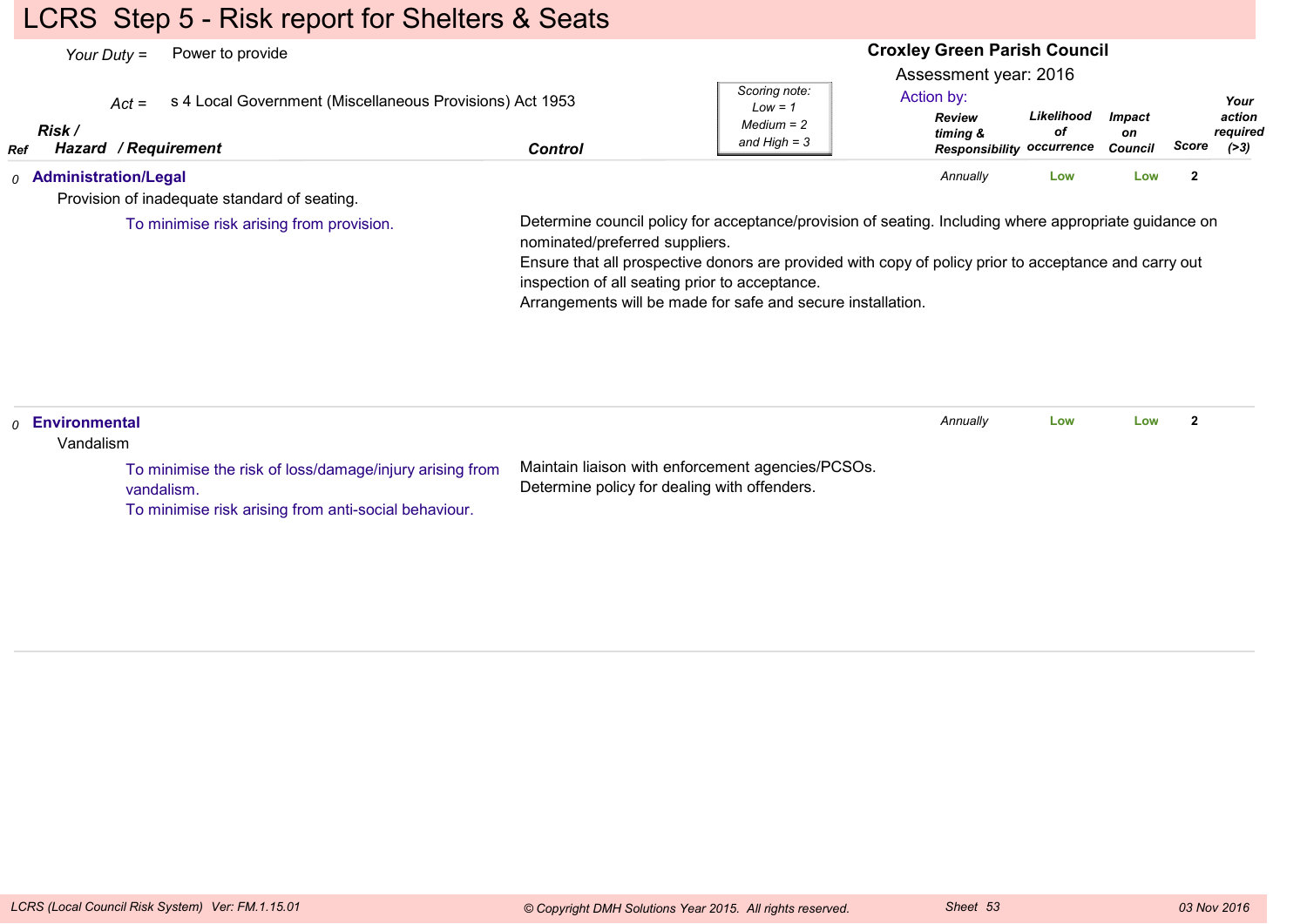| 0 Physical<br>Fire |                                            | Annually                                                                                                                                                                                                                                                                                              | Low | Low | $\overline{2}$ |  |
|--------------------|--------------------------------------------|-------------------------------------------------------------------------------------------------------------------------------------------------------------------------------------------------------------------------------------------------------------------------------------------------------|-----|-----|----------------|--|
|                    | To safeguard against fire risk.            | Ensure Health/Safety testing complete.<br>Ensure appropriate staff training<br>Provide for strict security/control of combustible materials held by council.<br>Provide appropriate extinguishers etc.<br>Ensure appropriate signage in place.<br>Ensure appropriate regulations/controls adhered to. |     |     |                |  |
| $o$ Physical       |                                            | Annually                                                                                                                                                                                                                                                                                              | Low | Low | $\mathbf{2}$   |  |
|                    | Injury or damage arising from use.         |                                                                                                                                                                                                                                                                                                       |     |     |                |  |
|                    | To minimise risk arising from use.         | Carry out regular inspection of public seating & maintain records.<br>Have necessary arrangements in place for repair/renewal.<br>Ensure that appropriate insurance cover is held.                                                                                                                    |     |     |                |  |
| $0$ Technical      | Inadequate maintenance of shelters & seats | Annually                                                                                                                                                                                                                                                                                              | Low | Low | $\overline{2}$ |  |
|                    | To minimise risk arising.                  | Determine responsibility for maintenance of property.<br>Arrange regular inspection and cleaning.<br>Arrange repairs and maintenance as per programme or as required.                                                                                                                                 |     |     |                |  |

Maintain records of repair and maintenance.Maintain and update the Assets Register.

Have arrangement in place to remove/replace dangerous equipment.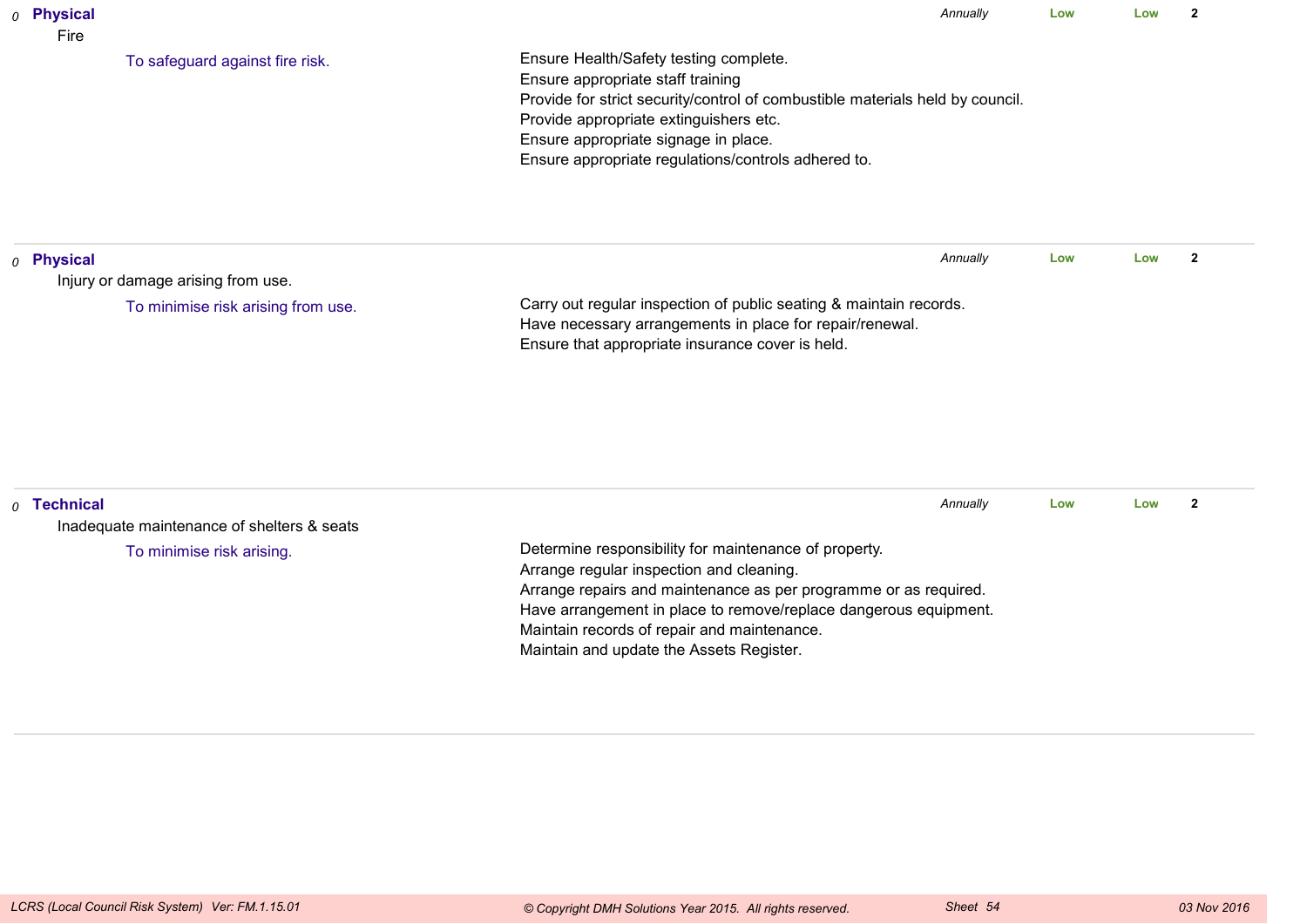## *0* **Technical**

*Annually* **LowLow <sup>2</sup>**

Provision of inadequate public seating

 To ensure that standards as determined by council areEnsure that all applicants wishing to provide public seating are provided with a copy of the council policy.Inspect all seats prior to acceptance to ensure required standards are met.met.

| Completed by: | Date: | .<br>Position: | No of Risks | No of risks<br>scored. | No of Action<br>Plans. |  |
|---------------|-------|----------------|-------------|------------------------|------------------------|--|
|               |       |                |             |                        |                        |  |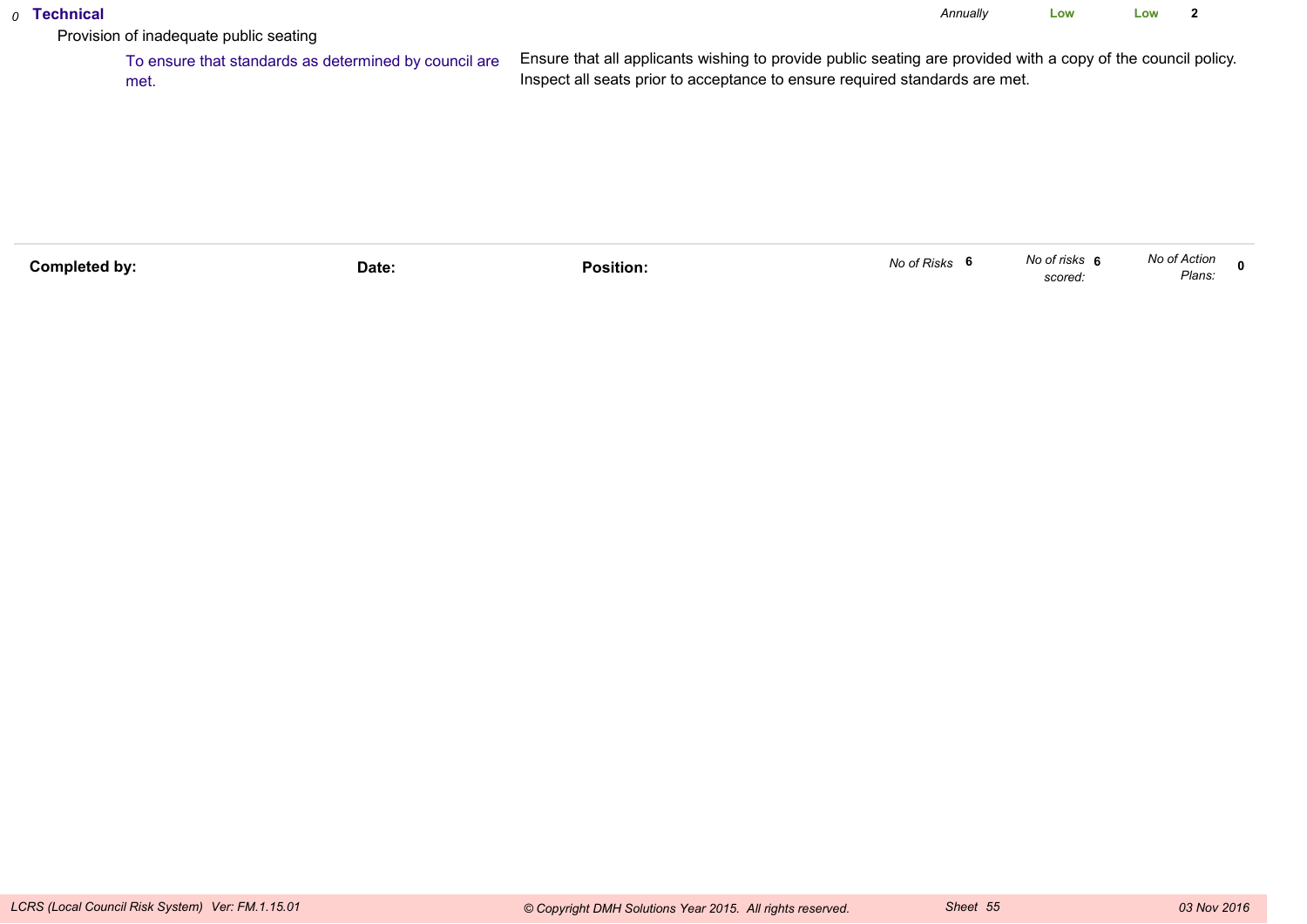## LCRS Step 5 - Risk report for Street/Footway Lighting

#### **Croxley Green Parish Council**Assessment year: 2016*Your Duty =* Power to provide *Act =* s 3 Parish Councils Act 1957; sch13 LGA 1972 *RefRisk / Hazard Control / RequirementReview timing & Responsibility occurrenceLikelihoodofImpacton Council ScoreScoring note:Low = 1 Medium = 2 and High = 3Your action required(>3)*Action by:*279* **Administration/Legal** Contracts with service providersPrincipally Herts Highways responsibility.Report faulty lighting to Highways.*Annually* **N/A N/A <sup>0</sup>** To ensure proper administrative arrangements.*278* **Administration/Legal** Service level agreementsEnsure that all service level agreements are fully completed and operational.Monitor performance to ensure conditions met.*Annually* **N/A N/A <sup>0</sup>** To ensure proper agreements in place.

Review conditions periodically.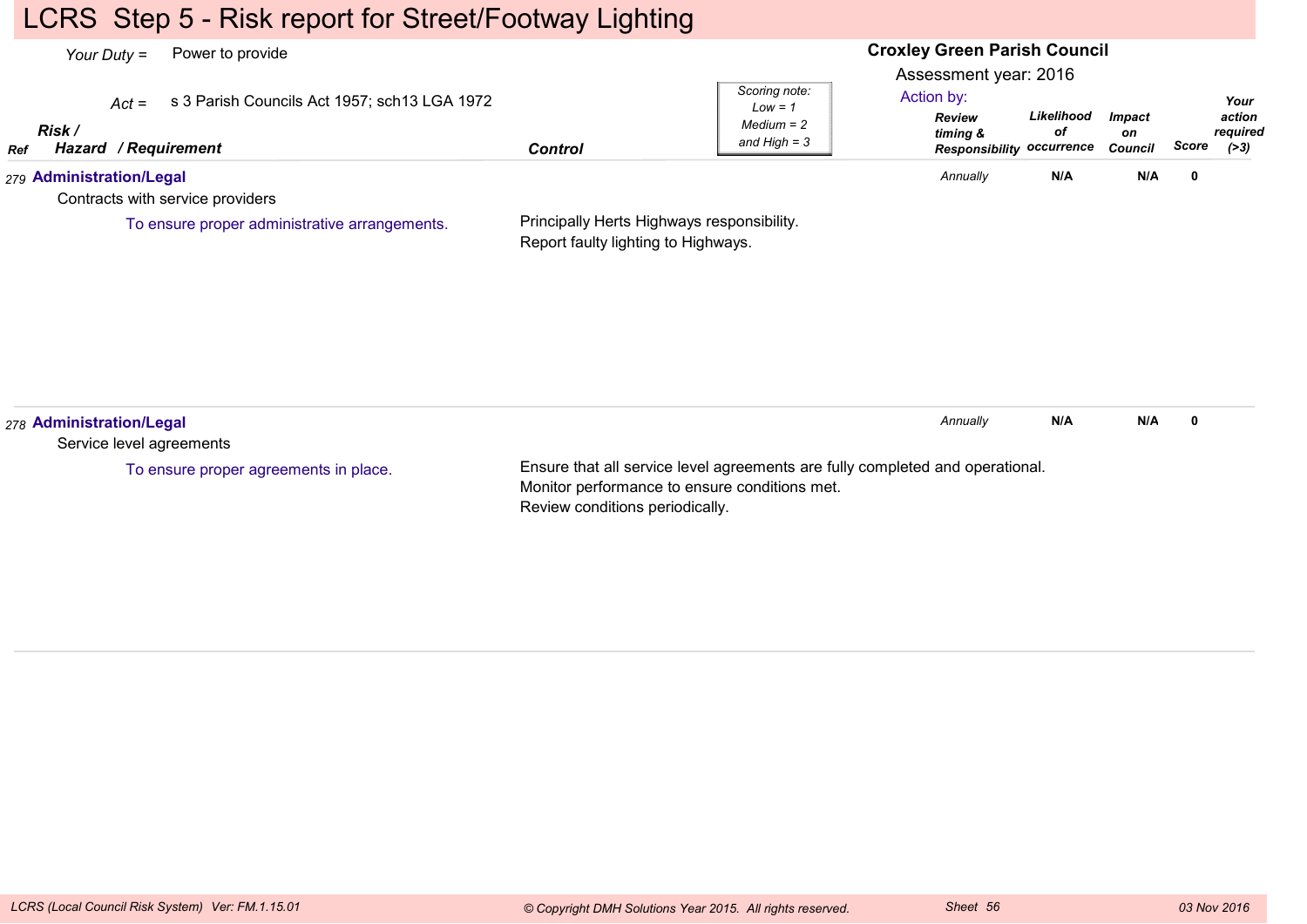| 203 Environmental                | Failure to provide lighting                                           |                                                                                                                                                                                          | Quarterly | Low | Low | $\mathbf{2}$ |
|----------------------------------|-----------------------------------------------------------------------|------------------------------------------------------------------------------------------------------------------------------------------------------------------------------------------|-----------|-----|-----|--------------|
|                                  |                                                                       | Monitor Service Level Agreement with major authority on a regular basis<br>Report any faulty lights as soon as possible<br>Monitor service performance and enforce agreement conditions. |           |     |     |              |
| 293 Environmental<br>Fly posting |                                                                       |                                                                                                                                                                                          | Annually  | N/A | N/A | $\mathbf 0$  |
|                                  | To minimize associated risk.                                          | Define policy on fly posting - Highways function.<br>Maintain liaison with enforcement agencies.<br>Take action as appropriate against offenders.                                        |           |     |     |              |
| 285 Environmental<br>Vandalism   |                                                                       |                                                                                                                                                                                          | Annually  | N/A | N/A | $\mathbf 0$  |
|                                  | To minimise the risk of loss/damage/injury arising from<br>vandalism. | Maintain efficient and effective security.<br>Maintain liaison with local enforcement agencies.<br>Take action as appropriate against offenders.                                         |           |     |     |              |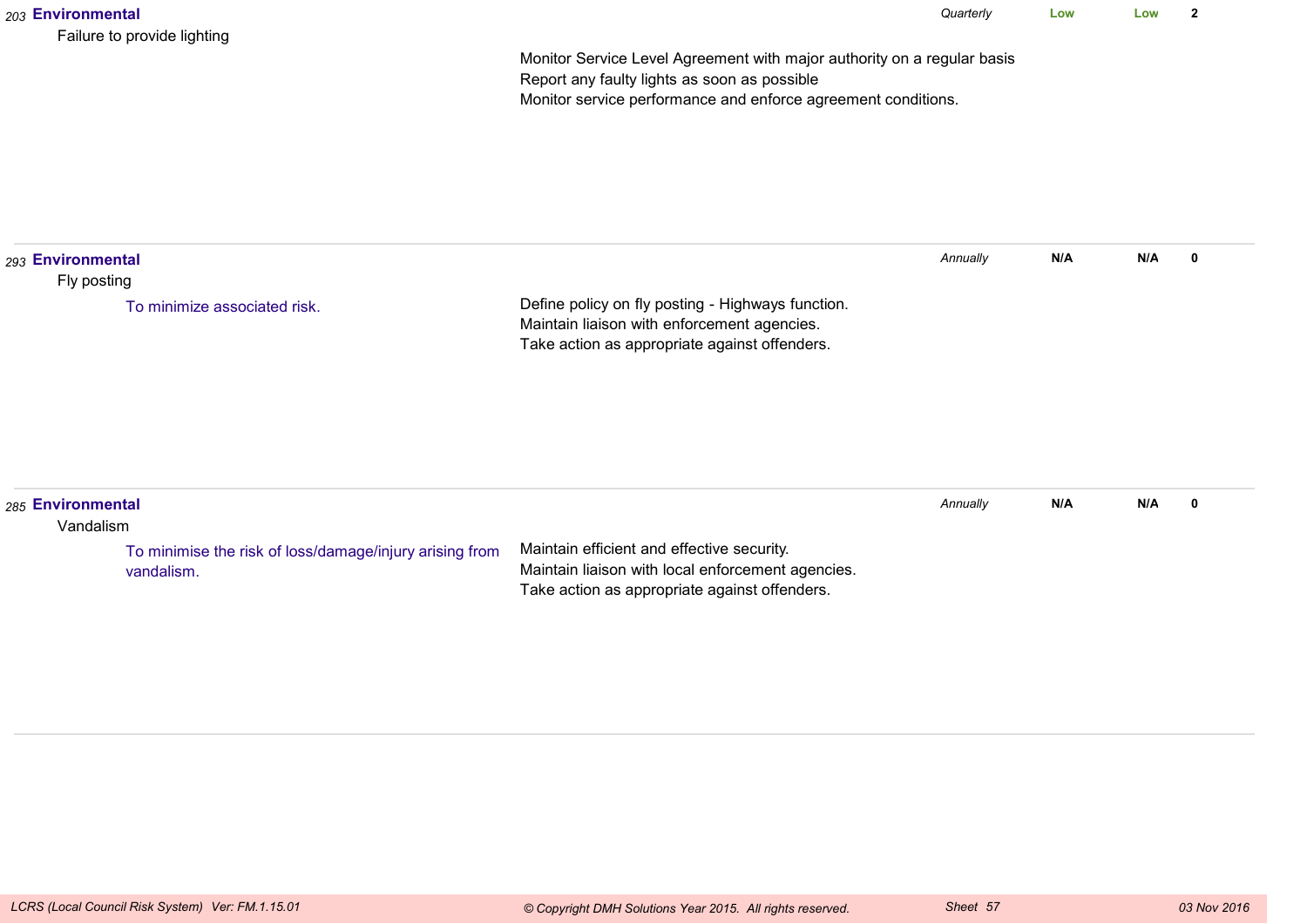| 290 Financial                                                                        |                                                                                                                                                                                                                                            | Annually      | N/A                      | N/A | 0                                     |
|--------------------------------------------------------------------------------------|--------------------------------------------------------------------------------------------------------------------------------------------------------------------------------------------------------------------------------------------|---------------|--------------------------|-----|---------------------------------------|
| Inadequate budget provision<br>To provide for annual review of service requirements. | Ensure that service/facility requirements are detailed in budget process.                                                                                                                                                                  |               |                          |     |                                       |
| 281 Physical<br>Maintenance                                                          | Define responsibility for maintenance - Highways function.<br>Ensure contractual arrangements in place for renewal/repair<br>Carry out regular inspections of all equipment.<br>Maintain detailed records of all work scheduled/completed. | Annually      | N/A                      | N/A | 0                                     |
| 287 Physical<br>Security of inspection plates etc.<br>To maintain service standards. | Arrange for regular inspection of equipment - Highways function. Any damage report to Highways.<br>Ensure contractual arrangements in place for renewal/repair.                                                                            | Annually      | N/A                      | N/A | 0                                     |
| <b>Completed by:</b><br>Date:                                                        | <b>Position:</b>                                                                                                                                                                                                                           | No of Risks 8 | No of risks 8<br>scored: |     | No of Action<br>$\mathbf 0$<br>Plans: |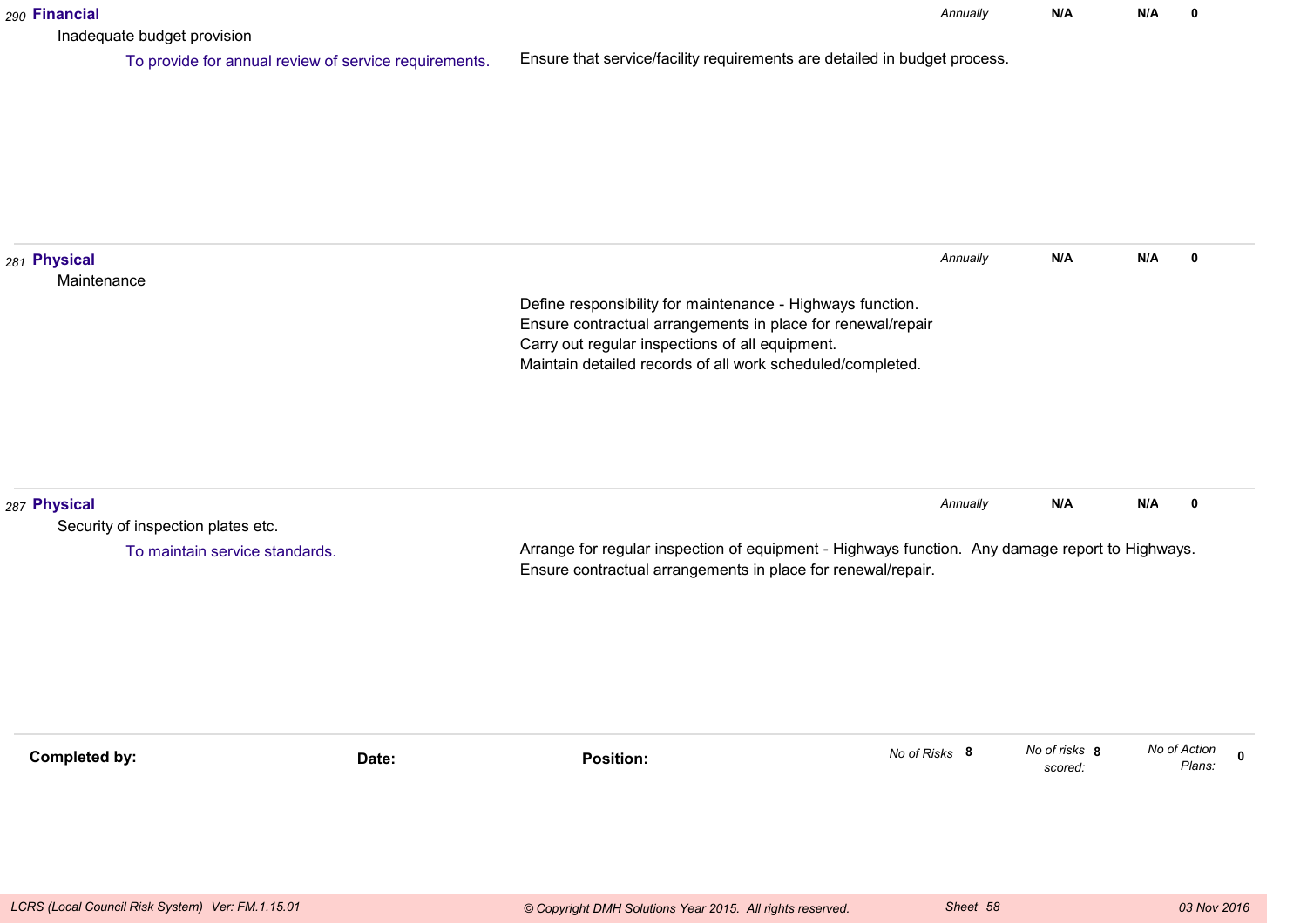# LCRS Step 5 - Risk report for Tourism

| Power to contribute to organisations encouraging tourism<br>Your Duty $=$ |                                       |                                          |                                                                                                              | <b>Croxley Green Parish Council</b>                              |                          |                     |                        |                            |
|---------------------------------------------------------------------------|---------------------------------------|------------------------------------------|--------------------------------------------------------------------------------------------------------------|------------------------------------------------------------------|--------------------------|---------------------|------------------------|----------------------------|
| $Act =$<br>Risk /                                                         | s 144 Local Government Act 1972       |                                          | Scoring note:<br>$Low = 1$<br>$Median = 2$<br>and $High = 3$                                                 | Assessment year: 2016<br>Action by:<br><b>Review</b><br>timing & | Likelihood<br>of         | <b>Impact</b><br>on |                        | Your<br>action<br>required |
| Hazard / Requirement<br><b>Ref</b><br>$0$ Financial                       |                                       | <b>Control</b>                           |                                                                                                              | Responsibility occurrence<br>Annually                            | Low                      | Council<br>Low      | Score<br>$\mathbf{2}$  | ( >3)                      |
| Inappropriate funding applications                                        |                                       |                                          |                                                                                                              |                                                                  |                          |                     |                        |                            |
|                                                                           | To ensure integrity of funding.       | Carry out regular monitoring and review. | Determine procedures for dealing with grant/loan applications.<br>Ensure that any conditions are adhered to. |                                                                  |                          |                     |                        |                            |
| 205 Physical<br>Inadequate budget provision                               |                                       |                                          |                                                                                                              | Annually                                                         | Low                      | Low                 | $\mathbf{2}$           |                            |
|                                                                           | To ensure proper financial provision. |                                          | Ensure that service requirement is included in annual budget process.                                        |                                                                  |                          |                     |                        |                            |
|                                                                           |                                       |                                          |                                                                                                              |                                                                  |                          |                     |                        |                            |
| <b>Completed by:</b>                                                      | Date:                                 | <b>Position:</b>                         |                                                                                                              | No of Risks 2                                                    | No of risks 2<br>scored: |                     | No of Action<br>Plans: | $\Omega$                   |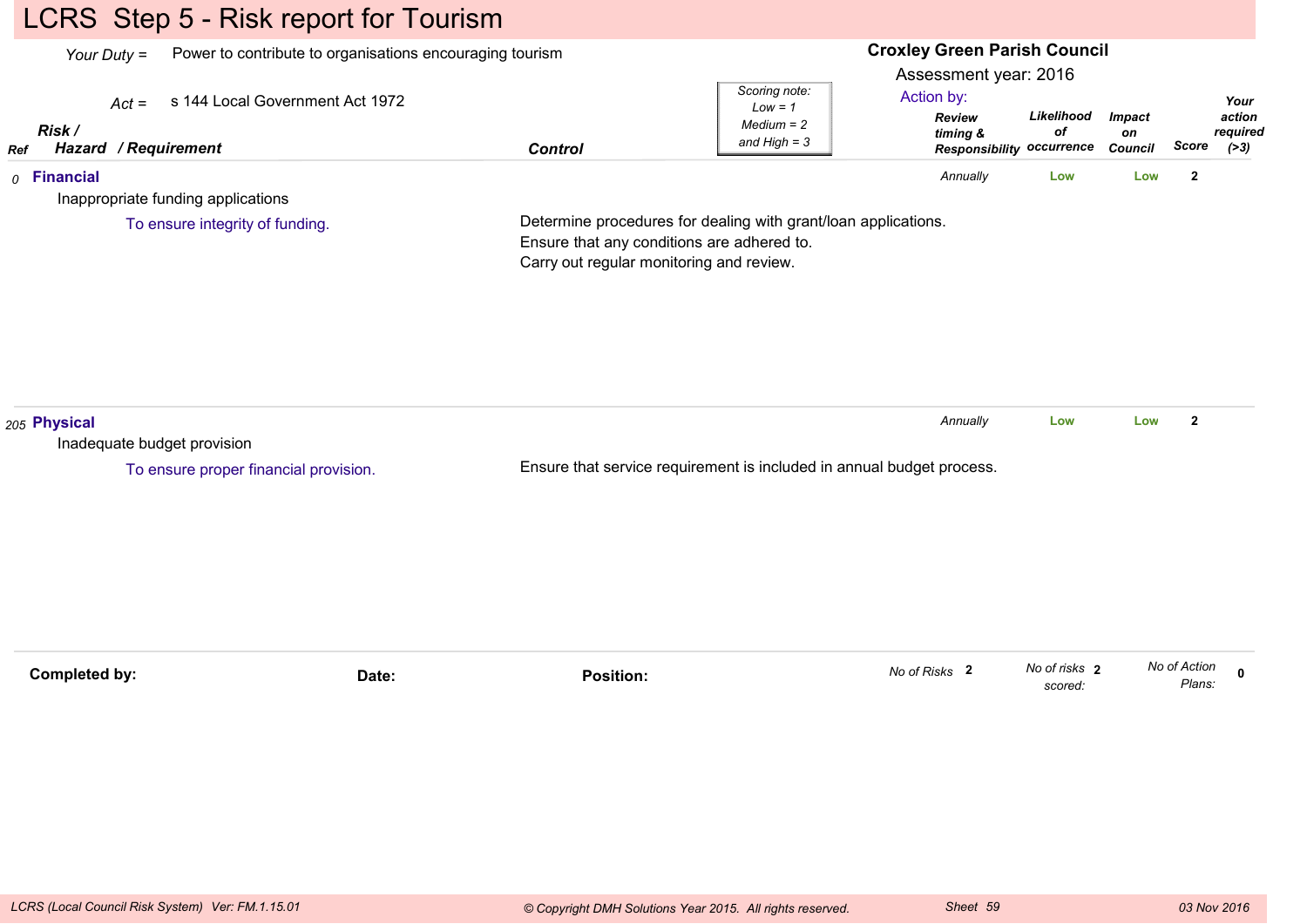## LCRS Step 5 - Risk report for Town and Country Planning

To meet consultation timetable.

| Right to be notified of planning applications<br>Your Duty =        |         |                                             | <b>Croxley Green Parish Council</b>                           |                  |                                |       |                              |
|---------------------------------------------------------------------|---------|---------------------------------------------|---------------------------------------------------------------|------------------|--------------------------------|-------|------------------------------|
| s 1 (p8) Town and Country Planning Act 1990<br>$Act =$              |         | Scoring note:                               | Assessment year: 2016<br>Action by:                           |                  |                                |       | Your                         |
| Risk<br>Hazard / Requirement<br><b>Ref</b>                          | Control | $Low = 1$<br>$Median = 2$<br>and High $=$ 3 | <b>Review</b><br>timing &<br><b>Responsibility occurrence</b> | Likelihood<br>οf | <b>Impact</b><br>on<br>Council | Score | action<br>reauired<br>( > 3) |
| 204 Administration/Legal<br>Failure to meet consultation deadlines. |         |                                             | Annually                                                      | Low              | Low                            |       |                              |

Ensure adequate number of Planning & Development Committee meetings are arranged.

Where necessary liaise with the Planning Authority for possible extension.

*211* **Administration/Legal** Maintenance of register/recordsMaintain record of P&D decisions and dates when notified to TRDC.*Annually* **LowLow <sup>2</sup>**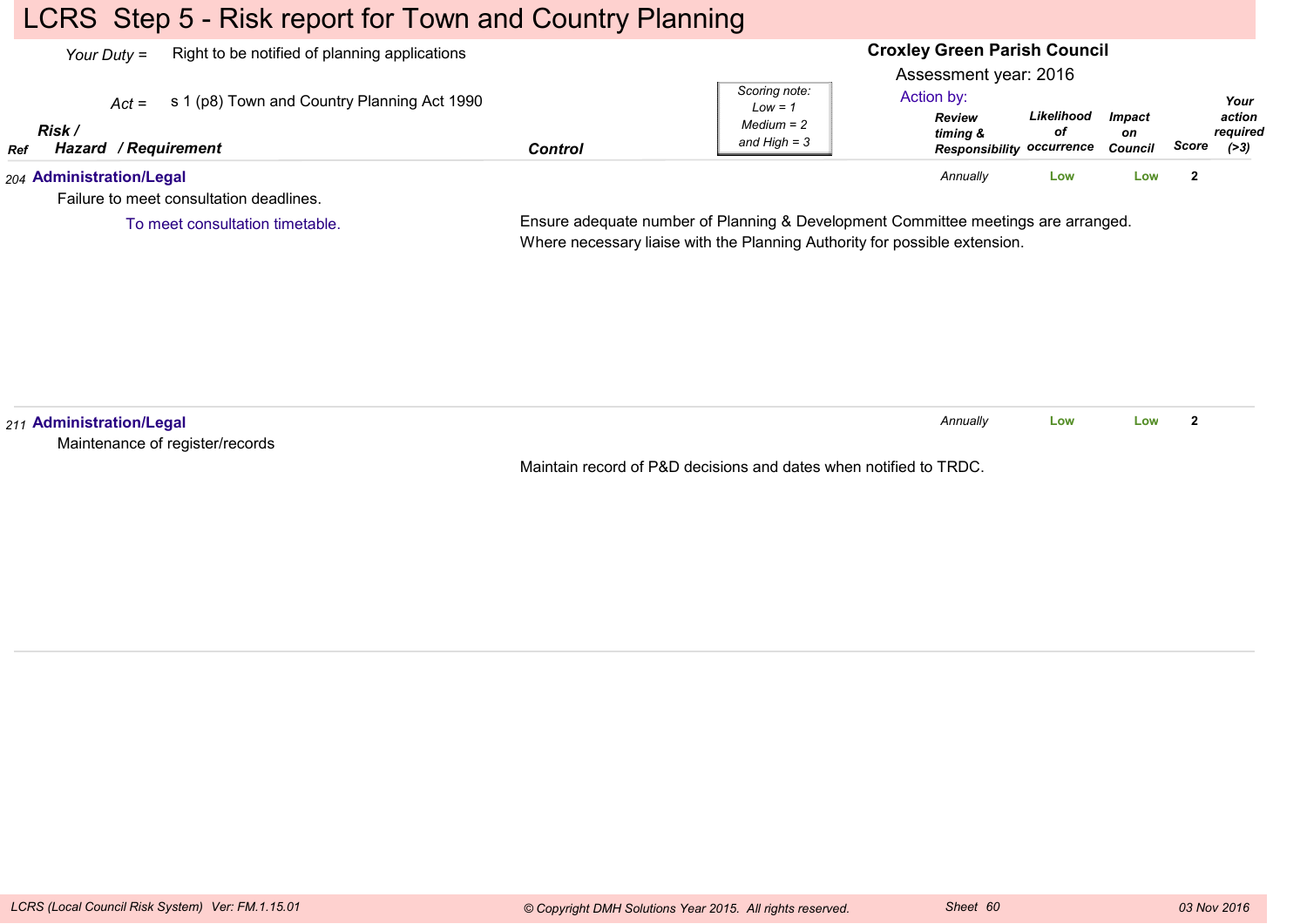| 207 Physical                   |                                                                                                                                      | Annually | Low | Low |  |
|--------------------------------|--------------------------------------------------------------------------------------------------------------------------------------|----------|-----|-----|--|
| Security of records            |                                                                                                                                      |          |     |     |  |
| To safeguard planning records. | Allocate responsibility for records.<br>Provide for secure storage facilities. History record backed up with weekly computer backup. |          |     |     |  |

| Completed bv: | Date: | .<br>Position. | No of Risks | No of risks<br>scored: | No of Action<br>Plans. |  |
|---------------|-------|----------------|-------------|------------------------|------------------------|--|
|               |       |                |             |                        |                        |  |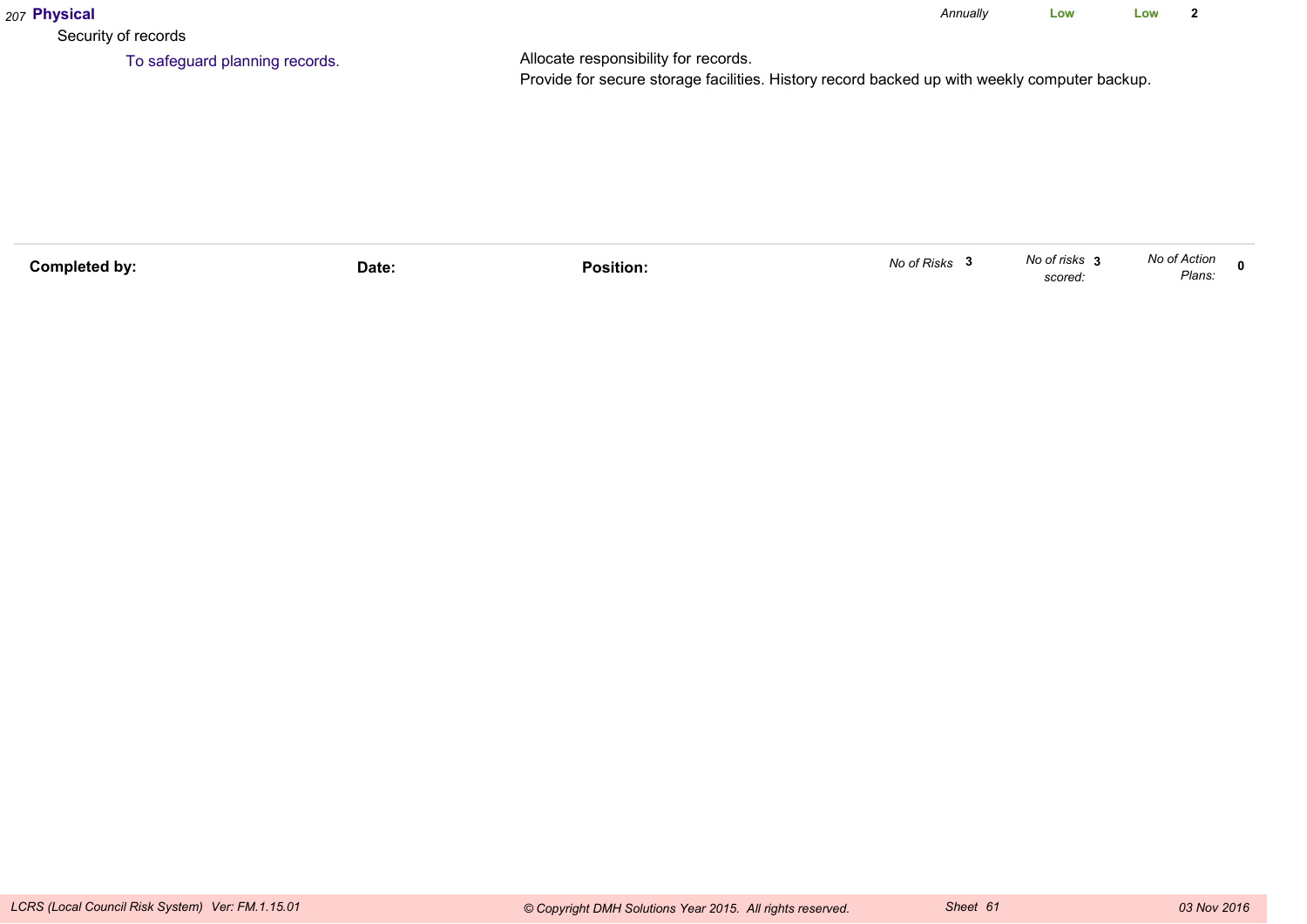# LCRS Step 5 - Risk report for Village Signs

| Power to erect (with Highway Authority approval)<br>Your Duty $=$ |                                       |                | <b>Croxley Green Parish Council</b>                          |                                                                                                      |                  |                                       |       |                                      |
|-------------------------------------------------------------------|---------------------------------------|----------------|--------------------------------------------------------------|------------------------------------------------------------------------------------------------------|------------------|---------------------------------------|-------|--------------------------------------|
| $Act =$<br>Risk<br>Hazard / Requirement<br>Ref                    | s 3 Parish Council Act 1970           | <b>Control</b> | Scoring note:<br>$Low = 1$<br>$Median = 2$<br>and High $=$ 3 | Assessment year: 2016<br>Action by:<br><b>Review</b><br>timing &<br><b>Responsibility occurrence</b> | Likelihood<br>οf | <i><b>Impact</b></i><br>on<br>Council | Score | Your<br>action<br>required<br>( > 3) |
| <sub>0</sub> Administration/Legal                                 | Failure to obtain necessary approval. |                |                                                              | As and when                                                                                          | Low              | Low                                   |       |                                      |

Determine responsibility for administration.

Ensure that appropriate applications are submitted to Highway Authority.

| $\rho$ Financial                      |                                                       | Annuallv | Low | Low |  |
|---------------------------------------|-------------------------------------------------------|----------|-----|-----|--|
| Inadequate budget provision           |                                                       |          |     |     |  |
| To ensure proper financial provision. | Ensure service requirement included in annual budget. |          |     |     |  |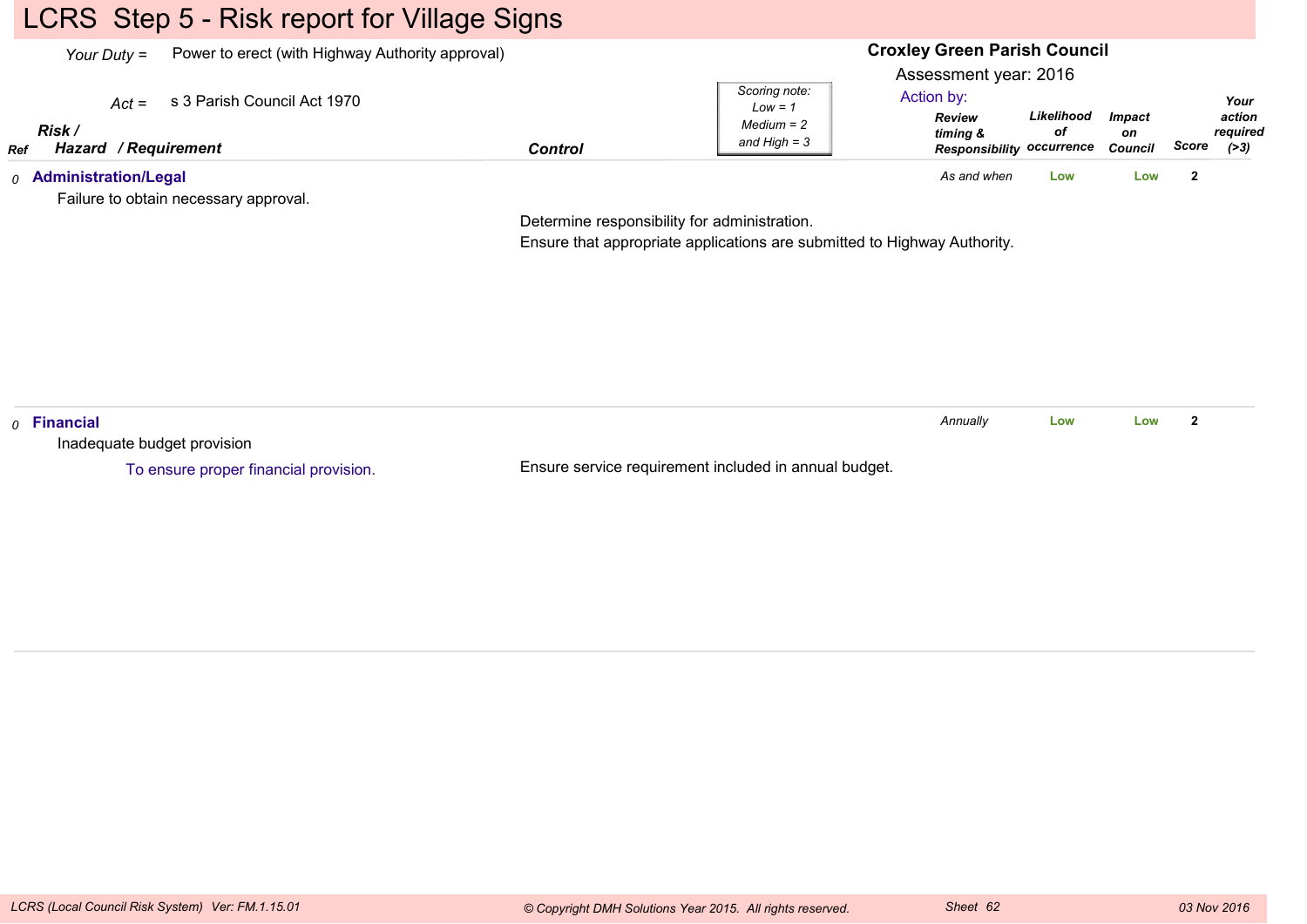|                                    | To minimise the risk of loss/damage/injury arising from<br>vandalism. | Carry out regular inspection of signs.<br>Maintain liaison with local enforcement agencies/PCSOs.<br>Take action as appropriate against offenders - Police function. |           |     |     |                |  |
|------------------------------------|-----------------------------------------------------------------------|----------------------------------------------------------------------------------------------------------------------------------------------------------------------|-----------|-----|-----|----------------|--|
| $_{\rm 206}$ Physical<br>Vandalism |                                                                       |                                                                                                                                                                      | Monthly   | Low | Low | $\overline{2}$ |  |
|                                    | Inadequate maintenance.                                               | Determine responsibility for maintenance.<br>Arrange periodic inspection.<br>Arrange for repairs/maintenance as required.                                            |           |     |     |                |  |
| 0 Physical                         |                                                                       |                                                                                                                                                                      | Quarterly | Low | Low | $\mathbf{2}$   |  |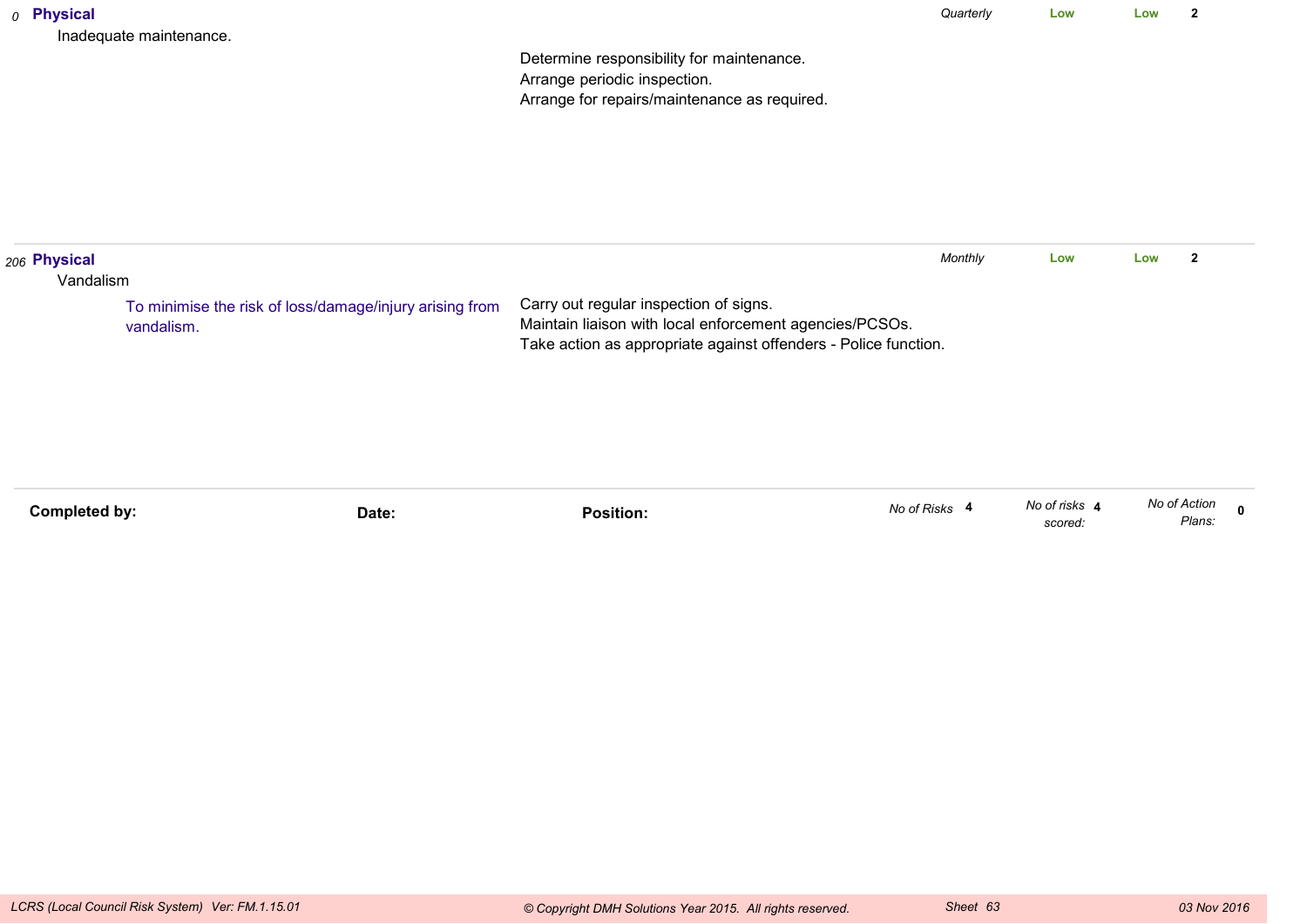# LCRS Step 5 - Risk report for War Memorials

|     | Your Duty $=$         | Power to maintain, repair, protect and adapt war memorials                                                                                                                                |                                                                                                                                                                                                |                                                              |                                                                                                      |                  | <b>Croxley Green Parish Council</b> |                         |                                      |
|-----|-----------------------|-------------------------------------------------------------------------------------------------------------------------------------------------------------------------------------------|------------------------------------------------------------------------------------------------------------------------------------------------------------------------------------------------|--------------------------------------------------------------|------------------------------------------------------------------------------------------------------|------------------|-------------------------------------|-------------------------|--------------------------------------|
| Ref | Risk /                | s 1, 133 - War Memorials (Local Authorities' Powers) Act 1923, as extended<br>$Act =$<br>by Local Government Act 1948, Local Government Act 1972 s 272 & schedule<br>Hazard / Requirement | <b>Control</b>                                                                                                                                                                                 | Scoring note:<br>$Low = 1$<br>$Median = 2$<br>and $High = 3$ | Assessment year: 2016<br>Action by:<br><b>Review</b><br>timing &<br><b>Responsibility occurrence</b> | Likelihood<br>οf | <b>Impact</b><br>on<br>Council      | Score                   | Your<br>action<br>required<br>( > 3) |
|     | 469 Physical          |                                                                                                                                                                                           |                                                                                                                                                                                                |                                                              | Annually                                                                                             | Low              | Low                                 | $\overline{\mathbf{2}}$ |                                      |
|     |                       | Inadequate budget provision                                                                                                                                                               |                                                                                                                                                                                                |                                                              |                                                                                                      |                  |                                     |                         |                                      |
|     |                       | To ensure annual service review.                                                                                                                                                          | Review service provision within annual budget process.                                                                                                                                         |                                                              |                                                                                                      |                  |                                     |                         |                                      |
|     |                       |                                                                                                                                                                                           |                                                                                                                                                                                                |                                                              |                                                                                                      |                  |                                     |                         |                                      |
|     | <sub>0</sub> Physical | Inadequate maintenance.                                                                                                                                                                   |                                                                                                                                                                                                |                                                              | Annually                                                                                             | Low              | Low                                 | $\overline{\mathbf{2}}$ |                                      |
|     |                       | To maintain war memorial and the surrounding area to<br>an acceptable standard                                                                                                            | Define responsibility for maintenance.<br>Structure should be inspected annually.<br>Carry out regular inspections of memorials.<br>Maintain detailed records of all work scheduled/completed. |                                                              |                                                                                                      |                  |                                     |                         |                                      |

Annual maintenance carried out prior to Remembrance Sunday.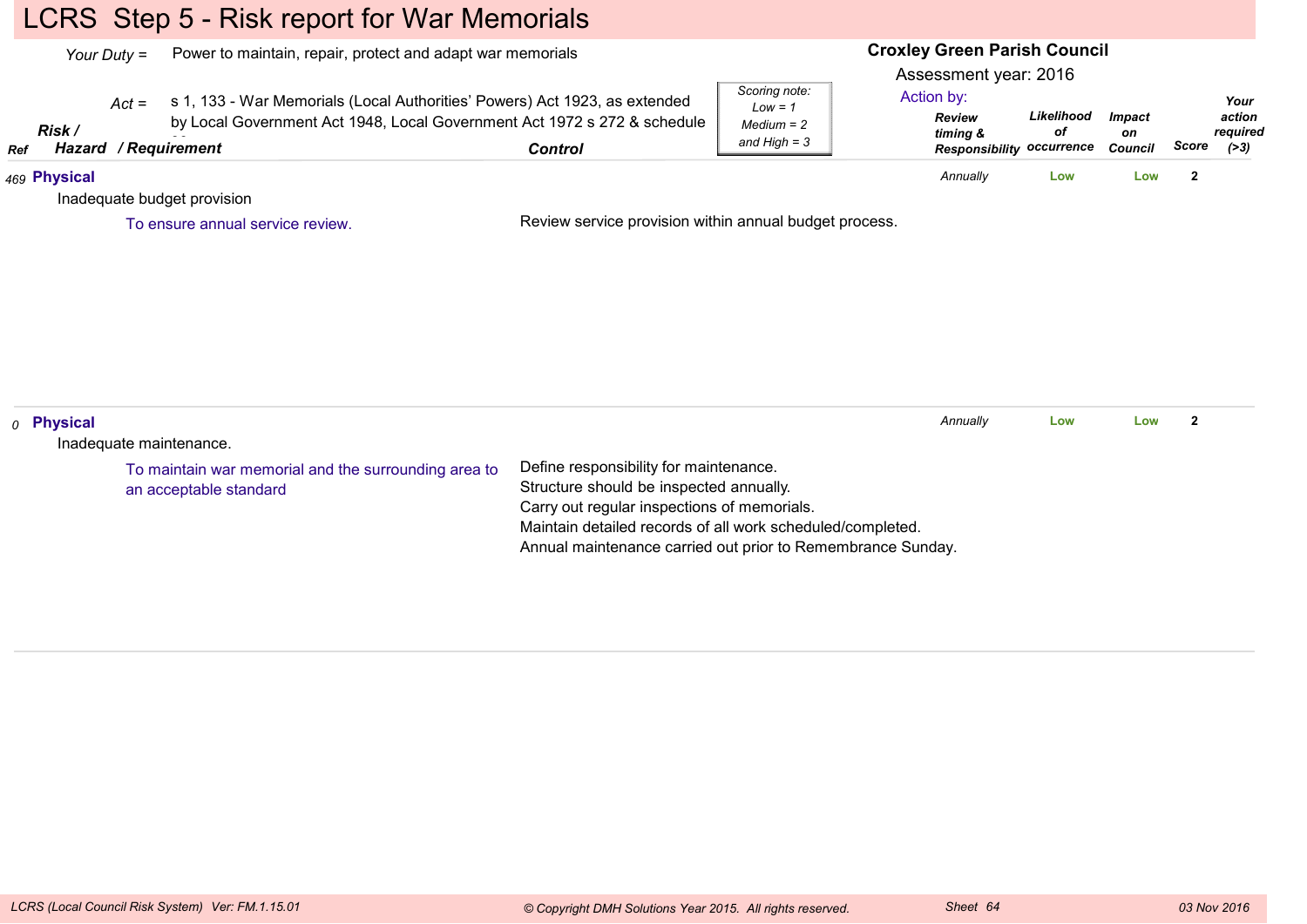## *208* **Physical**

#### Vandalism

Maintain security. Maintain liaison with local enforcement agencies. Take action as appropriate against offenders - Police function.To minimise the risk of loss/damage/injury arising fromvandalism.

| No of Risks<br>Completed by:<br>Position.<br>Date: | No of risks<br>scorea. | No of Action<br>n<br>Plans: |
|----------------------------------------------------|------------------------|-----------------------------|
|----------------------------------------------------|------------------------|-----------------------------|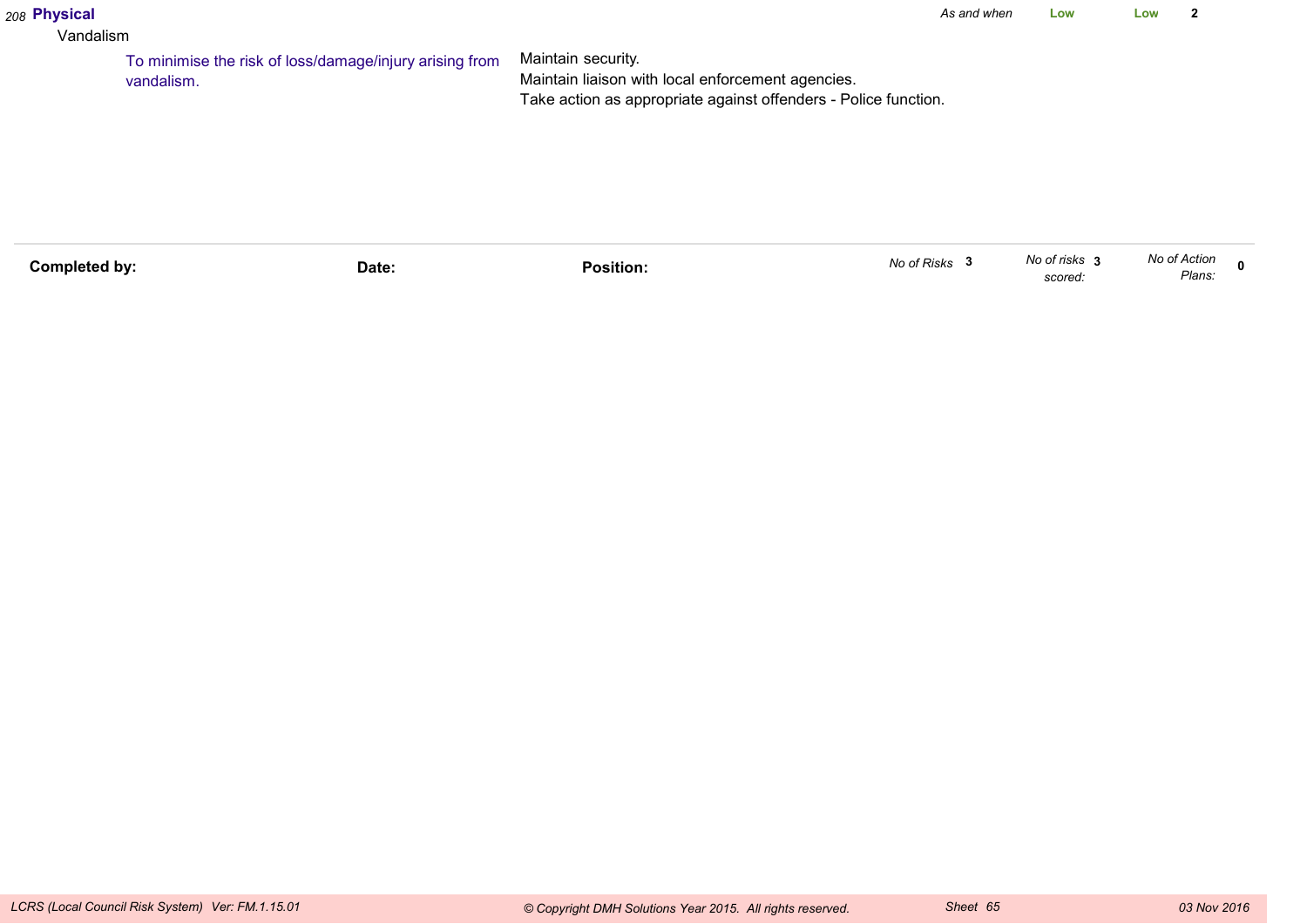## LCRS Step 5 - Risk report for Web Sites

| Your Duty $=$                                                | <b>Croxley Green Parish Council</b> |                                                              |                                                                                                      |                  |                                       |       |                                      |
|--------------------------------------------------------------|-------------------------------------|--------------------------------------------------------------|------------------------------------------------------------------------------------------------------|------------------|---------------------------------------|-------|--------------------------------------|
| $Act =$<br>Risk<br><b>Hazard / Requirement</b><br><b>Ref</b> | <b>Control</b>                      | Scoring note:<br>$Low = 1$<br>$Median = 2$<br>and High $=$ 3 | Assessment year: 2016<br>Action by:<br><b>Review</b><br>timing &<br><b>Responsibility occurrence</b> | Likelihood<br>οf | <i><b>Impact</b></i><br>on<br>Council | Score | Your<br>action<br>required<br>( > 3) |
| <sub>0</sub> Administration/Legal                            |                                     |                                                              | As and when                                                                                          | Low              | Low                                   |       |                                      |

Availability of Software tools to build and manage site

To ensure that the council has full control of website.

Ensure that the council controls ownership of the necessary software including website editor, FTP (FileTransfer Tool), anti virus software, image management software and a word processor.

| $_0$ Administration/Legal                                        |                                                                                                     | Annually | Low | Low |  |
|------------------------------------------------------------------|-----------------------------------------------------------------------------------------------------|----------|-----|-----|--|
| Compromise of copyright by inclusion of website links or frames. |                                                                                                     |          |     |     |  |
| To minimise risk.                                                | If web site contains links to other sites ensure permission of destination website is prerequisite. |          |     |     |  |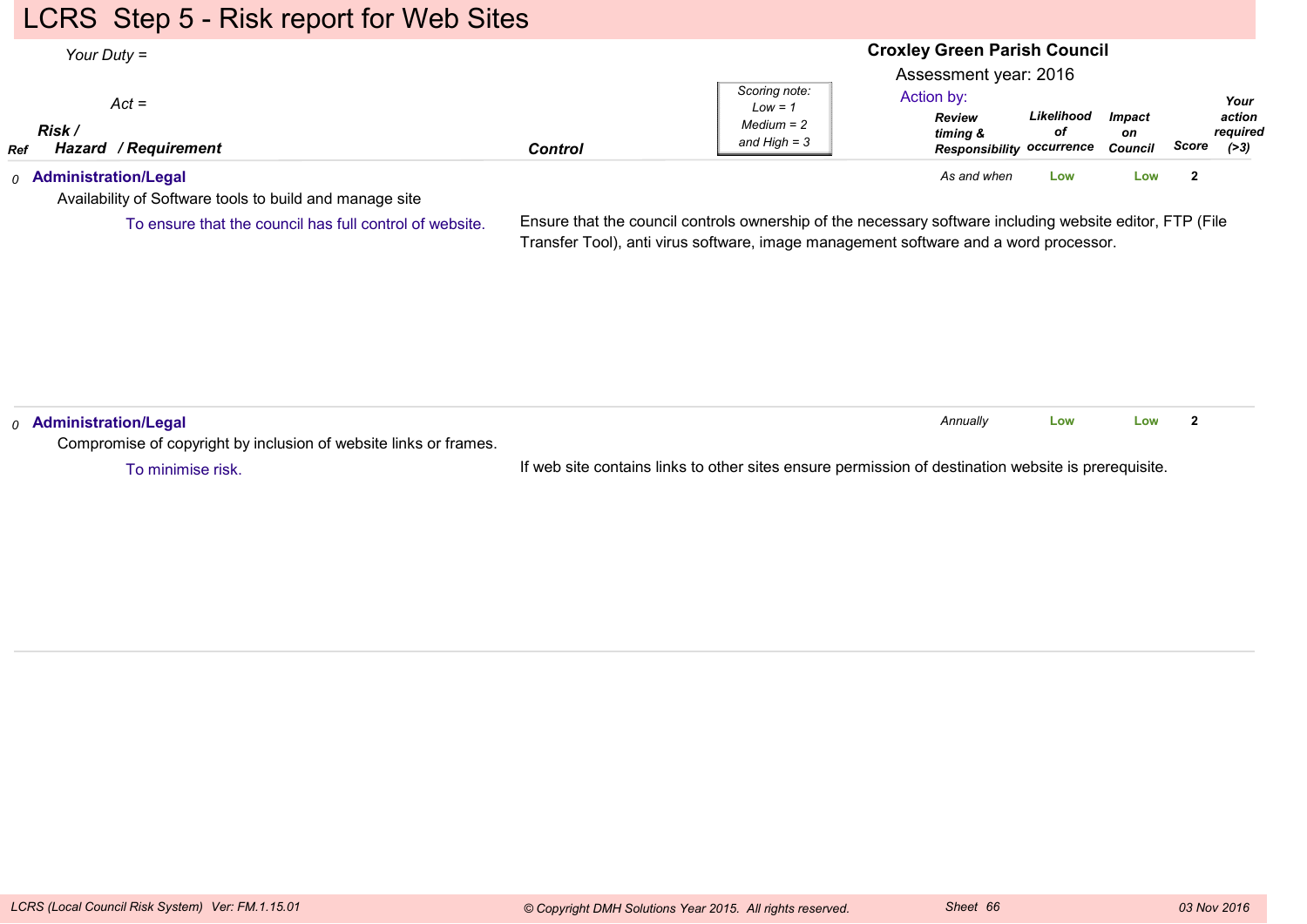## *0* **Administration/Legal** Confusion arising from links to external websitesEnsure that adequate control is in place and that web site makes clear council privacy policy that it is notresponsible for the privacy practices or the content of external websites.*Annually* **Low Low <sup>2</sup>** To minimise risk.*457* **Administration/Legal Content** Ensure that all content is specifically approved by the Clerk to the Council.**Low Low <sup>2</sup>** To maintain effective administration.*0* **Administration/Legal** Dependence upon an individual*Annually* **LowLow <sup>2</sup>**

| Ensure that a minimum of two people have the necessary ability to undertake all website activity and are up<br>to date with current site status.<br>Provide training where necessary to minimise risk. |
|--------------------------------------------------------------------------------------------------------------------------------------------------------------------------------------------------------|
|                                                                                                                                                                                                        |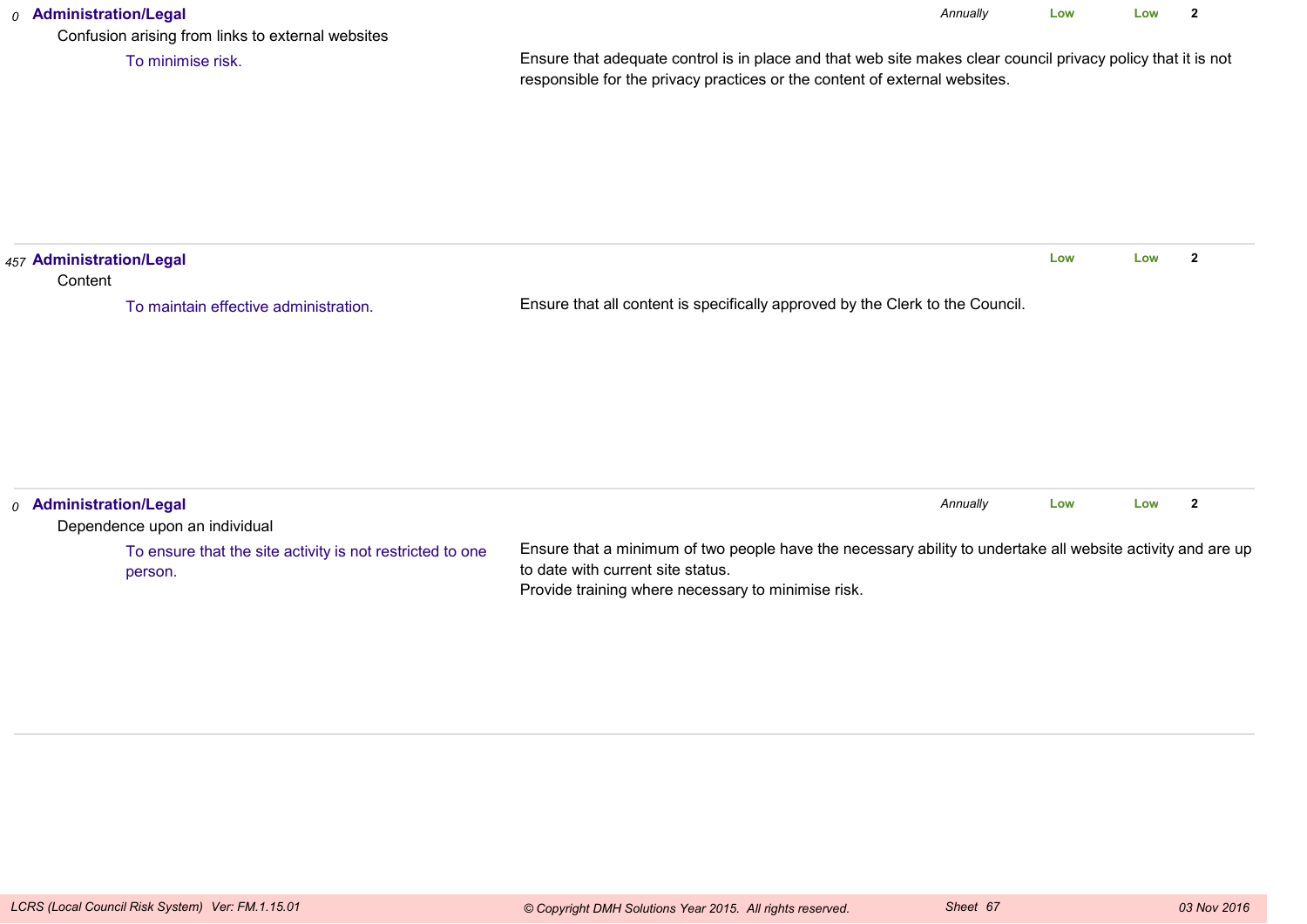| 464 Administration/Legal<br>Insurance                                                                             |                                                                                                                                                                                                                                               | Low | Low | $\mathbf{2}$   |
|-------------------------------------------------------------------------------------------------------------------|-----------------------------------------------------------------------------------------------------------------------------------------------------------------------------------------------------------------------------------------------|-----|-----|----------------|
| To protect council.                                                                                               | Ensure that appropriate insurance cover is held by council.                                                                                                                                                                                   |     |     |                |
| <sub>0</sub> Administration/Legal<br>Lack of motivation for continued management of website.<br>To minimise risk. | Quarterly<br>Recognise risks associated with poor site maintenance and development - lack of users - lack of feed back<br>- user dissatisfaction - waste of resources.<br>Ensure that proper recognition is given to site manager, the Clerk. | Low | Low | $\overline{2}$ |
|                                                                                                                   | Arrange for regular review of site content and update of the site content is carried out on an as required<br>basis.                                                                                                                          |     |     |                |
| 0 Administration/Legal<br>Lack of visibility of visitor numbers.                                                  | Annually                                                                                                                                                                                                                                      | Low | Low | $\mathbf{2}$   |
| To maintain adequate statistics.                                                                                  | Ensure that a web site statistics package is available for analysis of use.<br>Ensure that examination of detail is an integral part of the process.                                                                                          |     |     |                |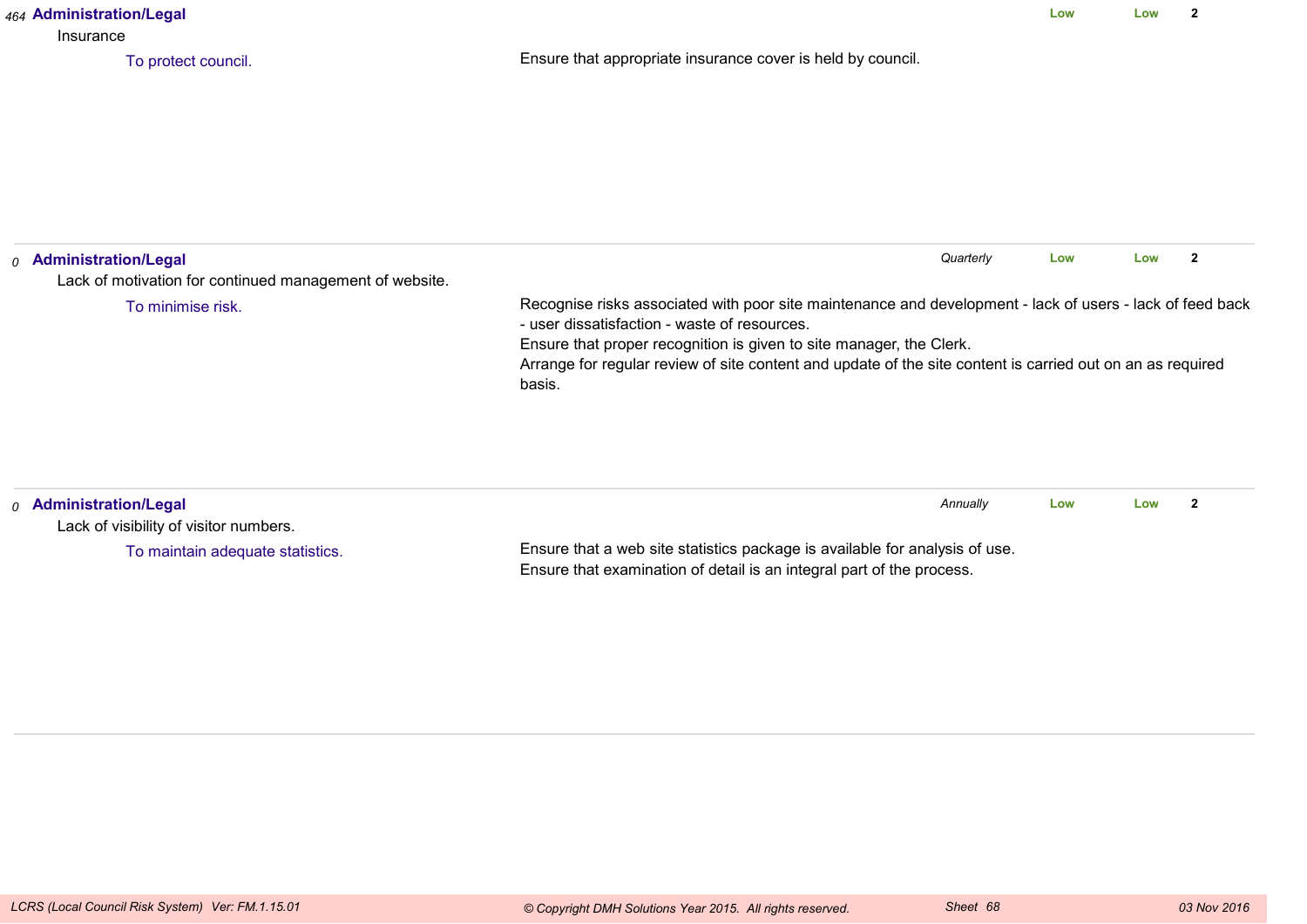### *0* **Administration/Legal**

Loss of Data/ Inability to access backup

To avoid risk arising from loss of data.

Ensure that a back-up copy of web content is held by the clerk and is updated on a monthly or other agreedtime scale.

*Monthly*

**Low**

**Low <sup>2</sup>**

 Where website is subject to outside management carry out monthly review and ensure that the ServiceLevel Agreement is in place and adhered to.

| <sub>0</sub> Administration/Legal<br>Non compliance with Freedom of Information Act |                                                                                                                                                                                                                                                                                | Annually    | Low | Low |              |
|-------------------------------------------------------------------------------------|--------------------------------------------------------------------------------------------------------------------------------------------------------------------------------------------------------------------------------------------------------------------------------|-------------|-----|-----|--------------|
| To minimise risk.                                                                   | Ensure that legal requirements are met in full.<br>Ensure that all information, as declared in the Council Model publication, is available via the clerk to the<br>council and alternatively via the website.                                                                  |             |     |     |              |
|                                                                                     |                                                                                                                                                                                                                                                                                |             |     |     |              |
| <sub>0</sub> Administration/Legal<br>Non conformance with the Data Protection Act   |                                                                                                                                                                                                                                                                                | As and when | Low | Low | $\mathbf{2}$ |
| To minimise risk.                                                                   | Where posting information to website, or storing personal information, ensure that permission is in place<br>and the eight principles of data protection have been followed.<br>The data must be fairly and lawfully processed.<br>Ensure that all legal requirements are met. |             |     |     |              |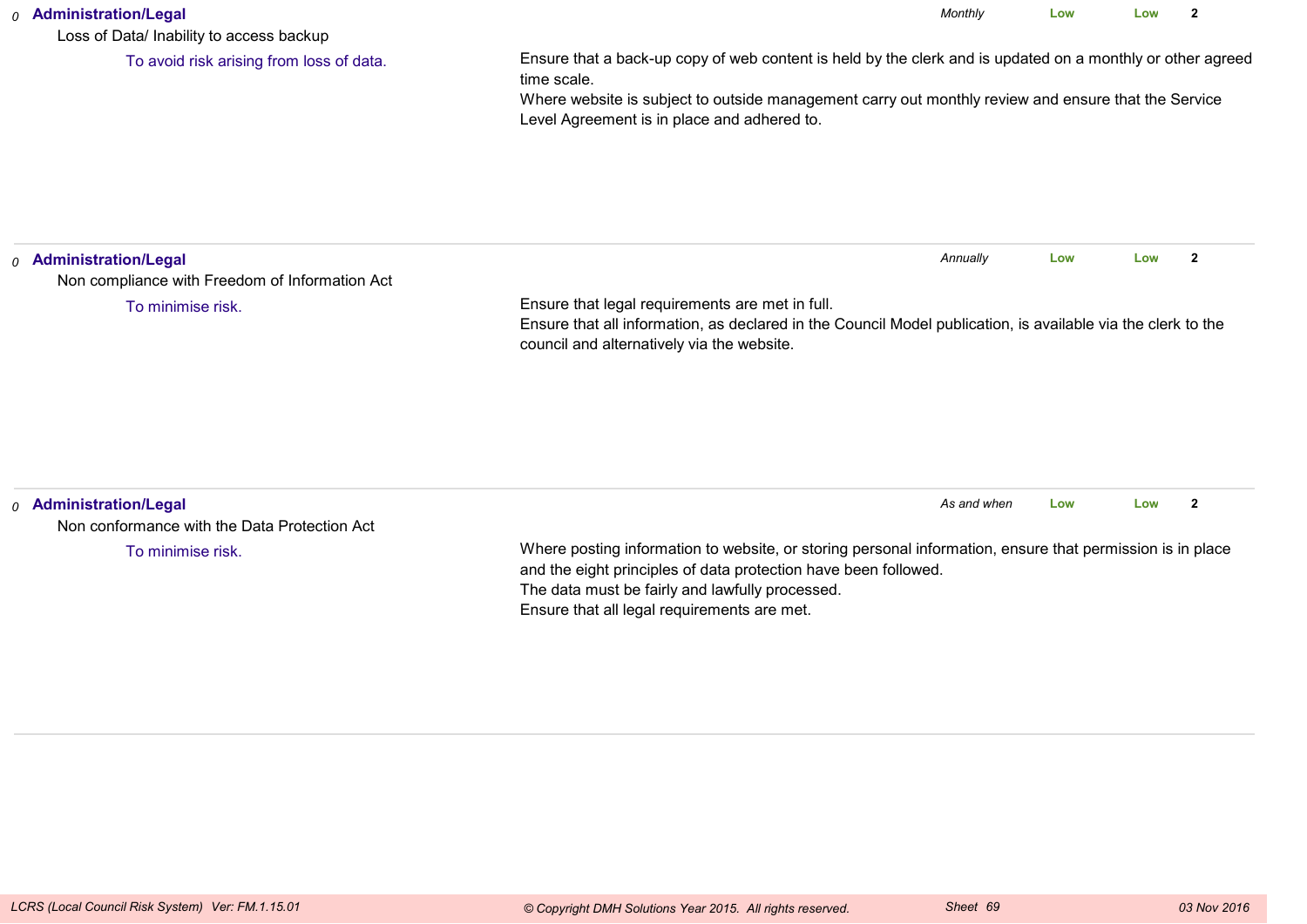| <b>Administration/Legal</b><br>0<br>Ownership and Control of Universal Resource Locator (URL) |                                                                                                                                                                                                                                                                                       | Annually | Low                      | Low  | 2 |
|-----------------------------------------------------------------------------------------------|---------------------------------------------------------------------------------------------------------------------------------------------------------------------------------------------------------------------------------------------------------------------------------------|----------|--------------------------|------|---|
| To ensure that council has full control of website.                                           | Ensure that Clerk to the Council is listed as registrant of website when Web address is purchased and<br>registered.<br>Ensure that hosting charges and domain renewal charges are met by council.<br>Ensure that council has full details of web address, account name and password. |          |                          |      |   |
| <b>Administration/Legal</b><br>$\Omega$<br>Risk arising from paid advertising                 |                                                                                                                                                                                                                                                                                       | Annually | N/A                      | N/A  |   |
| To minimise risk.                                                                             | Determine council policy for accepting paid advertising. Ensure that all advertisements comply with the<br>Advertising Standards. There is no advertising on the Council's web site.                                                                                                  |          |                          |      |   |
|                                                                                               | Formulate Terms & Conditions for advertisers, including refund policy should advert be withdrawn from<br>display. Ensure that provision is included to deal with advertising proving unreliable or offensive including<br>capability for rapid removal from website.                  |          |                          |      |   |
| Adminictration/Logal                                                                          |                                                                                                                                                                                                                                                                                       | Annually | $\overline{\phantom{a}}$ | l ow |   |

| $\alpha$ Administration/Legal                                                                    |                                                                                                                                                                                                                                                                                                                                              | Annually | Low | Low |  |
|--------------------------------------------------------------------------------------------------|----------------------------------------------------------------------------------------------------------------------------------------------------------------------------------------------------------------------------------------------------------------------------------------------------------------------------------------------|----------|-----|-----|--|
| Risk arising from use of unlicensed software                                                     |                                                                                                                                                                                                                                                                                                                                              |          |     |     |  |
| To ensure that the council is protected from charges of<br>condoning use of unlicensed software. | The council must ensure that only properly licensed software is used and must maintain records of all<br>software used to build and manage the site.<br>This is particularly important where the site is built or managed on behalf of the council.<br>If applicable, ensure that you have a Service Level Agreement with web site provider. |          |     |     |  |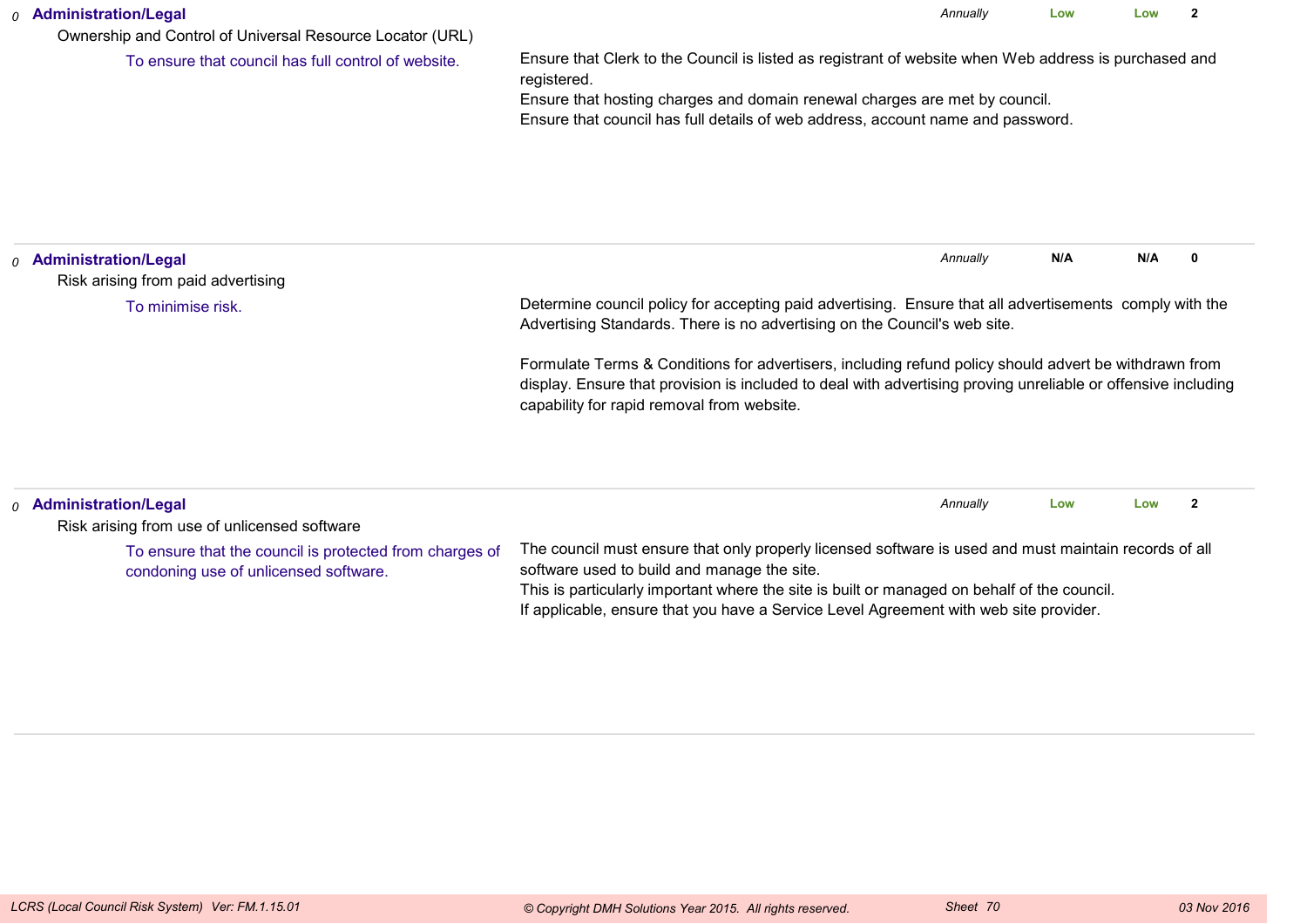## *0* **Administration/Legal**

The placing of information on site that may put people at risk.

To minimise risk.

Ensure that all involved are aware of the risks involved when publishing information regarding individuals orgroups of individuals . Formulate and implement a policy that follows best practice guidelines to protectthose involved.

*Annually*

**Low**

**Low <sup>2</sup>**

Only designated personnel are able to upload information on website.

| $\rho$ Technical<br>Failure to meet needs/expectations of visitors to site. |                                                                                                                                                                                                                                                                                                                                       | Annually | Low | Low |   |
|-----------------------------------------------------------------------------|---------------------------------------------------------------------------------------------------------------------------------------------------------------------------------------------------------------------------------------------------------------------------------------------------------------------------------------|----------|-----|-----|---|
| To minimise risk.                                                           | Employ only suitably skilled persons to design develop site.<br>Maintain a record of all views, comments, complaints received.<br>Carry out a regular review of the website, with third parties where appropriate and initiate agreed<br>changes/improvements where necessary.                                                        |          |     |     |   |
| $\rho$ Technical<br>Inadequate control of website                           |                                                                                                                                                                                                                                                                                                                                       | Annually | Low | Low | 2 |
| To minimise risk arising from third party input.                            | Ensure in all circumstances where third party is involved in design and control of website that a written<br>formal agreement is in place that details financial and other responsibilities between the council and third<br>party(s).<br>Ensure that a Service Level Agreement with the website provider is in place as appropriate. |          |     |     |   |